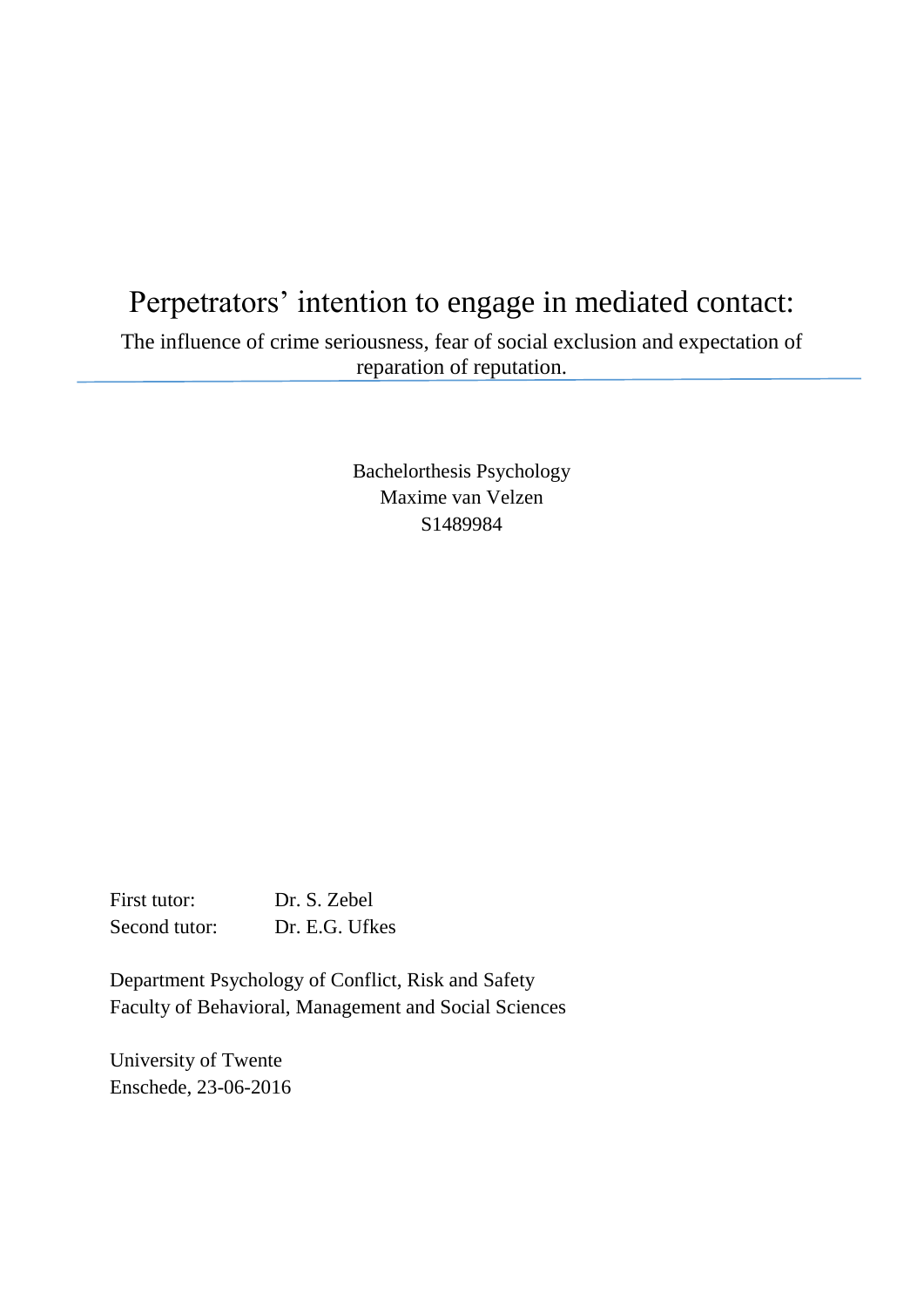### **Preface**

Three years ago, this adventure called 'studying Psychology at the University of Twente' started. Whilst living this adventure in full speed for the past three years, I learned that there is one department of Psychology in which I want to develop myself: the forensic Psychology. Watching shows like 'Locked Up Abroad' or 'Who on Earth did I Marry?' made me so curious. I was (and am) intrigued by the reasoning of perpetrators to commit a crime. Last year, I examined the role of imagined contact on the perspective taking of perpetrators. From November 2015 till January 2016, I conducted a study on domestic violence on Bonaire.

By volunteering for an organization on Bonaire and for Humanitas in the Netherlands, I gained more experience with the forensic population. All of this experiences triggered my interest in the forensic Psychology even more. How motivating is it that – in the future - I might be able to help perpetrators, and therefore also the victims ánd the society!?

By conducting this experiment in the department Psychology of Conflict, Risk and Safety, I was able to gain more knowledge about certain subjects concerning the forensic field of Psychology. I want to thank Dr. S. Zebel for giving me the opportunity to conduct my bachelorthesis in this department of Psychology. The cooperation with Dr. S. Zebel and Dr. E. G. Ufkes kept me enthusiastic and focused. I want to thank both of my tutors for their time, effort and open-mindedness.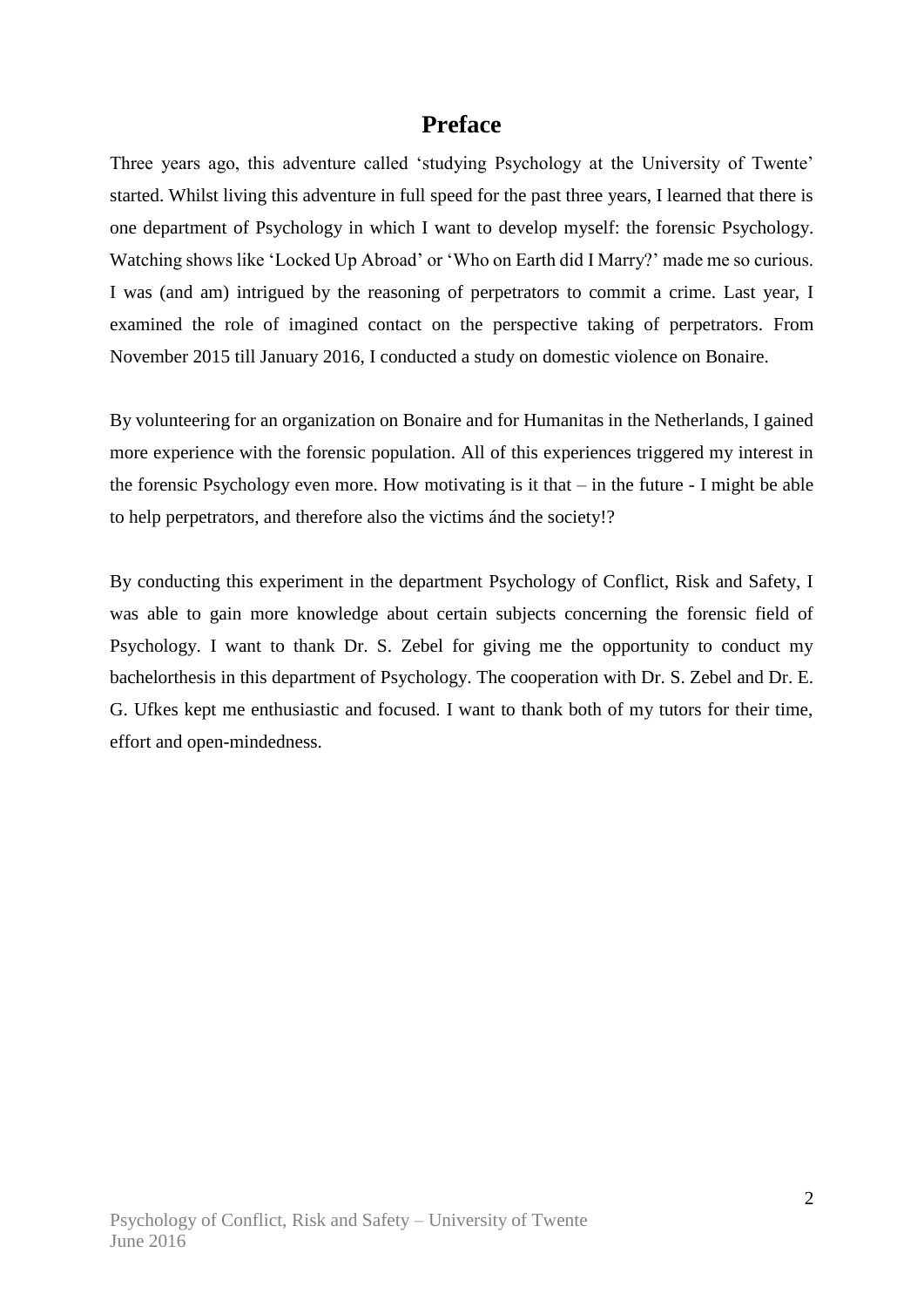### **Abstract**

This study used an online experiment in order to see if the wrongfulness of crime would positively influence the perpetrators' intention to engage in three forms of mediated contact: general preference for mediated contact, one-on-one mediated contact and conference mediated contact. The results of this study can contribute in further research about restorative justice: this study contributes to a broadened view about the reasoning of perpetrators to engage – or not to engage – in mediated contact. This is important, because recent participation rates of mediated contact show that not all victims and/or perpetrators do want to engage in mediated contact.

In the research model of this study, the fear of social exclusion and the expectation of reparation of reputation were expected to mediate the effect of wrongfulness of crime on the intention to mediated contact. This was tested by conducting three mediation analyses on the data of 121 participants, each mediation analysis with a different form of mediated contact as the dependent variable. One mediation analyses consisted of four different regression analyses. It was expected that the effect of wrongfulness of crime on the intention to mediated contact would be explained through de fear of social exclusion and the expectation of reparation of reputation. Unexpectedly, those effects were not found for all three forms of mediated contact. Another expectation of this study was a preference of the perpetrator for conference mediated contact over one-on-one mediated contact. The findings go against this expectation: the perpetrators did not feel like engaging in conference mediated contact would be the best opportunity to repair their reputation.

It might be possible that – instead of mediating –, the fear of social exclusion moderates the effect of wrongfulness of crime on the intention to mediated contact, which is debated in more detail in the discussion of this research report.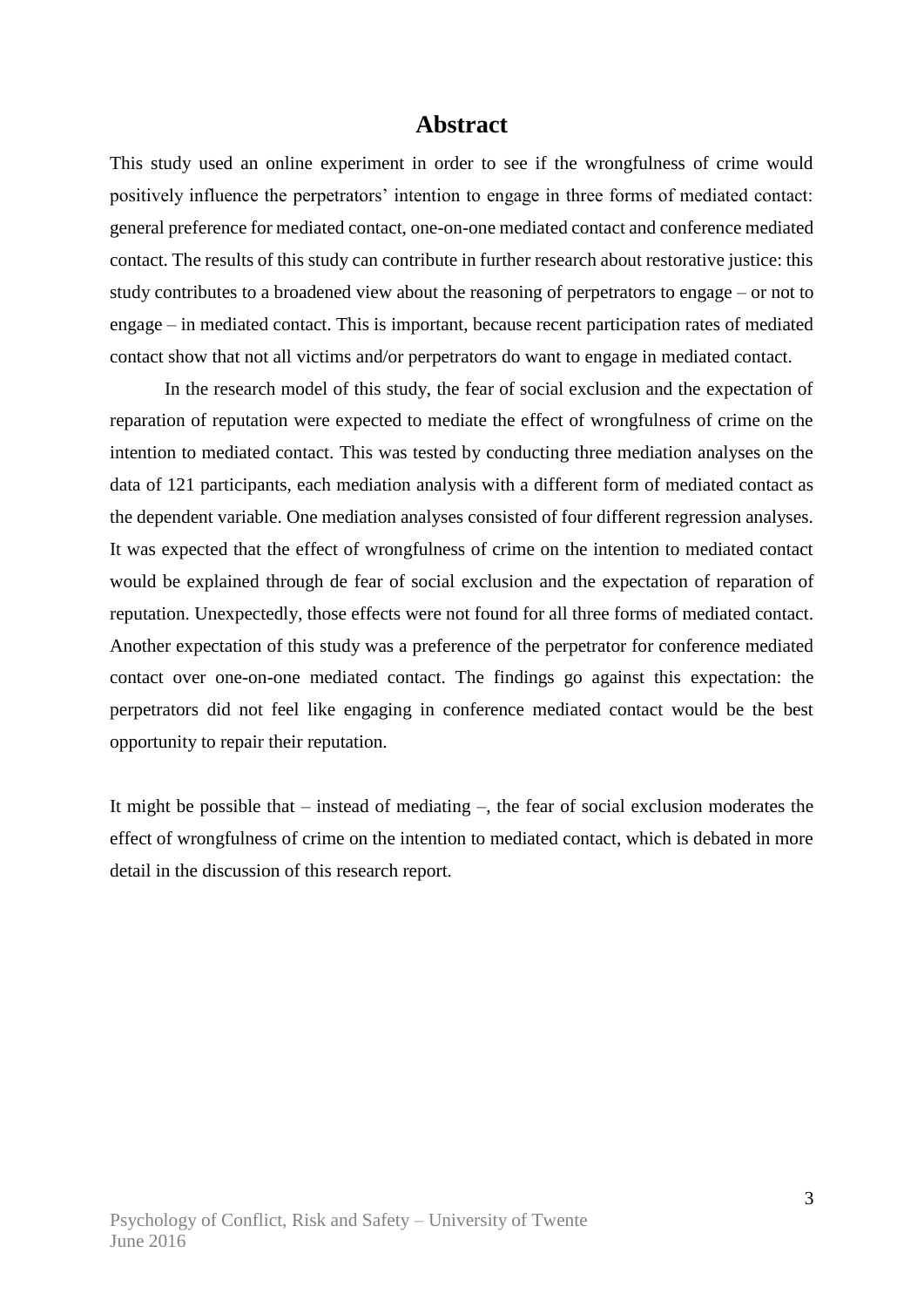### **Introduction**

In 2014 in the Netherlands, 1.006.770 registered crimes were committed (CBS, 2015). In the aftermath of such offenses, victims and perpetrators are trying to find their own way to cope with their role in the criminal acts. According to van Burik et. al. (2010), a growing number of victims are indicating that they are in need of help to cope with the emotional- and material damage that was done to them. This also applies to the number of perpetrators who are indicating that they need help to cope with the damage he or she has inflicted upon the victims (Slachtofferhulp Nederland, 2014).

Restorative justice can be the solution for those victims and the perpetrators. According to Sherman (2003, in: Sherman & Strang, 2007), restorative justice is 'an example of the recent trend towards a more "emotionally intelligent" approach of criminal justice.' One of the most prominent definitions of restorative justice is as follows:

"A restorative process is any process in which the victim and offender and, where appropriate, any other individuals or community members affected by a crime participate together actively in the resolution of matters arising from the crime, generally with the help of a facilitator". (The United Nations Handbook of Restorative Justice, in: van Hoek, Slump, Ochtman & Leijten, 2011).

According to Menkel-Meadow (2007), restorative justice is the name given to a variety of different practices. These practices can include perpetrators making apologies or for example acknowledgements of harm and injury. It empowers the victims in the debate of obligations, and the perpetrators get the opportunity to take responsibility for their behavior (Zehr and Mika, 2003). Restorative justice also entails efforts to provide healing and reintegration of perpetrators into their communities. It mostly includes direct communication between the two parties with the presence of a mediator: Victim-Offender Mediation (VOM). Practicing restorative justice in her most ideal way would include the four R's: perpetrators and victims of a crime repair, restore, reconcile and reintegrate to each other and their (shared) society (Menkel-Meadow, 2007).

Previous research regarding the effects of restorative justice did show positive effects for both victim and perpetrator. Earlier studies regarding this subject were for example focused on the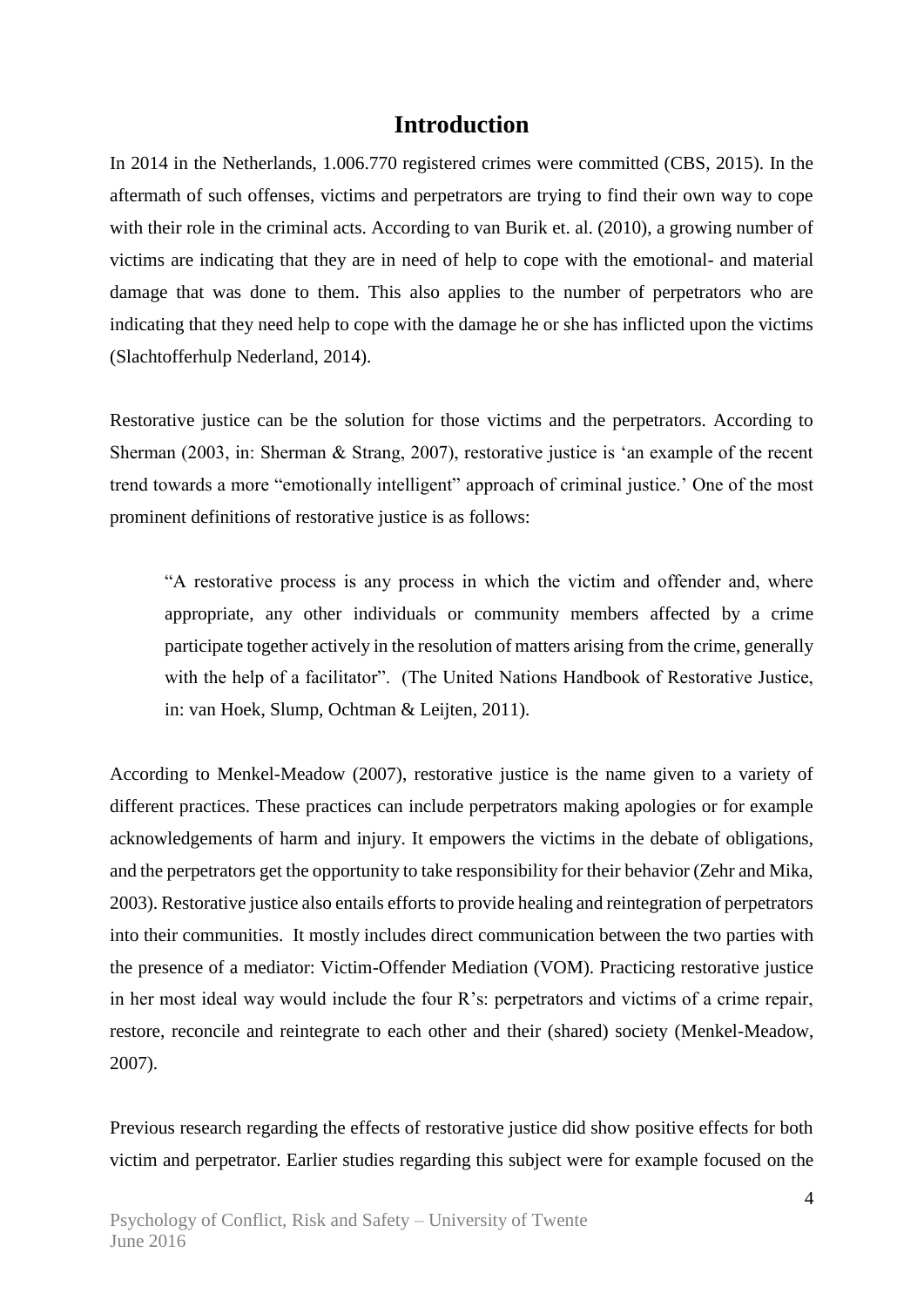effects of mediated contact on perpetrators (e.g. Sherman & Strang, 2007), or focused on reasoning for victims and perpetrators to engage in mediated contact (e.g. Pemberton, 2012; Daly, 2014; Zebel, Schreurs & Ufkes, 2016). Nevertheless, there are slightly lesser studies conducted to examine different reasons for *perpetrators* to engage or not to engage in mediated contact. Further research is needed in order to gain more information about determinants that influence perpetrators' intention to engage in mediated contact.

When looking at participation rates of mediated contact, not all victims and/or perpetrators do want to engage in mediated contact. The participation rates provided by Slachtoffer in Beeld (2015) show that in only 31 percent of cases, mediated contact was established. Does this mean that previous research had to cope with a selection bias? The (positive) effects of restorative justice found in previous research might be brought back to the fact that (most) research was conducted with people who did want to participate, and therefore already had a positive mindset about restorative justice.

Thus, one prominent question is: when do people want to engage in mediated contact, and when do people *not* want to engage in mediated contact? It is important to strive for such full knowledge about mediated contact in order to see an upward trend in the participation rates of mediated contact. This study aims to gain more insight in determinants that might influence the intention of the *perpetrator* to participate in restorative justice in the form of mediated contact. This is done by answering the question whether the wrongfulness of crime and the fear of social exclusion affects the intention of the perpetrator to participate in mediated contact.

Restorative justice in the form of VOM can have multiple positive outcomes for perpetrator, victim and society. As stated by Sharmen and Strang (2007), recidivism reduces substantial after mediated contact. Shnabel and Nadler (2015) state that perpetrators can feel the need to repair their reputation in order to feel accepted again. Zebel (2012) found that victims appreciate their perpetrators more after mediated contact. Some victims were also less afraid and/or angry towards their perpetrator. This means that those needs of the perpetrator can be addressed by mediated contact, which can prevent perpetrators from committing future offences (McConnell, 2000).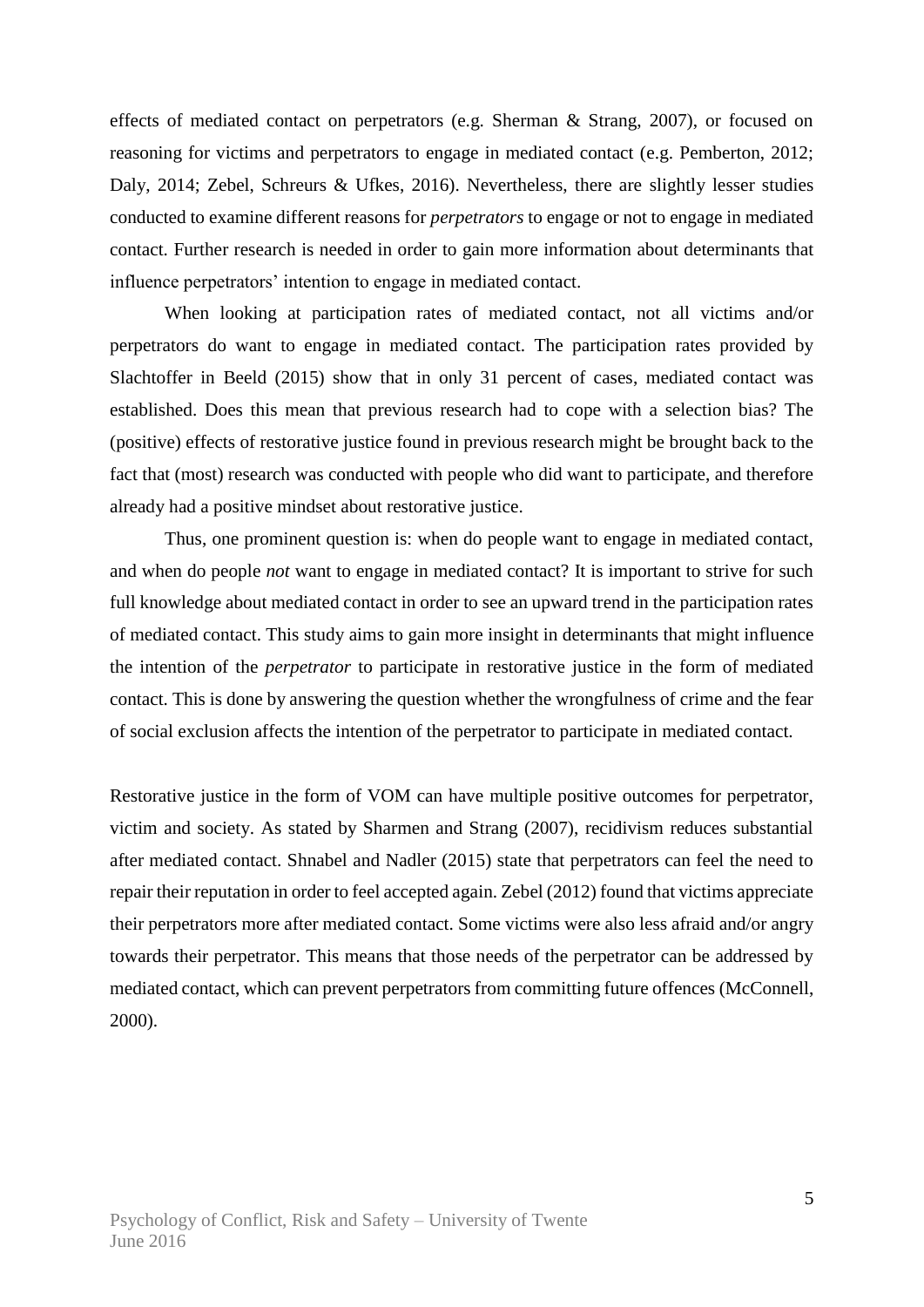Restorative justice is a practice growing (Umbreit, Coates & Vos, 2004), and the implementation of restorative justice becomes more international in recent decades: more and more countries are making use of restorative justice, which is also the case in the Netherlands (van Burik et. al., 2010): the organization called 'Slachtoffer in Beeld' is one of the institutions that provides restorative justice for perpetrators and victims of registered crimes in the Netherlands. Since 2007, Slachtoffer in Beeld focuses on restorative justice in the form of (restorative) mediation between victims and perpetrators of registered crimes by guiding victim-perpetrator meetings and/or organizing awareness meetings with perpetrators and victims. Slachtoffer in Beeld provides training for professionals that work with victims and perpetrators of several crimes<sup>1</sup>.

Slachtoffer in Beeld found an increase of eleven percent in the registrations from the year 2013 to 2014 (Slachtoffer in Beeld, 2015). In 71 percent of the cases, the perpetrator took initiative in registration, 23 percent of victims took initiative. In the remaining six percent, the perpetrator nor the victim took initiative in registration (Slachtoffer in Beeld, 2015).

Shnabel and Nadler (2015) emphasize that the threat of the identities of victim and perpetrator after a crime is asymmetrical: the *agency* of the victim is threatened, whilst the *moral-social image* of the perpetrator is threatened. This means that victims may feel weak, humiliated and/or powerless. He or she often wants to repair his or her agency, to feel secure and empowered again. The perpetrators on the other hand, might feel the urge to restore their moral image of themselves and they often want to gain (re)acceptance of the society. Perpetrators often fear that they may (potentially) be excluded from the society.

This model stated by Shnabel and Nadler (2015) might not be generalizable for all perpetrators and victims: according to Hirschfield and Piquero (2010), perpetrators of several crimes have to deal with stigma's from both in- and outgroup. A stigma is usually put on a target person who is viewed as morally flawed and arouses revulsion (Jones e.a. (1984), in: Stafford & Scott, 1986). Hirschfield and Piquero (2010) suggest that such (negative) attitudes depend on the levels of familiarity with the stigmatized person and/or group. Ryan and Ruddy (2015) state that when there is friction and/or some conflict within the community<sup>2</sup>, a restorative approach like restorative justice uses this friction and/or conflict as a learning and healing

<u>.</u>

<sup>1</sup> Retrieved 17-02-2016 from: https://www.slachtofferinbeeld.nl/en/Meta-Navigatie/Over-ons/

<sup>&</sup>lt;sup>2</sup> The definition of community used in this study is as follows: "Community is not a place. Rather, it is a feeling, a perception. When people see themselves as belonging to a community, they feel connected. They have a sense of ownership and responsibility." (Wachtel, 1997, in: Ryan & Ruddy, 2015).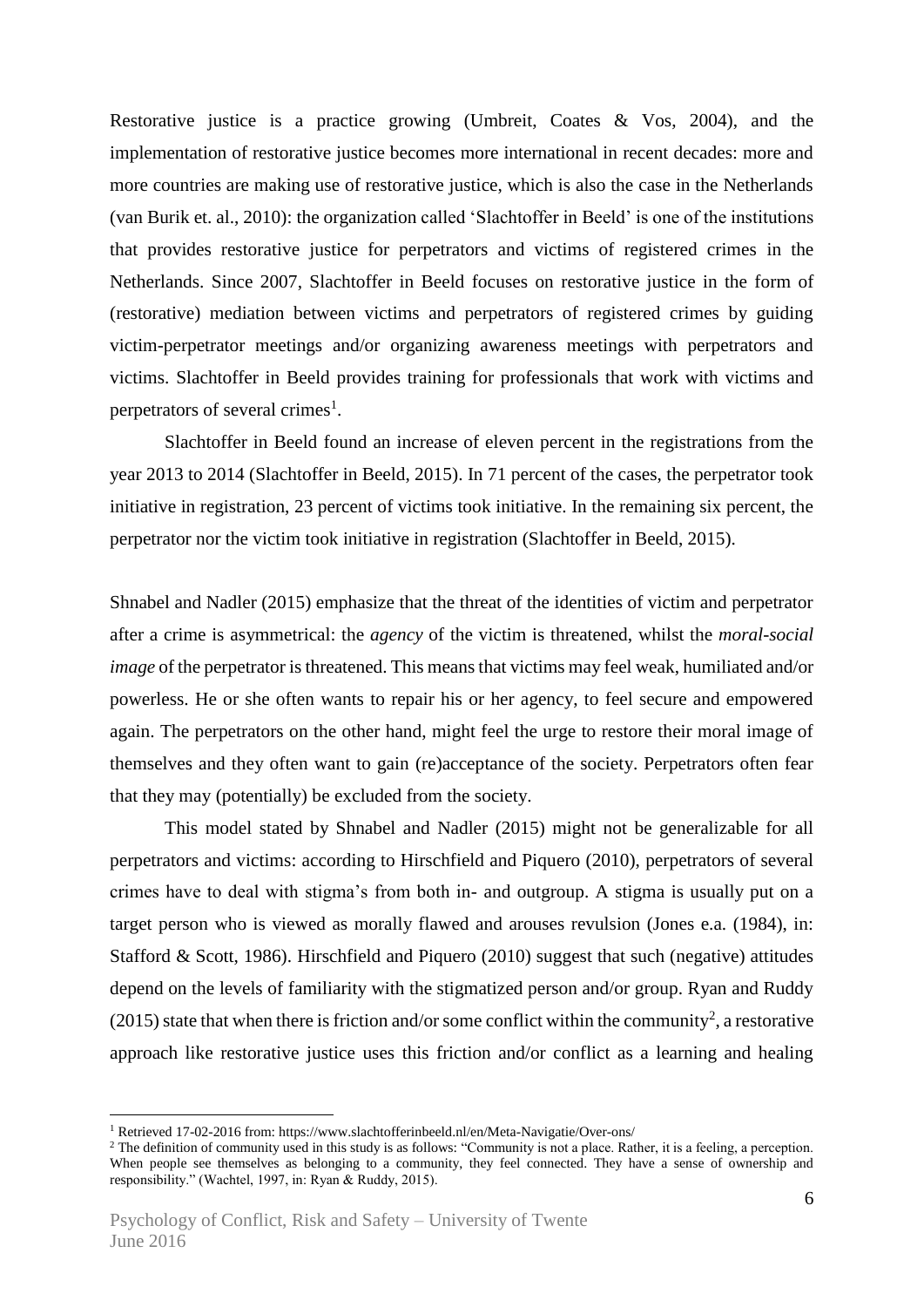experience. However, there might be a chance that the perpetrator lives within a community where people would commit the same offense. In that case, the community will not deprecate the offence and the perpetrator of the offense. So, the perpetrator will not experience the stigmatization, negative attitudes and social exclusion. The perpetrator will therefore not experience threat to the moral-social image and the perpetrator will probably not experience fear of social exclusion.

But, what is it that makes restorative justice in the form of mediated contact an effective mechanism for reconciliation between victim and perpetrator? How come this information is important for this study? Mediated contact between victim and perpetrators gives both parties the opportunity to fulfill their needs in order to repair their damaged *moral-social* image (in case of the perpetrator) and their *agency* (in case of the victim) (Shnabel & Nadler, 2015; Menkel-Meadow, 2007). When engaging in mediated contact, perpetrators might feel like their reputation is repaired and they might experience a decrease in their fear of social exclusion.

#### **Social exclusion**

Social exclusion is defined as the exclusion of a person in their society, because of several reasons (Sen, 2000). People who are socially excluded are for example the mentally and physically handicapped, suicidal people, substance abusers and also delinquents. According to Sen (2000), the social excluded people are mostly called 'social misfits'. Perpetrators of a crime often feel like they are those 'social misfits'. This is the threat of their *moral-social image*, as stated by Shnabel and Nadler (2015). This threat of the *moral-social image* perpetrators cope with after committing a crime, is sometimes linked to feelings of guilt. But, Baumeister (1997, in: Shnabel & Nadler, 2015) states that many perpetrators do see their criminal behavior as legitimate. According to Noor, Shnabel, Halabi and Nadler (2012), people always see perpetrators as their 'outgroup', which can lead to anxiety of the perpetrator over social exclusion: "The sanction imposed upon those who violate their community's moral standards." (Shnabel & Nadler, 2015).

The victim and the perpetrator of a crime have different needs, as defined above. In order to achieve reconciliation between victim and perpetrator, the needs of both parties have to be satisfied. This is what Shnabel and Nadler (2015) call: 'The Needs-Based Model".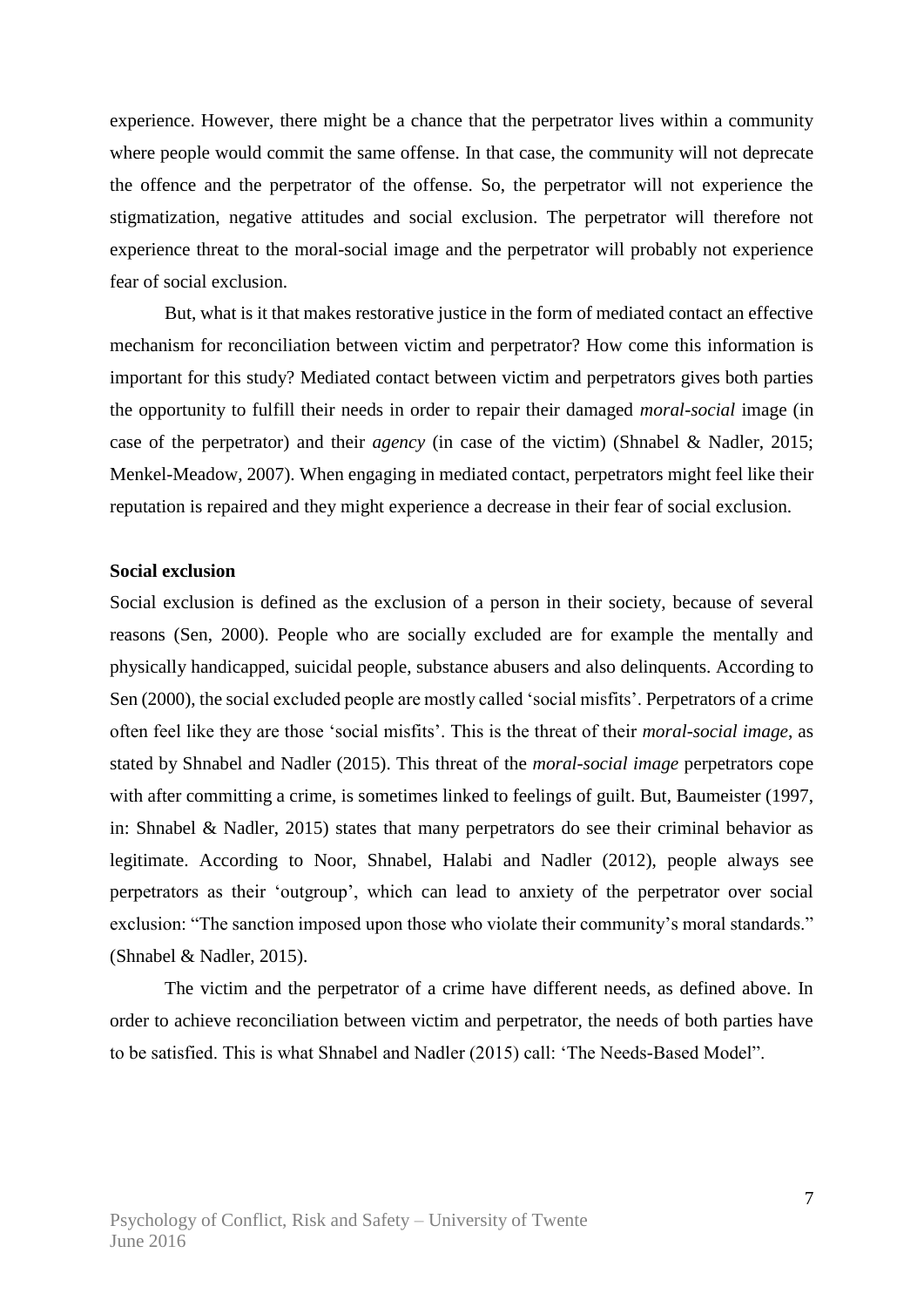#### **Assets of VOM for the perpetrators**

The apology of the perpetrator constitutes as an admission of owing victims a moral debt (Shnabel & Nadler, 2015). Restorative justice can therefore be explained as a mechanism that works best when both needs of the victims and needs of the perpetrators are being satisfied. The victim wants to feel empowered again, the perpetrator wants to feel accepted again (Shnabel and Nadler, 2015; Shnabel, Nadler and Dovidio, 2014; Menkel-Meadow, 2007; Hoek, Slump, Ochtman & Leijten, 2011).

The participation-rates for restorative justice vary between  $40 - 60$  percent of victims who participate (Umbreit, Coates & Vos, 2004). Less is known about participation-rates of perpetrators, and less is known about reasons for non-participation. Schneider (1986, in: Umbreit, Coates & Vos, 2004) found that perpetrators are advised by their lawyers not to participate. According to Coates and Gehm (1985, in: Umbreit, Coates & Vos, 2004), some perpetrators did not want to be bothered. But, according to Menkel-Meadow (2007), many studies have demonstrated that both the perpetrator and the victim who participated in restorative justice felt like they were treated better in restorative justice processes than in the general justice system. This means that perpetrators feel like they are treated better, and most importantly more 'human' than in the general justice system (Poulson, 2003, in: Menkel-Meadow, 2007).

Zebel (2012) states that perpetrators of offenses feel like restorative justice in the form of mediated contact with their victim has helped them to process the crime. McConnell (2000) underlines this fact by stating that the mediation separates the individual from the group context of their offense. The perpetrator often recognizes his or her own role in the crime by telling their story to the victim and the mediator. As stated earlier, the group context of the offense is important to take into account (Shnabel, Nadler & Dovidio, 2014; Hirschfield & Piquero, 2010). After the perpetrator seperates the individual from the group context of their crime (McConnell, 2000), the perpetrator often feels a positive change in his or her attitude towards the victim (Umbreit, 1994, in: McConnell, 2000).

Another important asset for perpetrators to participate in restorative justice is the possibility to repair their moral-social image. According to Shnabel and Nadler (2015), the moral-social image of perpetrators can be restored after acceptation of the victim. When the perpetrator explains him- or herself during the mediated contact, the victim is able to look at the crime in the perpetrator's perspective. This can help the perpetrator to restore the moralsocial image.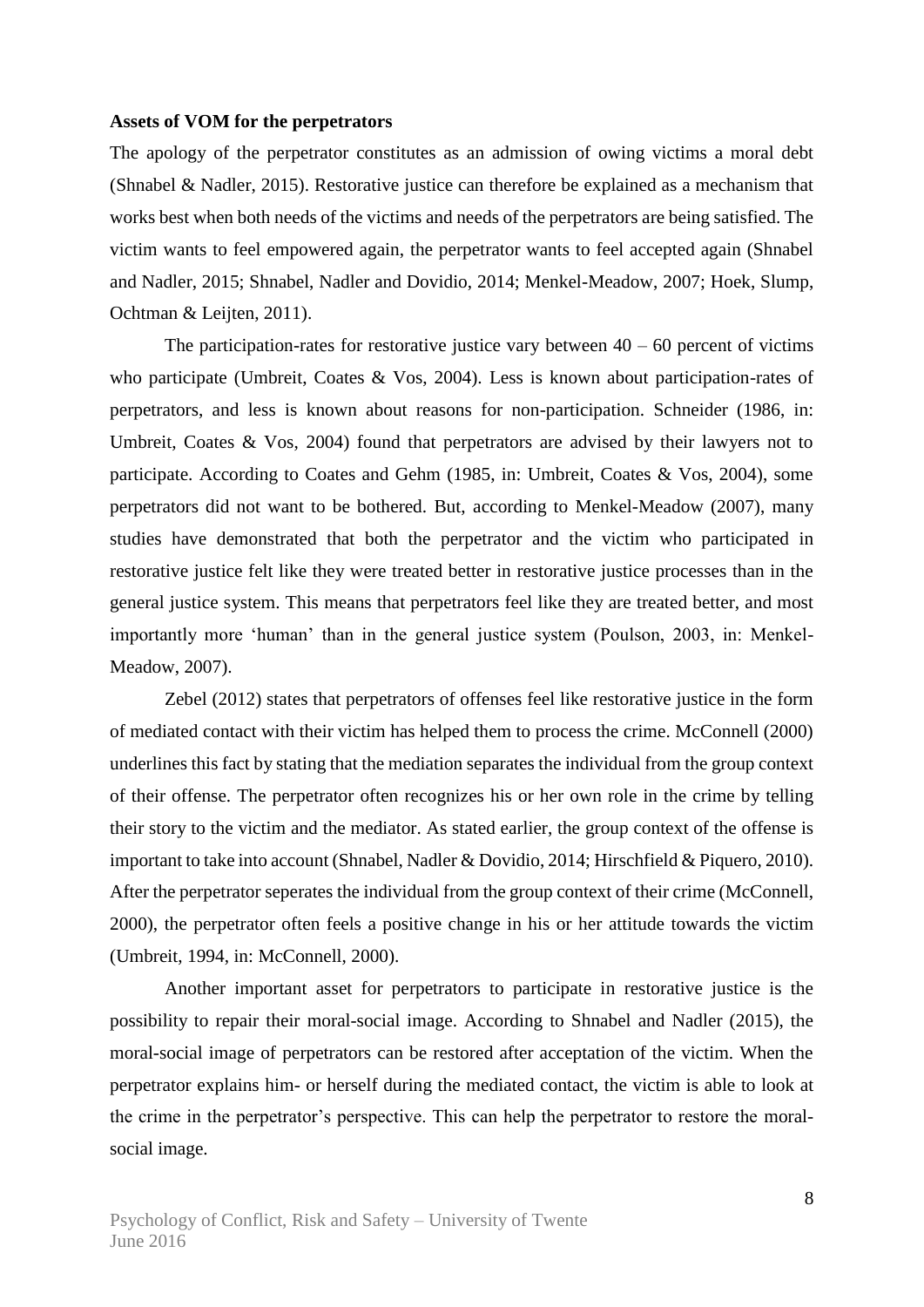It is clear that in order to achieve reconciliation between victim and perpetrator, there has to be a successful exchange of empowerment and acceptance (Shnabel, Nadler & Dovidio, 2014). This successful exchange of empowerment and acceptance starts by symbolically erasing the roles of 'powerless victim' and 'immoral perpetrator'. This way, the process of reconciliation will be helped in a positive way (Shnabel, Nadler and Dovidio, 2014).

#### **Forms of restorative justice**

Victim-offender mediation (VOM) comes in two forms: (1) one-on-one contact between victim and perpetrator and  $(2)$  mediation in the conference form<sup>3</sup> (Walgrave, 2009; Menkel-Meadow, 2007). The one-on-one form of restorative justice has strong empirical grounding (Umbreit, Coates & Vos, 2004). This form focusses on offender accountability, the assistance of victims and it focusses on indemnity from perpetrator to victim. This has positive effects on the needs of the (family of the) victim and the society affected by the criminal act (Umbreit, Coates & Vos, 2004). The society, however, is not present and is therefore not actively involved in the process (Menkel-Meadow, 2007).

In the Victim Offender Conference form (VOC), the victims, perpetrators and the society (supporters of both parties) come together to communicate with the help of a trained mediator (Paul, 2015). Participants of this form of mediated contact are preparing for several months before gathering. During the gathering, the focus is on subjects as the experience of the criminal act, the desired reparation (Umbreit, Coates & Vos, 2004) and ways to move forward (Paul, 2015).

In both ways, the victim is given the opportunity to share and discuss the damage in his or her experience with the offence. After this, the perpetrator gets the opportunity to come up with forms of conceivable and desirable restorative activities to repair the damage as much as possible. The perpetrator and the victim of the crime can therefore be sure that the conflict between them will not be alienated because of the interference of court, but the conflict stays their conflict and will be resolved on the basis of the desires of the two parties (Hulsman, 1979).

The presence of the support (or: society) of both perpetrator and victim is the biggest difference between the two forms of mediated contact. As stated by Shnabel and Nadler (2015), perpetrators feel the need to restore their moral-social image. The most important part of restoring this moral-social image is to repent. When the perpetrator feels acceptance by the victim, the community of the victim and his or her own community after expressing regret, the

1

<sup>3</sup> Retrieved 22-01-2016 from: https://www.fiatjustitia.nl/artikel/mediation-in-het-strafrecht-de-opkomst-van-herstelrecht/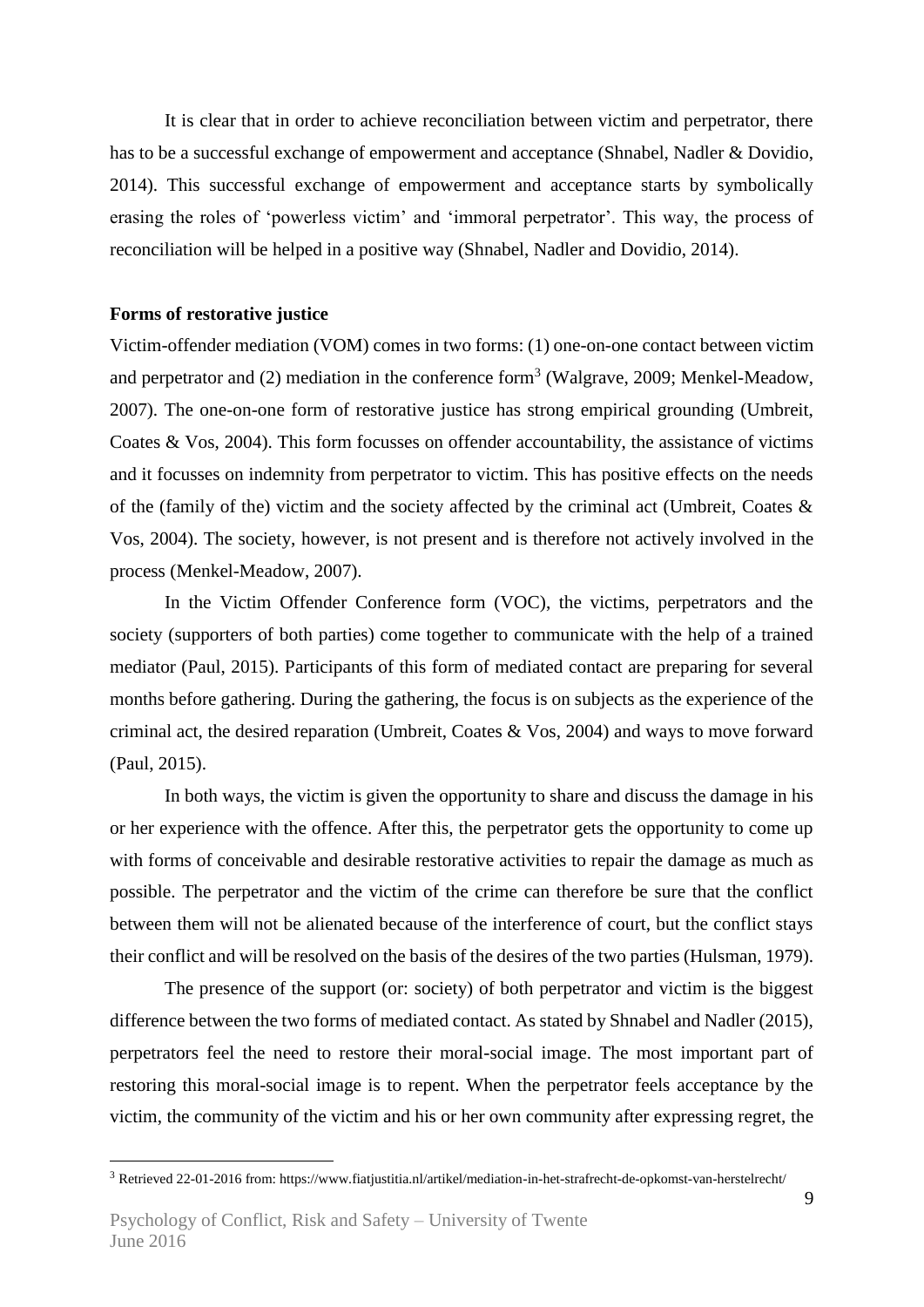rejection threat and moral inferiority are removed (Shnabel & Nadler, 2015; SimanTov-Nachlieli, Shnabel & Nadler, 2013).

As stated earlier, perpetrators do feel more socially excluded when they experience stigmatization of their own community and the victim and his or her community. When engaging in conference mediated contact, the exchange of empowerment and acceptance will start: the roles of 'powerless victim' and 'immoral perpetrator' will symbolically be erased (Shnabel, Nadler & Dovidio, 2014) and the perpetrator gets the opportunity to repent for his or her own community, the victim and the community of the victim, which is not the case with one-on-one mediated contact. The perpetrators will therefore feel less socially excluded, and the *moral-social image* of the perpetrator will be (partly) restored (Shnabel & Nadler, 2015). In this study, the hypothesis: Perpetrators will prefer conference meeting over one-on-one mediation is tested.

#### **Crime seriousness**

Perpetrators feel threat of their *moral-social image* after committing a crime; they feel anxiety for social exclusion (especially of their in-group) (Shnabel & Nadler, 2015; Noor, Shnabel, Halabi & Nadler, 2012). SimanTov-Nachlieli, Shnabel, and Nadler (2013) used the 'Needs-Based Model' to argue that perpetrators of crimes experience threats to their *moral- social image*. According to these authors, this experience of threat for the perpetrator of the crime leads to increased motivation of the perpetrator to restore this damaged identity dimension. But, is the experienced threat for the moral-social image of the perpetrator larger when committing a more serious crime? Will the in-group (and outgroup) of the perpetrator exclude the perpetrator more extensively after a more serious crime? In order to answer these sort of questions, it is important to zoom in into the seriousness of the offence.

One predictor of participation rates for restorative justice is the seriousness of crime (Umbreit, Coates & Vos, 2004). According to these authors, seriousness of crime has a great impact on program type and focus. Victims are more willing to participate when they are perpetrator or victim of an offence than when they are perpetrator or victim of a felony (Gehm, 1990, in: Umbreit, Coates & Vos, 2004). Another differentiation was found whilst looking at personal- and property offence cases: property offence cases are more likely to be mediated than personal offense cases (Wyrick & Constanzo, 1999, in: Umbreit, Coates & Vos, 2004).

What is crime seriousness exactly? According to Warr (1989) the 'seriousness' of a crime is a complex variable. He states that there are two dimensions: (1) wrongfulness and (2)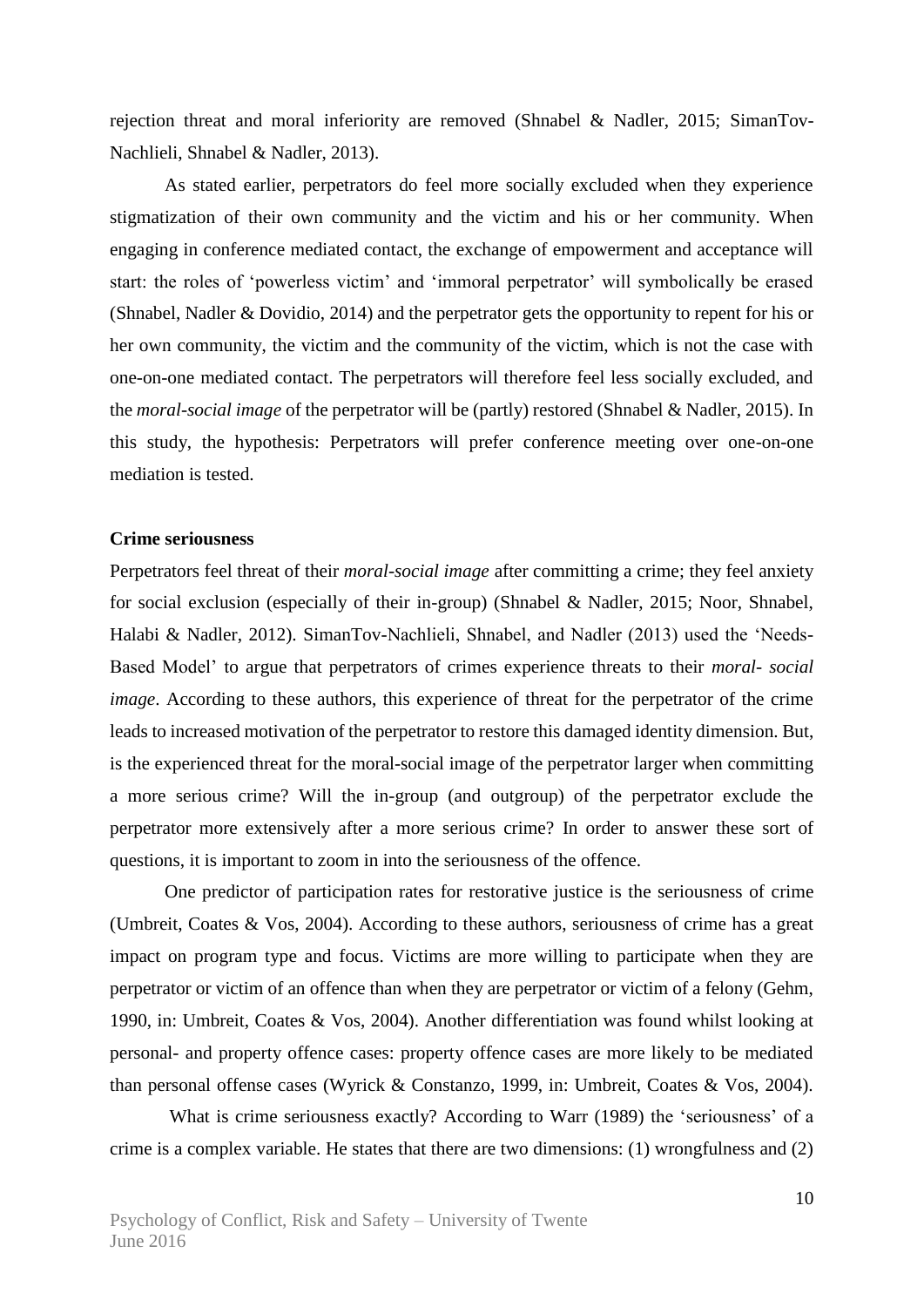harmfulness, whereas wrongfulness is on a normative level and harmfulness is on a factual level (the impact the crime has on the victim(s)). These dimensions are not mutually exclusive. Warr (1989) states that most people rate a crime with reference to whichever quality dominates. According to Warr (1989), the judgement of the seriousness of crimes comes forward from the social norms, the 'fundamental aspect of human cultures'. Warr and Stafford (1983, in: Warr, 1989) plead that judgements about the seriousness of a crime affect the degree to which different crimes are feared. It also affects the beliefs about appropriate penalties for the perpetrators of the crime. In this study, the seriousness of a crime is focused on the wrongfulness of crime. In other words: the seriousness of crime is measured by the degree of perceived wrongfulness by the participants of the study.

This study contains of four different variables: the wrongfulness of crime  $(0 = low, 1 = high)$ , the intention of the perpetrator to engage in mediated contact, the fear of social exclusion and the expectation of reparation of reputation. Figure 1 displays the research model of this study in which the fear of social exclusion and the expectation of reparation of reputation mediate the effect of wrongfulness of crime on the intention to mediated contact (van den Berg, 2015).



Figure 1. *The Design of the Study, with the Mediators 'fear of social exclusion' and 'expectation of reparation of reputation'.*

Crime seriousness has proven to be a predictor for the intention to mediated contact for both perpetrators and victims of crimes (Umbreit, Coates & Vos, 2004). The expected effect of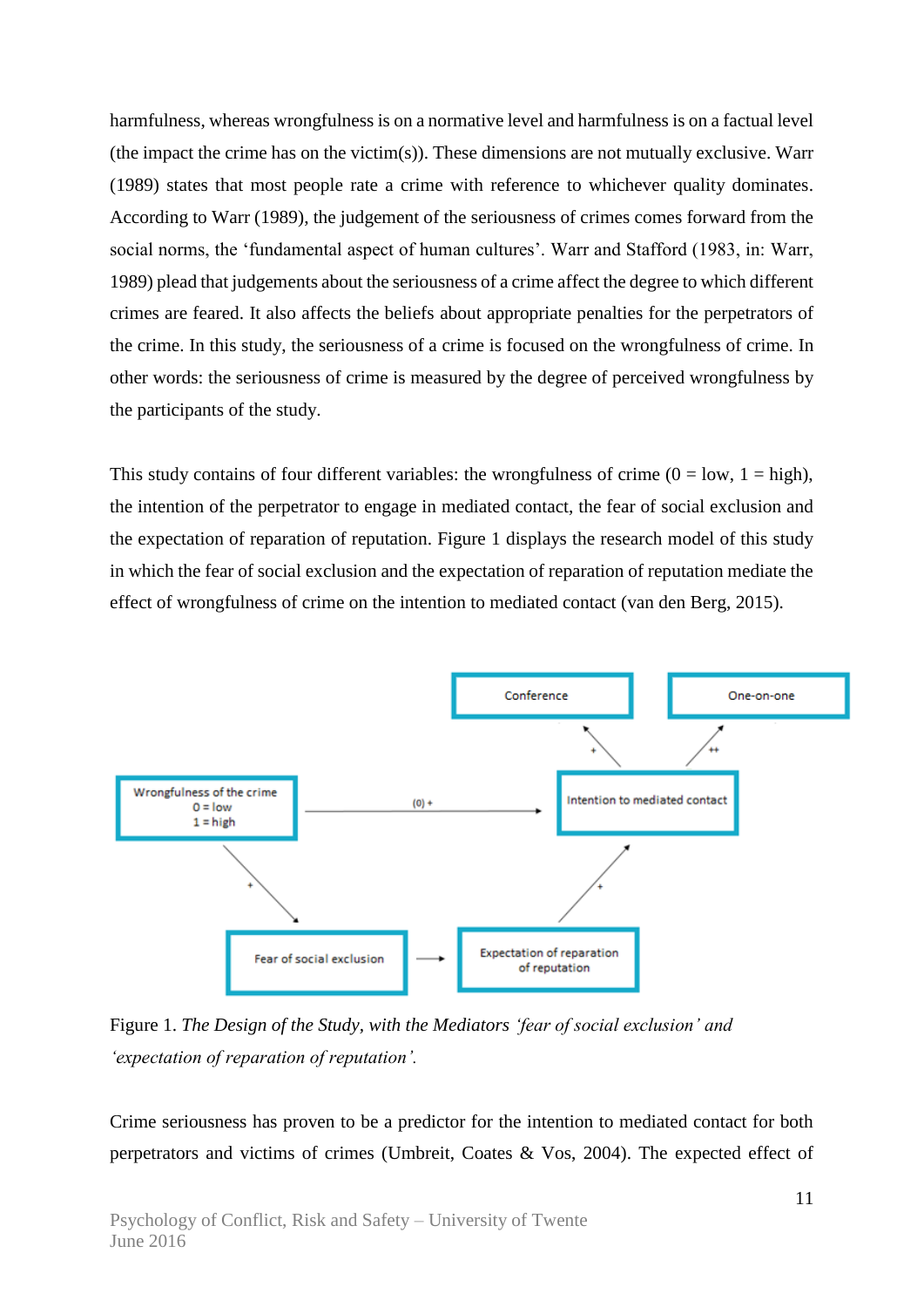wrongfulness of crime on the intention to mediated contact is as follows: the higher the wrongfulness of crime, the more fear of social exclusion the perpetrator experiences. The more fear of social exclusion the perpetrator experiences, the higher the expectation of reparation of reputation when engaging in mediated contact. Therefore, the perpetrator has greater intention to engage in mediated contact after committing a more moral reprehensible crime.

### **Method**

#### **Design**

This study consisted of an experiment in which the variable 'wrongfulness of crime' was manipulated. The participants were randomly divided in one of the two conditions (low wrongfulness condition versus high wrongfulness condition). The other variables tested were: 'self-monitoring', 'perspective taking', 'perpetrator's fear of social exclusion', 'expectation of reparation of reputation' and 'intention to mediated contact'. The variables 'perpetrator's fear of social exclusion' and 'expectation of reparation of reputation' were the independent, mediating variables. These variables (possibly) explain the effect of the manipulated variable 'wrongfulness of crime' on the dependent variable 'intention to mediated contact'. Thus: the effect of wrongfulness of crime on the intention to mediated contact can be explained through the fear of social exclusion and the expectation of reparation of reputation.

#### **Participants**

This study was based on the data from randomly selected participants which were recruited by social media, e-mail or mouth-to-mouth communication. Specific criteria for participation were not maintained. In total, 194 participants started the survey, of which 121 participants completed the survey. The other 73 participants did not answer any questions about the independent variables, which made them unusable for the analysis of the data. The final sample thus consisted of 121 cases selected in the period April – May 2016.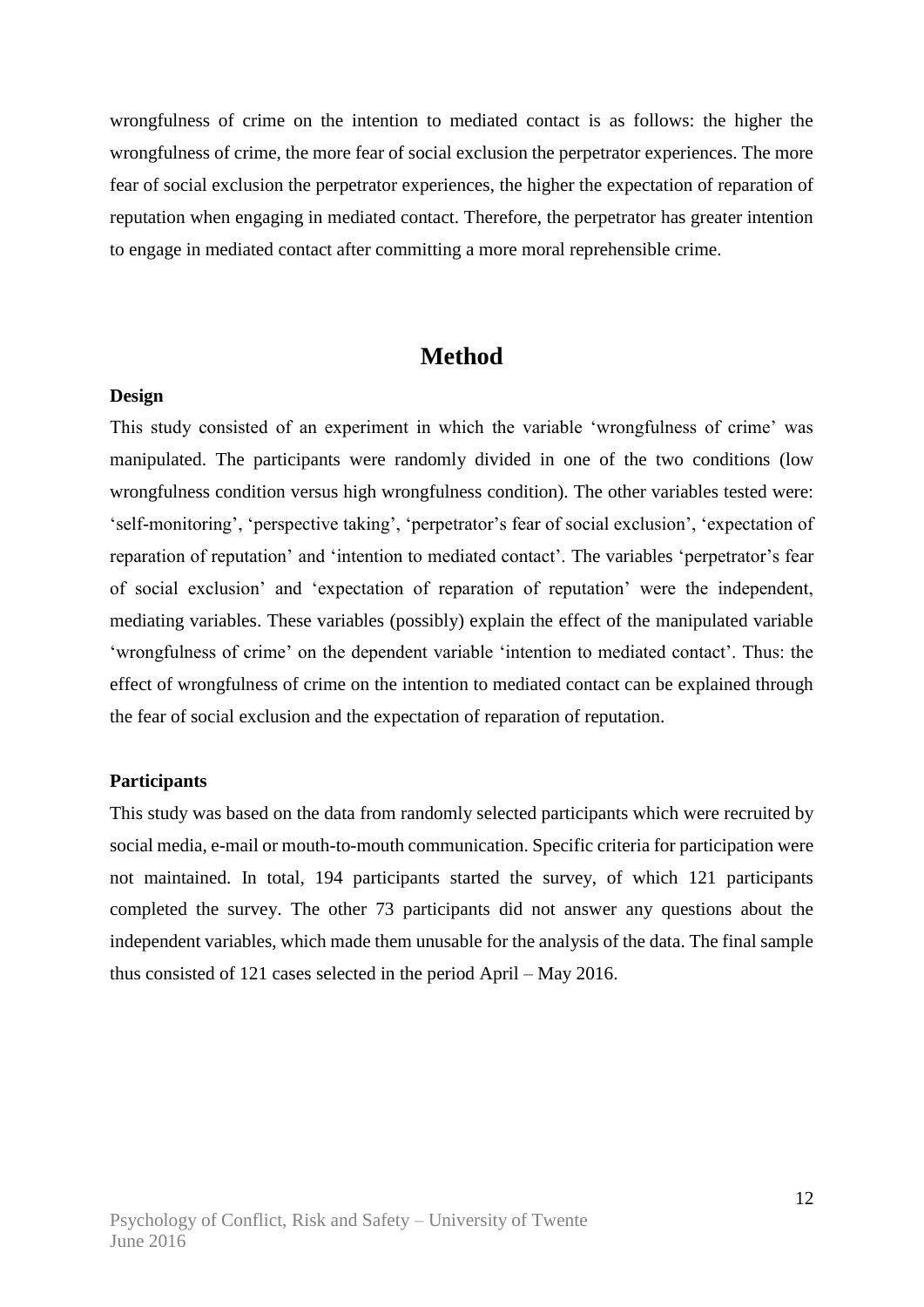| <b>Condition</b>                                           | Low |       | High |       | All |       |
|------------------------------------------------------------|-----|-------|------|-------|-----|-------|
| N                                                          | 62  |       | 59   |       | 121 |       |
| Female                                                     | 53  | 85,5% | 39   | 66,1% | 92  | 76%   |
| Male                                                       | 9   | 14,5% | 20   | 33,9% | 29  | 24%   |
| College education                                          | 22  | 35,5% | 26   | 44,1% | 48  | 39,7% |
| University education                                       | 23  | 37,1% | 21   | 35,6% | 44  | 36,4% |
| Secondary education                                        | 5   | 8,1%  | 5    | 8,5%  | 10  | 8,3%  |
| Lower education                                            | 12  | 19,4% | 7    | 11,9% | 19  | 15,7% |
| Personally victimized                                      | 5   | 8,1%  | 5    | 8,5%  | 10  | 8,3%  |
| Someone in the personal environment victimized             | 20  | 32,3% | 11   | 18,6% | 31  | 25,6% |
| Perpetrator of a crime                                     | 2   | 3,2%  | 2    | 3,4%  | 4   | 3,3%  |
| Someone in the personal environment perpetrator of a crime | 5   | 8,1%  | 7    | 11,9% | 12  | 9,9%  |

Table 1. *Frequencies (N) and Percentages of Characteristics of Participants in the Low Wrongfulness- and High Wrongfulness Condition and the Sample In General.*

The low wrongfulness condition consisted of 62 participants, the high wrongfulness condition consisted of 59 participants. In Table 1, the frequencies and percentages of several characteristics of the participants are presented. The majority, namely 76 percent of the participants was female (*n*=92), the other 29 participants were male (24%). Participants were on average 27 years of age (*M=* 26,7, *SD=* 10,28). 52,1 percent of the participants (*n*= 63) had heard of mediated contact before completing this survey. The distribution regarding the victimization of someone in the personal environment is not equal:  $32.3$  percent ( $n=20$ ) in the low wrongfulness condition, pertaining to 18,6 percent  $(n=11)$  in the high wrongfulness condition. The 121 participants were asked how serious they were whilst completing the survey. The participants were able to rate their seriousness on a scale of 0 to 4, in which 0 stood for: 'not serious at all' and 4 stood for 'very serious'. The participants were serious while completing the survey  $(M= 3,45, SD= 0,53)$ .

#### **Independent variables**

The first independent variable is the variable 'wrongfulness of crime'. This variable is also the manipulated variable. The participants in the low wrongfulness condition were asked to read a case about a young employee of a jeweler, who saw that the new supply of wares worth about 100.000 euros was delivered. The mother of the young employee is very sick, and treatment is very expensive. The young employee decides to steal some of the new wares in order to finance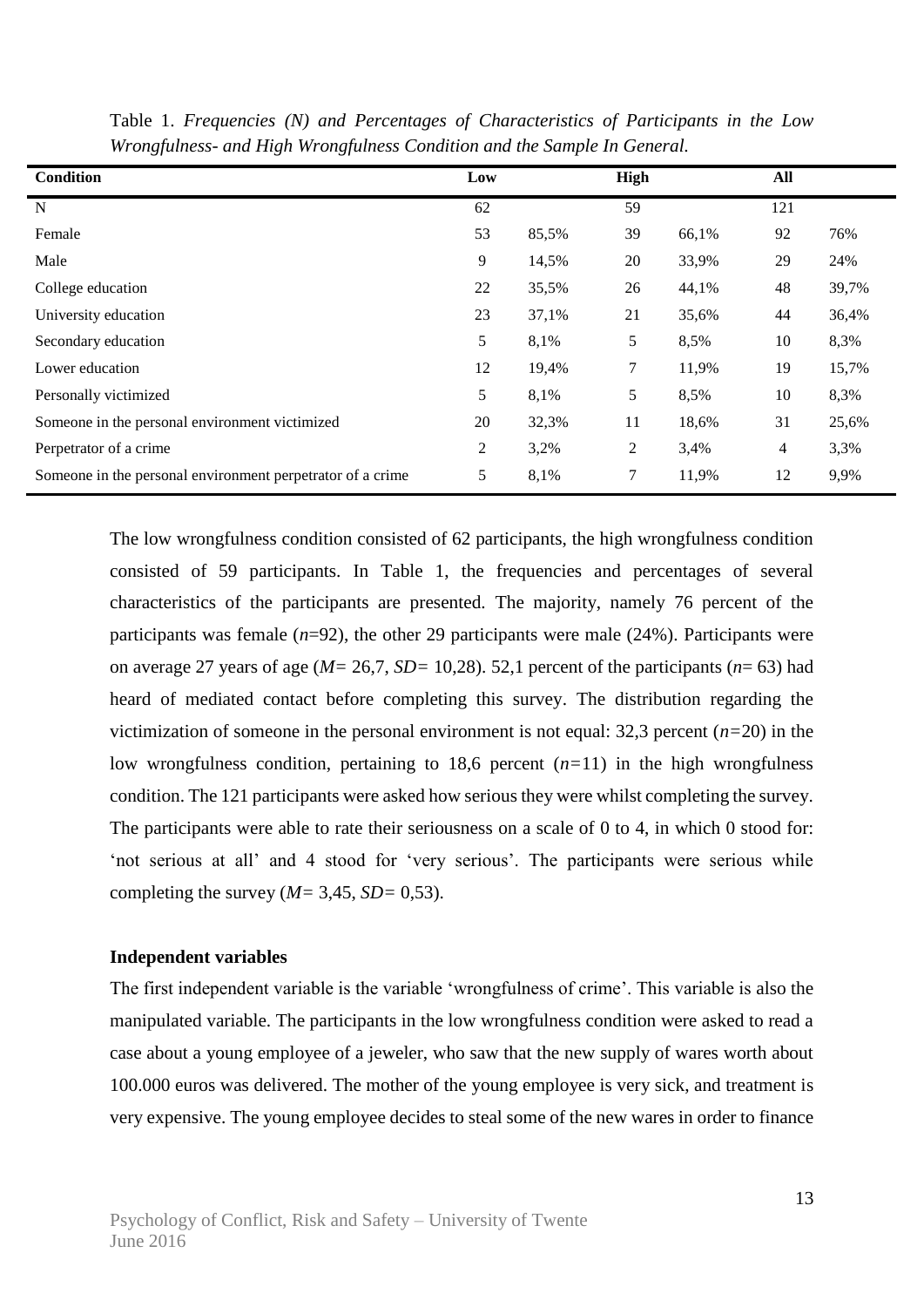a life-saving surgery for his mother. The guard caught him, but the employee knocked the guard out and escaped. The employee is currently awaiting his sentence.

The participants in the high wrongfulness condition were asked to read a case about a young employee of a jeweler who saw that the new supply of wares worth about 100.000 was delivered. The girlfriend of this young employee likes expensive gifts and luxury, and the young employee decides to steal some of the new ware in order to finance some expensive gifts to impress his girlfriend. The guard caught him, but the employee knocked the guard out and escaped. The employee is currently awaiting his sentence.

The cases were identical, except for one aspect: the intention of the perpetrator varied, and therefore the moral reprehensibility (or: wrongfulness) was different. These cases are based on the theory of Bucciarelli, Khemlani and Johnson-Liard (2008).

#### *Pilot study*

1

Before this manipulation was used in the online survey, a pilot study was conducted. The cases were read by eight participants in total, four participants read the low wrongfulness case and four other participants read the high wrongfulness case. Four questions were asked about the moral reprehensibility of the case the participants had just read. For example: "How serious did you think the case was?" and: "How moral reprehensible<sup>4</sup> did you think the case was?". The participants could rate their answer on a scale of '0' to '4', in which '0' stood for 'not serious/moral reprehensible' and '4' stood for 'very serious/moral reprehensible'. The four questions used in the pilot study were based on the study of Reuband (1992).

To conclude whether or not the manipulation of the variable 'wrongfulness of the crime' was correct, the means for the both conditions were compared. Because of the small sample for this pilot study  $(n=8)$ , no statistical tests were executed. After comparing the means of the four questions about the perceived moral reprehensibility, it was clear that the manipulation had succeeded: in the low wrongfulness condition, the participants stated that they thought the case was serious/moral reprehensible (*M=* 3,70, *SD=* 0,96). In the high wrongfulness condition, the participants rated the case as very serious/very moral reprehensible (*M=* 4,00, *SD=* 0,54).

The pilot study did not only look at the perceived moral reprehensibility of the eight participants. The fear of social exclusion was also taken into account. In order to measure the fear of social exclusion, the participants were asked to answer twelve questions about their

<sup>4</sup> In order to define 'moral reprehensibility', the following explanation was given: "When answering this question, you can determine how 'wrong' this case feels for you. Does this case clashes with your moral values? Then the moral reprehensibility is high."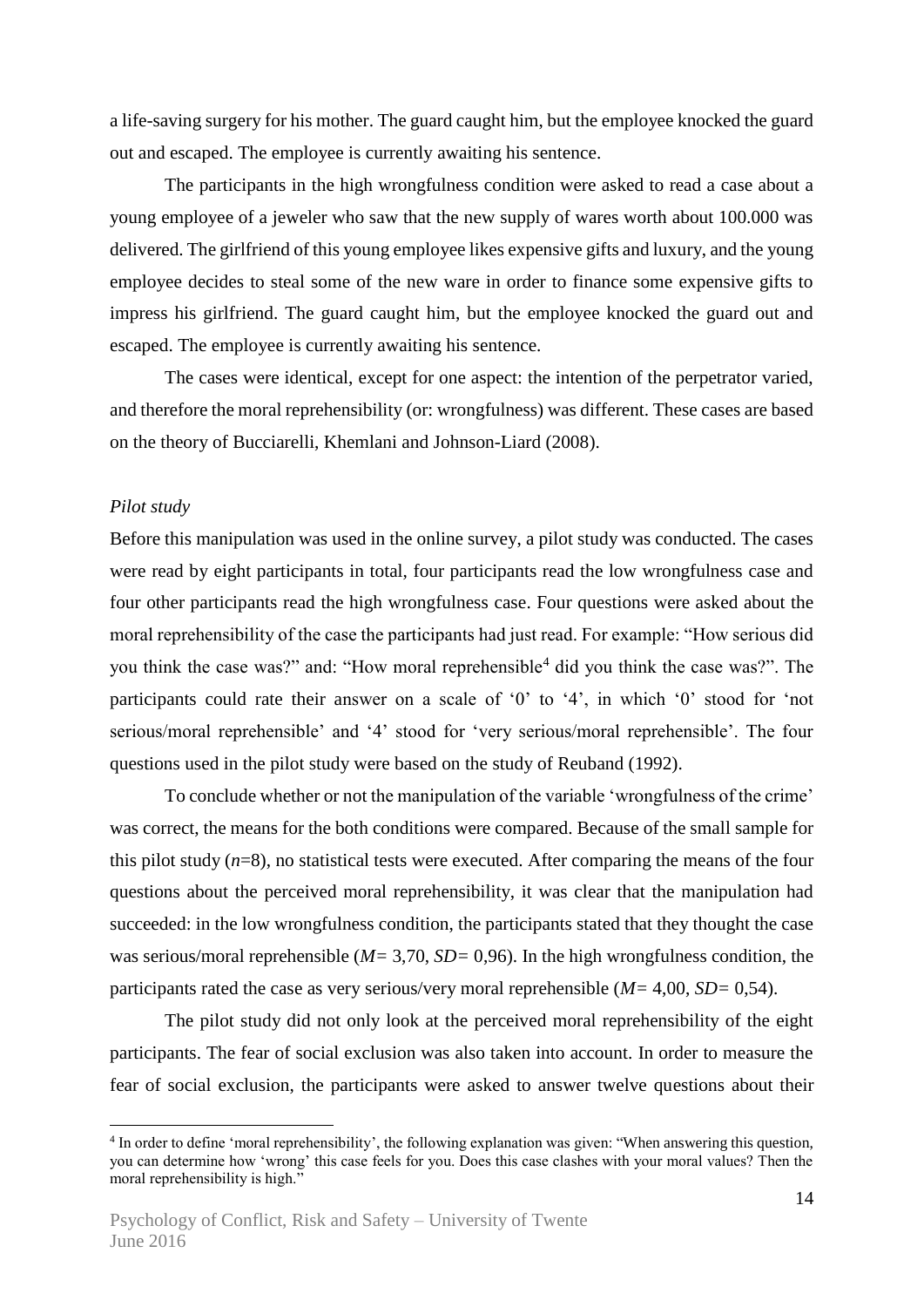perceived fear of social exclusion. One question asked was: "I believe the community will reject my acting as a perpetrator of this crime." Another question was: "Are you, as a perpetrator, scared that your family and friends will socially exclude you after the crime you committed?" Participants were able to rate their answers from '0' to '4'. '0'meant 'no/not scared' and '4' meant 'yes/very scared'. After comparing the means regarding the questions about the fear of social exclusion, it was clear that the manipulation was meeting the expectations: participants in the low wrongfulness condition were less scared of social exclusion (*M=* 3,23, *SD=* 0,65) than the participants in the high wrongfulness condition (*M=* 3,89, *SD=* 0,21).

When the participants were asked about their perspective taking of the perpetrator, the participants in the low wrongfulness condition were scaling their amount of perspective taking lower (*M=* 1,80, *SD=* 0,28) than the participants in the high wrongfulness condition (*M=* 2,65, *SD*= 1,42). This goes against the expectations. The perspective taking was measured using five questions/statements. These questions were scaled on a scale of '0' to '4'. '0' meant 'not true' and '4' meant 'totally true'. One of the statements asked was for example: "I found it difficult to empathize with the young employee."

The final variable included in the pilot study is self-monitoring. To measure this variable, twelve statements were used. These statements were rated on a scale of '0' to '4'. '0' meant 'not true' and '4' meant 'totally true'. An example of one of the statements is: "I am scared about other people's opinions about myself." The means regarding the self-monitoring were compared between the two conditions, and participants in the low wrongfulness condition were more self-monitored ( $M = 2,65$ ,  $SD = 0,77$ ) than the participants in the high wrongfulness condition (*M=* 1,91, *SD=* 0,57). After the confirmation that the manipulation of the variable 'wrongfulness of crime' had succeeded, the items used in the pilot study were also used in the survey.

All the items regarding the independent variables were subjected to a factor analysis and a Gutmann's Lambda analysis<sup>5</sup> for reliability. A factor analysis on the four items concerning the 'wrongfulness of crime' displayed two components (77,85% of variance). The first component consisted of the items about the perceived wrongfulness of the crime (all loadings  $> 0.36$ ; Lambda2= 0,78). The second component consisted of the item "Do you understand the intention

1

<sup>5</sup> According to Sijtsma (2009), this sort of reliability analysis is more punctual than for example a Cronbach's Alpha analysis for reliability. The Guttmann's Lambda2 analysis is guaranteed to be closer to the 'true' reliability than another reliability analysis.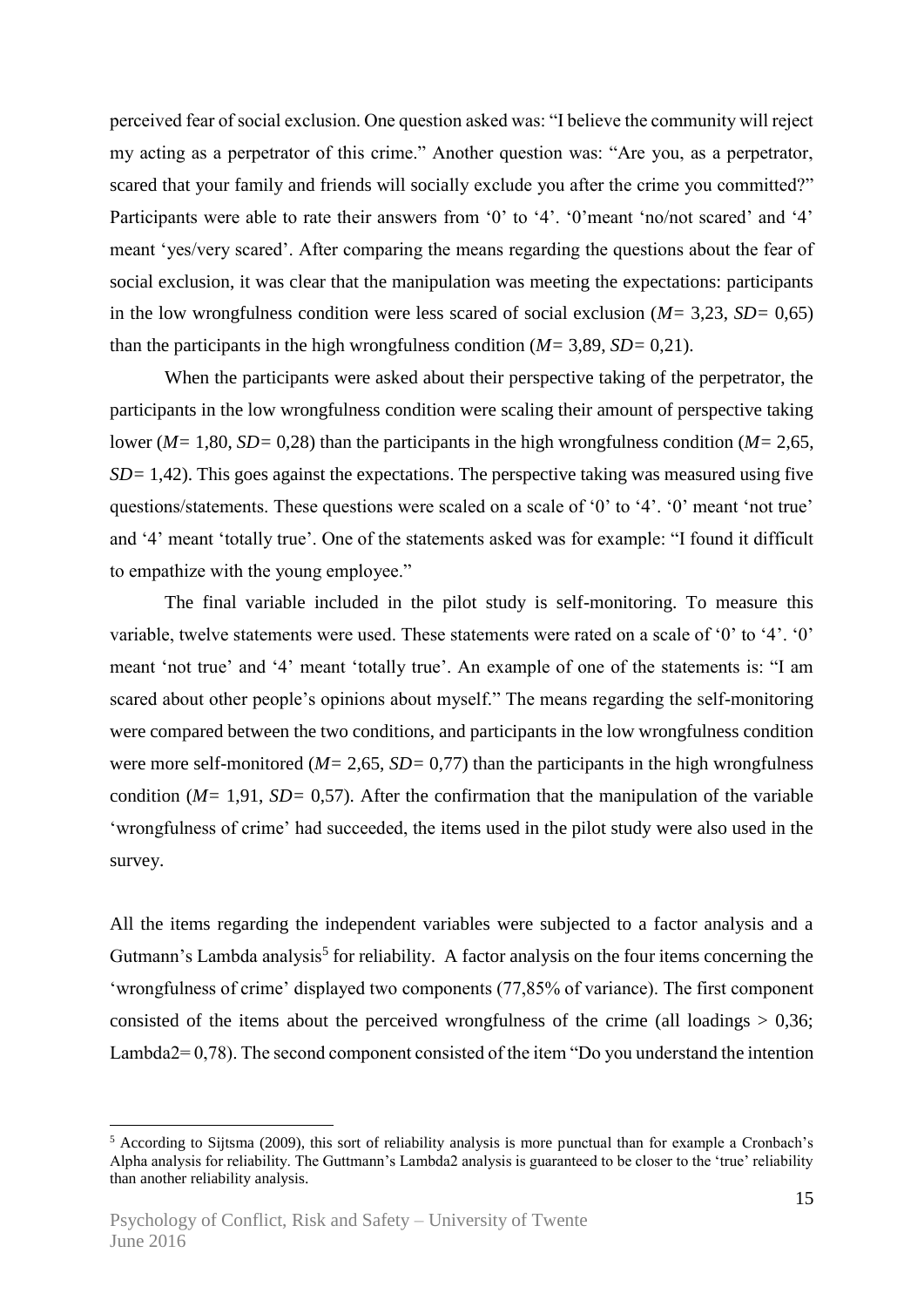of the perpetrator?" (loading  $> 0.71$ ). This question about the understanding of the intention of the perpetrator was analyzed separately and was separately used in the manipulation check.

The second independent- and mediating variable measured is 'perpetrator's fear of social exclusion'. The theory written in the study of Schnabel and Nadler (2015) was used as theoretical frame whilst constructing the thirteen items. An example of an item: "Are you, as the perpetrator of this crime, afraid that the community will reject you?" The participants were able to answer the questions by using a scale from '0' ('totally not agree') to '4' ('totally agree'). The factor analysis showed three different components (77,96 % of variance). The first component consisted of the items about 'fear of social exclusion by friends and family' (all loadings  $> 0.72$ ; Lambda2= 0.96), the second component consisted of the items about 'fear of social exclusion by the community' (all loadings  $> 0.69$ ; Lambda2= 0.86) and the third component consisted of the items about 'fear of violating moral values of friends and family' (all loadings  $> 0.57$ ; Lambda2 = 0.75).

The next independent- and mediating variable is 'expectation of reparation of reputation'. A factor analysis on the four items concerning the 'expectation of reparation of reputation' displayed one component (69,85% of variance; all loadings  $> 0.40$ ; Lambda2= 0,73). One of the questions asked was: "As the perpetrator of the crime, I think that mediated contact will give me an opportunity to repair my reputation with the victim."

Two other independent variables measured were 'self-monitoring' and 'perspective taking'. Self-monitoring will be discussed at first. The twelve items used were extracted from the study of Leary (1983). An example of a question used: "It bothers me when people form an unfavorable opinion of me." The participants were able to rate their answers on a scale of '0' ('totally not agree') to '4' ('totally agree'). A factor analysis on the items displayed one component (60,11% of variance; all loadings  $> 0.53$ ; Lambda2= 0,94). A factor analysis on the five items concerning the 'perspective taking' displayed two components (70,08% of variance). The first component consisted of the items about the perspective taking (all loadings  $> 0.76$ ; Lambda2= 0,73). The second component consisted of the items about the fear of sympathy for the perpetrator (all loadings  $> 0.80$ ; Lambda2= 0.65).

#### **Dependent variables**

The variable 'intention to mediated contact' is the dependent variable in this study. This variable is measured using different questions such as "As the perpetrator of this crime, I think that mediated contact can be … helpful/important/worthless." Other questions asked in this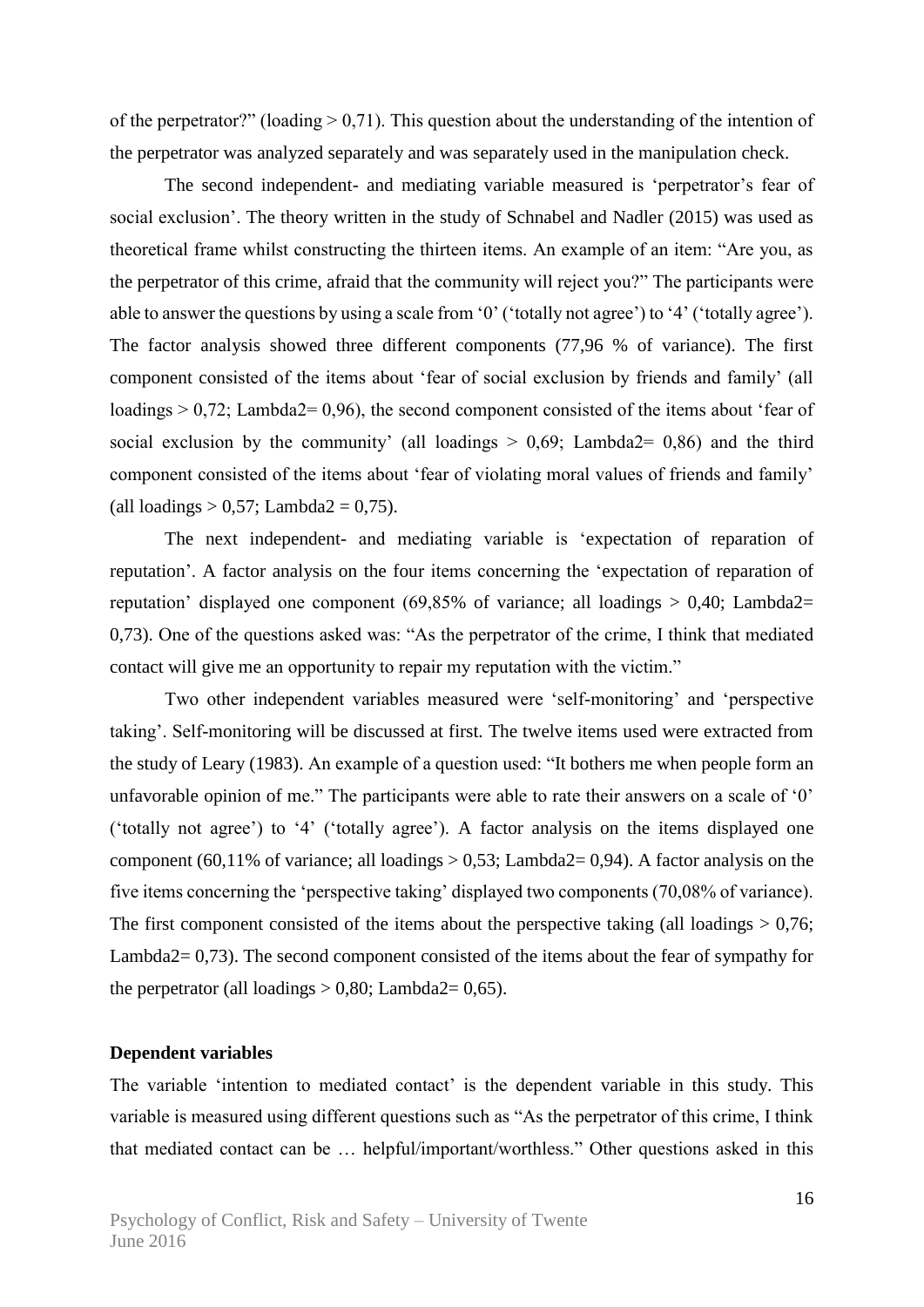block were for example: "As the perpetrator of this crime, I would feel motivated to engage in mediated contact with the victim." And: "As the perpetrator of this crime, I would take the initiative to mediated contact with the victim." The constructed questions were based on the study of Grobe (2013).

A factor analysis on the four items concerning the 'intention to mediated contact' displayed five components (69,85% of variance). One of the components measured the 'expectation of reparation of reputation' which was discussed in the former independent variables section. The other components brought up by the factor analysis were measuring the thoughts of the perpetrator about mediated contact (all loadings  $> 0.66$ ; Lambda2= 0.82), thoughts of the perpetrator about what he/she expected that their family and friends would think about mediated contact (all loadings  $> 0.56$ ; Lambda2= 0,90) and the intention to mediated contact (all loadings  $> 0.75$ ; Lambda2= 0.82). Not only was the variable 'intention to mediated contact' used in the mediation analysis, there was another differentiation in the 'intention to one-on-one mediated contact' and 'intention to conference mediated contact'. The questions asked about the one-on-one form and the question asked about conference form of mediated contact were used as two separate dependent variables (e.g. "Please rate on a scale of '0' to '4' how motivated you are to participate in … one-on-one mediated contact/conference mediated contact.").

#### **Procedure**

This study is conducted by using an online survey, constructed with Qualtrics. The participants were recruited by Facebook, e-mail or telephone. A link referred the participants to the survey and whilst clicking this link, the participants were randomly assigned into one of the two conditions. After the introduction of the experiment, the participants were asked to rate twelve statements about self-monitoring.

After these twelve statements, the participants were asked to read the introduction of the manipulation. In this introduction, the participants were introduced with the main character of the scenario they were about to read, and they were asked the following: "While reading the scenario, try to imagine that you are the young worker. Please take your time to read the scenario and try to read it within the perspective of the young employee. After reading the scenario, a number of questions about the scenario will be asked." Dependent on the condition the participants were in, they got to read either the low wrongfulness-scenario or the high wrongfulness-scenario. After reading the scenario, four questions about the perceived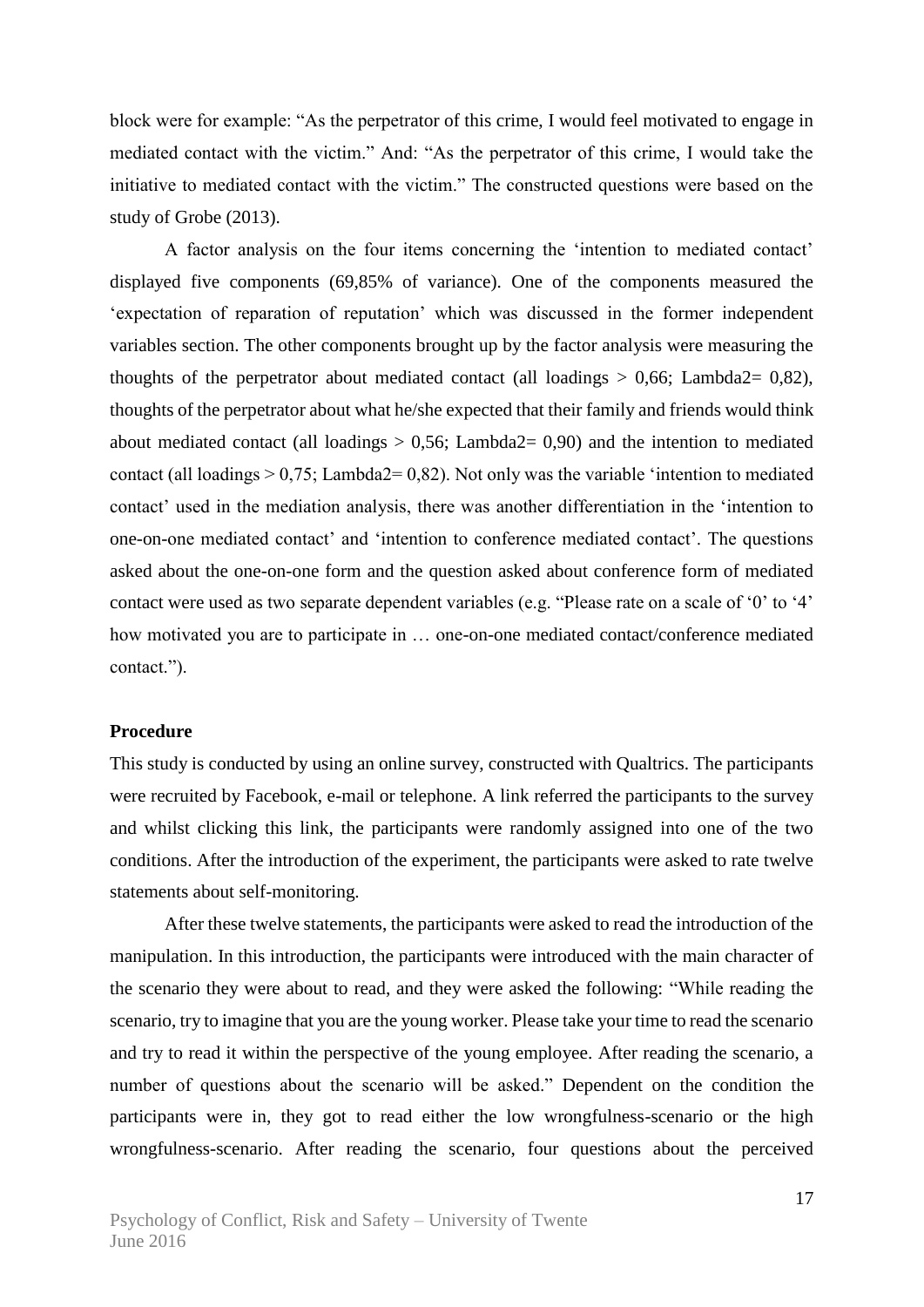wrongfulness of crime were asked. Followed by the thirteen questions about the fear of social exclusion. Next, there was an introduction to the subject 'mediated contact'. Questions about mediated contact followed this informational subsection. Next, an informational text about the forms of mediated contact appeared. The questions following this informational block measured the intention to one-on-one mediated contact and conference contact.

The following five questions were focused on perspective taking. The final questions of the survey were about the demographic data. After that, the participants were asked if they knew about mediated contact before completing this survey, if they were ever involved in a crime as a victim or a perpetrator, and if a family member or friend was ever involved in a crime as a victim or a perpetrator. Finally, the participants were asked about their level of seriousness whilst completing the survey. The participants were thanked for their participation. The data extracted from this survey was analyzed with SPSS, a statistical computer program.

### **Results**

#### **Descriptive statistics**

Displayed in Table 2 are the means, the standard deviations and the correlations of the dependent variables and independent variables.

The participants rated their level of perspective taking relatively low (*M=* 1,10), and they did not feel much fear of sympathy for the perpetrator (*M=* 0,70). The intention to mediated contact was measured by three different variables: the intention to mediated contact in general (*M=* 2,55), the intention to one-on-one mediated contact (*M=* 3,01) and the intention to conference mediated contact  $(M= 2,31)$ . The hypothesis that participants would prefer the conference mediated contact over one-on-one mediated contact is thus not supported. The participants were afraid of violating moral values of family and friends (*M=* 2,66). The participants feel like they can repair their reputation by engaging in mediated contact with their victims ( $M = 3,04$ ), which was expected. At last, the participants rated their self-monitoring relatively high (*M =* 2,08), which means that most of the participants care about the opinion of others about themselves.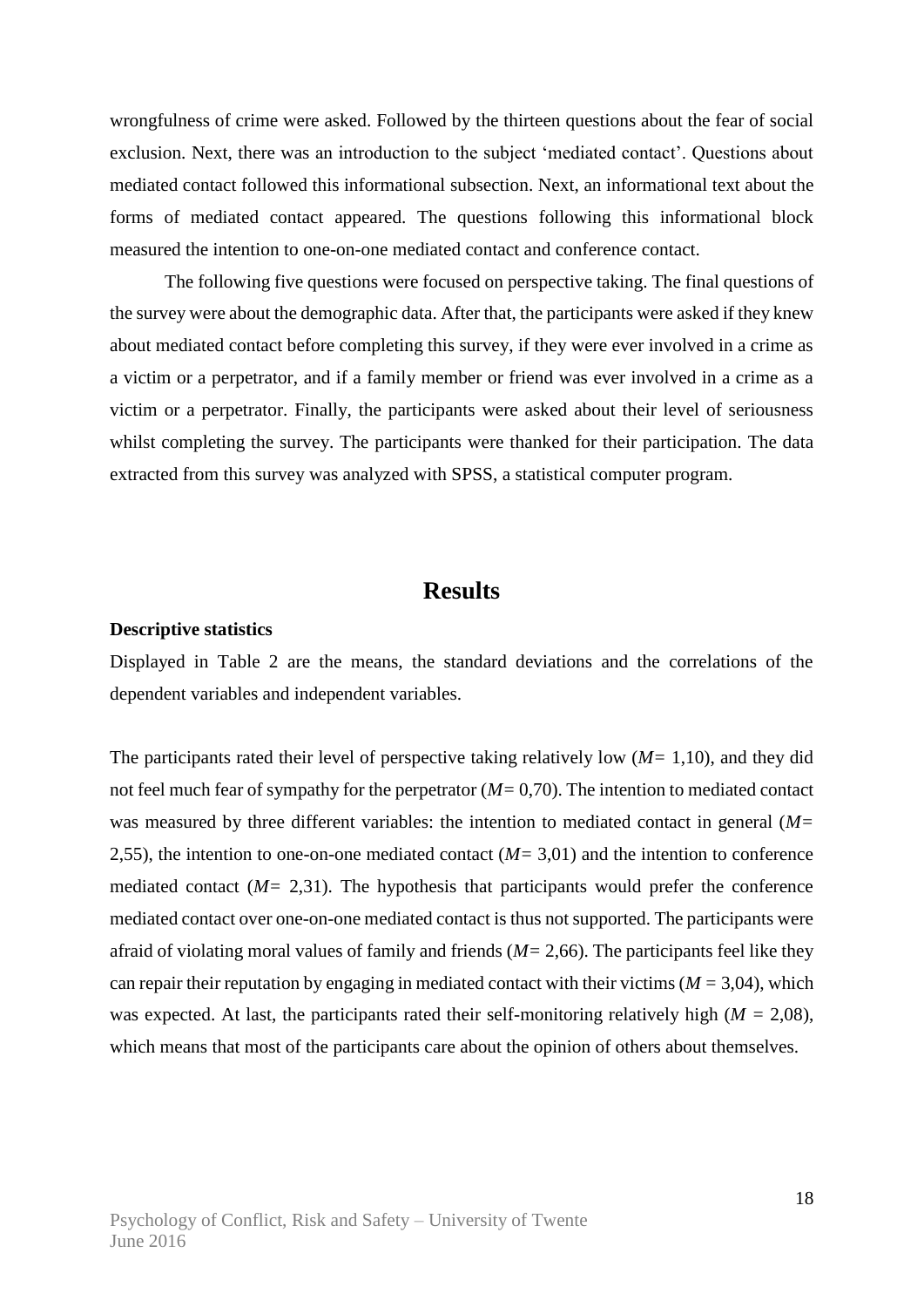|                                                             | M                        | SD   | 01 | 02   | 03                       | 04       | 05                       | 06       | 07       | 08       | 09       | 10      | 11       | 12                       | 13      |
|-------------------------------------------------------------|--------------------------|------|----|------|--------------------------|----------|--------------------------|----------|----------|----------|----------|---------|----------|--------------------------|---------|
| 01. Condition                                               | $\overline{\phantom{a}}$ |      |    | 0,12 | 0,03                     | $0,28**$ | $-0,00$                  | $-0,02$  | 0,12     | 0.11     | 0,14     | $-0,10$ | 0,11     | $-0,22*$                 | $-0,04$ |
| 02. Fear of social exclusion<br>by family and friends       | 1,96                     | 1.06 |    |      | $0.37**$                 | $0.35**$ | $-0.01$                  | $-0.04$  | $-0.15$  | 0.17     | 0,15     | $-0,05$ | $0,29**$ | $-0.07$                  | 0,12    |
| 03. Fear of social exclusion<br>by the community            | 2,41                     | 0.80 |    |      | $\overline{\phantom{a}}$ | $0.52**$ | 0,1                      | 0,16     | $-0.01$  | $0.22*$  | 0,10     | $-0,00$ | 0,16     | $-0.03$                  | 0,17    |
| 04. Fear of violating moral<br>values of family and friends | 2.66                     | 0.75 |    |      |                          | ٠        | 0,12                     | $0.19*$  | 0,12     | $0.26**$ | $0.22*$  | 0.05    | 0,09     | $-0,23*$                 | 0,09    |
| 05. Expectation of reparation<br>of reputation              | 3,04                     | 0.68 |    |      |                          |          | $\overline{\phantom{a}}$ | $0.61**$ | $0.32**$ | $0.35**$ | $0.36**$ | 0,00    | $-0,16$  | $-0,04$                  | 0,10    |
| 06. Perceived utility by<br>perpetrator                     | 2,56                     | 0.68 |    |      |                          |          |                          |          | $0.52**$ | $0.41**$ | $0.26**$ | 0,17    | $-0,13$  | $-0.00$                  | 0,06    |
| 07. Perceived utility by<br>family and friends              | 2,50                     | 0,70 |    |      |                          |          |                          |          |          | $0.28**$ | 0,15     | 0,03    | $-0.18*$ | $-0,12$                  | $0,20*$ |
| 08. Intention to mediated<br>contact                        | 2,55                     | 0.69 |    |      |                          |          |                          |          |          |          | $0.28**$ | 0.11    | $-0.19*$ | $-0.12$                  | $0,23*$ |
| 09. Intention to 1-on-1<br>mediated contact                 | 3,01                     | 0.77 |    |      |                          |          |                          |          |          |          |          | $-0,10$ | $-0,09$  | $-0.35**$                | $-0,00$ |
| 10. Intention to conference<br>mediated contact             | 2,31                     | 0.94 |    |      |                          |          |                          |          |          |          |          |         | $-0,10$  | 0,15                     | $-0,03$ |
| 11. Perspective taking                                      | 1,10                     | 1.03 |    |      |                          |          |                          |          |          |          |          |         |          | $0.28**$                 | $-0,12$ |
| 12. Fear of sympathy for the<br>perpetrator                 | 0,70                     | 0.82 |    |      |                          |          |                          |          |          |          |          |         |          | $\overline{\phantom{a}}$ | $-0,12$ |
| 13. Self-monitoring                                         | 2.08                     | 0.77 |    |      |                          |          |                          |          |          |          |          |         |          |                          |         |

Table 2. *Means (M) and Standard Deviations (SD) and Correlations between the Independent Variables and the Dependent Variables*

*Note: \*p<0,05; \*\*p<0,01; \*\*\*p<0,001.*

*Note: the frequency for all the variables is N = 121*

*Note: The participants indicated their answers on a scale of 0 ('totally not agree') to 4 ('totally agree').*

When looking at Table 2, the correlations between the condition and the three different variables concerning fear of social exclusion are, as expected, all three positive; the higher the wrongfulness of crime, the higher the fear of social exclusion. The fear of violating moral rules of family and friends was rated the highest, and correlated significantly with the condition the participants were in (*r=* 0,28, *p<*0,001). The fear of social exclusion by friends and family (*r=*  0,12) and the fear of social exclusion by the community  $(r=0.03)$  were not correlating as strong with the condition the participants were in. This means that the higher the wrongfulness of the crime, the more fear of violating moral values of friends and family the participants felt.

The expectation regarding participant's expectation of reparation of reputation on the preference of the forms of mediated contact was, that participants would prefer conference contact over one-on-one contact. The results were unexpected, because the correlation between the expectation of reparation of reputation and conference mediated contact was hardly present  $(r= 0.00)$ , but the correlation between the intention to one-on-one mediated contact and the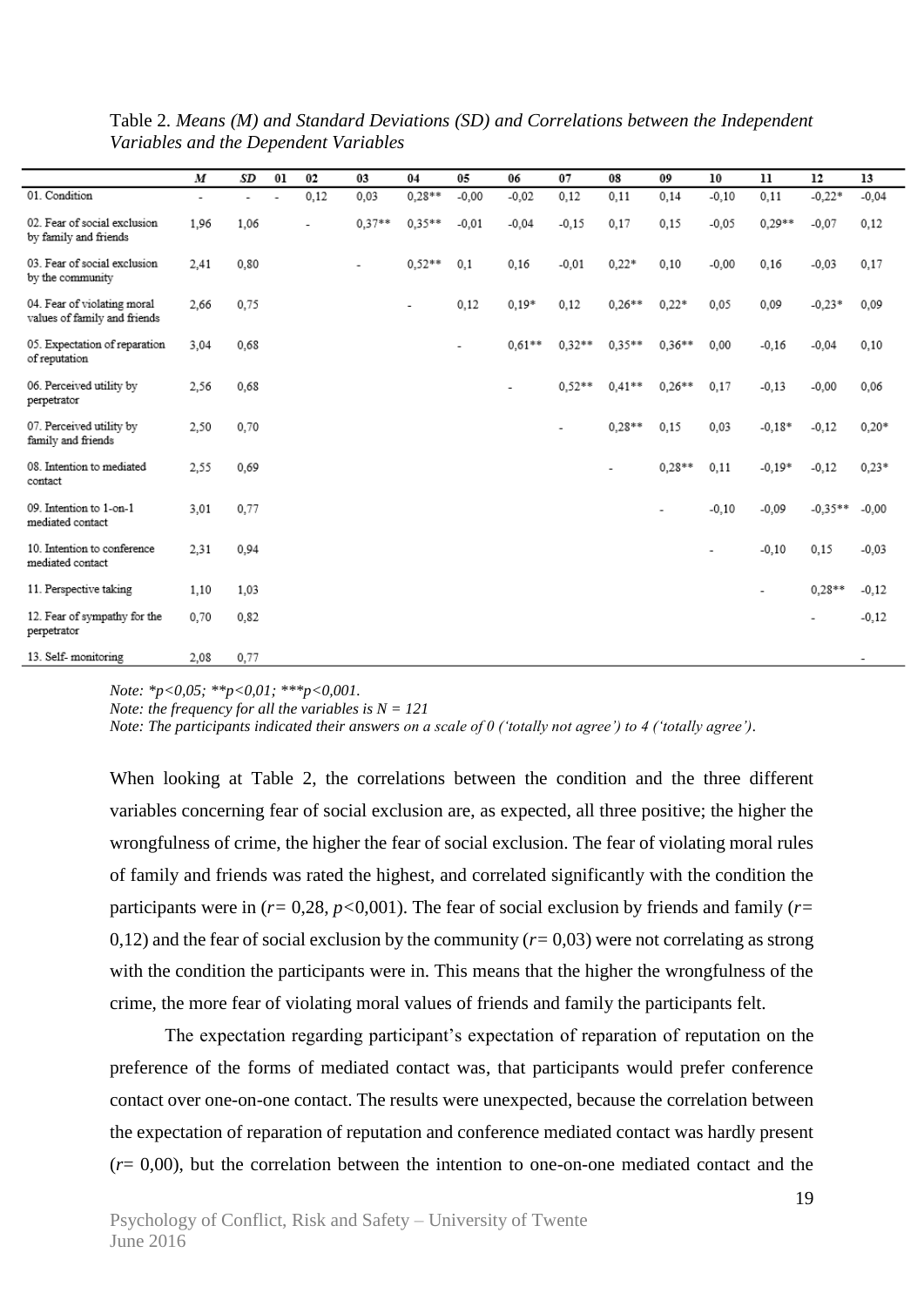expectation of reparation of reputation was moderate and significant ( $r= 0.36$ ,  $p<0.001$ ). The intention to mediated contact in general and the expectation of reparation of the reputation was positive and significant  $(r=0.35, p<0.001)$ .

When the perpetrator feels that their family and friends expect mediated contact to be useful for him or her as the perpetrator of the crime, the expectation of reparation of reputation is stronger  $(r=0.32, p<0.001)$ . When the perpetrator feels that mediated contact has (great) utility for him- or herself, the expectation of reparation of reputation increases  $(r= 0.61,$ *p<*0,001). As expected, perpetrators who feel like mediated contact can help them, intent to participate in mediated contact more  $(r=0.41, p<0.001)$ .

#### **Manipulation check**

In order to see if the manipulation which was used in the online survey had the desired effect, an *one-way ANOVA* was conducted. The choice fell on an one-way ANOVA, because this statistical test looks at differences between two groups (in this case: the two different conditions), based on averages. All the dependent variables and independent variables are included in the one-way ANOVA test. This test showed a significant effect of the variable 'manipulation of the wrongfulness of the crime',  $F(1, 119) = 6,94$ ,  $p = 0,01$  (see Table 3). When comparing the means between the conditions, the participants rated their thoughts about the wrongfulness of the crime indeed higher in the high wrongfulness condition (*M=* 2,84, *SD=*  0,78) than in the low wrongfulness condition (*M=* 2,47, *SD=* 0,76).

The other variable with great importance for the manipulation check is the variable about understanding the intention of the perpetrator, which is also significant,  $F = (1, 119) =$ 62,02, *p =*0,00. The participants rated their understanding of the intention of the perpetrator lower in the high wrongfulness condition (*M=* 1,39, *SD=* 1,18) than in the low wrongfulness condition (*M=* 2,82, *SD=* 0,80). This means that there is a significant effect from the manipulation of wrongfulness of the crime (moral reprehensibility) used in the online survey, on the perceived wrongfulness of the crime. In other words: the participants thought (significantly) that one scenario was more moral reprehensible than the other scenario. The participants rated their understanding of the intention of the perpetrator as hoped: one group understood the intention of the perpetrator better than the other group.

A less expected result displayed in Table 3 concerns the variables about perspective taking and the fear of sympathy for the perpetrator. The participants in the high wrongfulness condition rated their level of perspective taking higher (*M=* 1,22, *SD=* 1,10) than the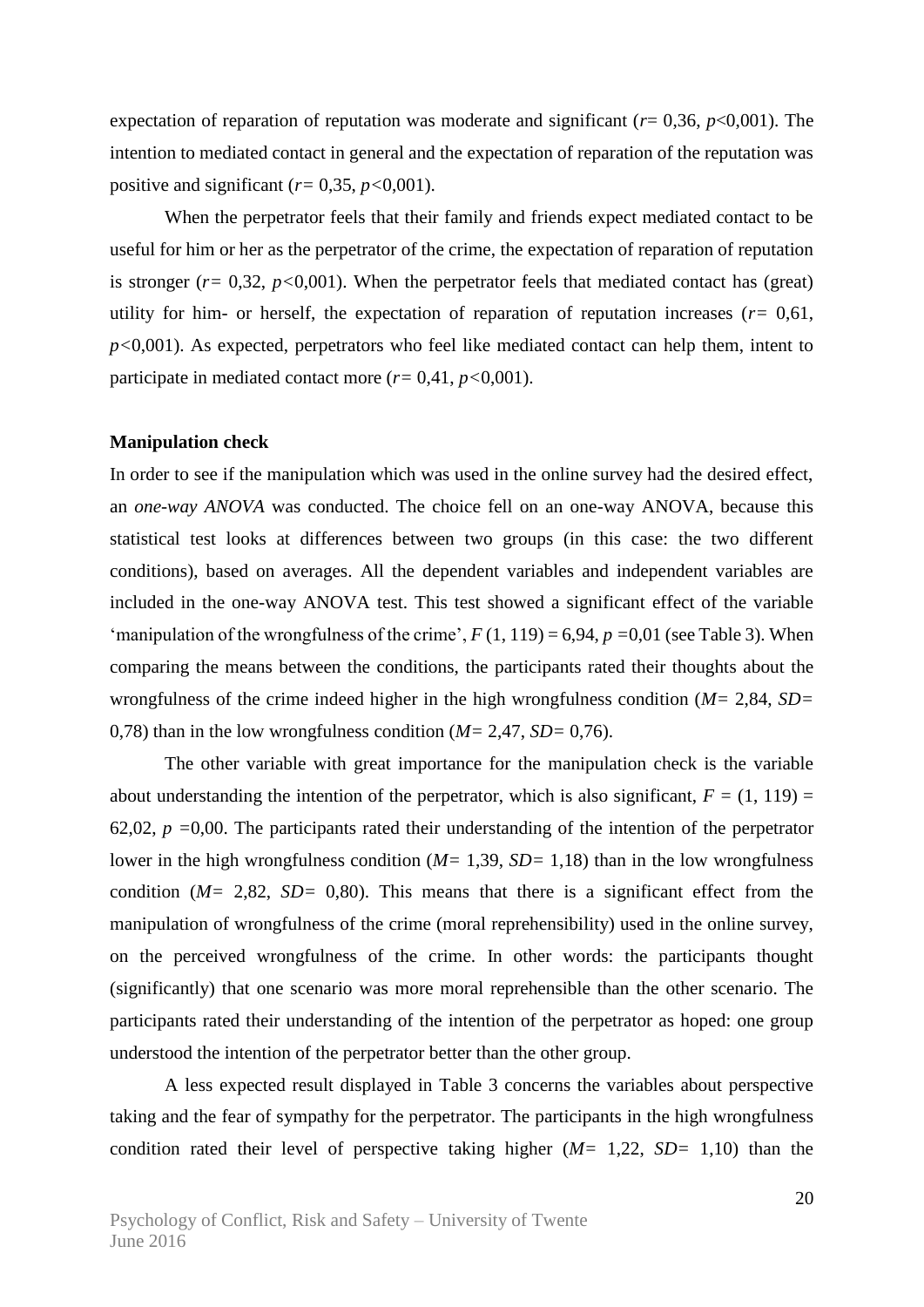participants in the low wrongfulness condition (*M=* 0,99*, SD=* 0,95). The variable concerning the fear of sympathy for the perpetrator showed a significant effect  $(F (1, 119) = 62,02, p =$ 0,05). The participants in the low wrongfulness condition were (significantly) more afraid of sympathizing with the perpetrator ( $M = 0.84$ ,  $SD = 0.90$ ). This means that the fear of feeling sympathized with the perpetrator differs significantly between the conditions. This effect is a not expected effect, as discussed before.

The fact that the participants in the high wrongfulness condition rated their level of fear of sympathy for the perpetrator lower (*M=* 0,55, *SD=* 0,69) than the participants in the low wrongfulness condition (*M=* 0,84, *SD=* 0,90) is consistent with the information given about the perspective taking: the participants in the low wrongfulness condition had a lower rate of perspective taking and a higher rate of fear of sympathy for the perpetrator and the participants in the high wrongfulness condition had higher rates of perspective taking and less fear of sympathy for the perpetrator.

Another variable to highlight is the variable 'fear of violating moral rules of family and friends'. This variable shows a significant effect  $(F(1, 119) = 10,08, p < 0,01)$ . The participants in the high wrongfulness condition were more afraid of violating the moral rules of friends and family (*M=* 2,87, *SD=* 0,70) than participants in the low wrongfulness condition (*M=* 2,45, *SD=* 0,73).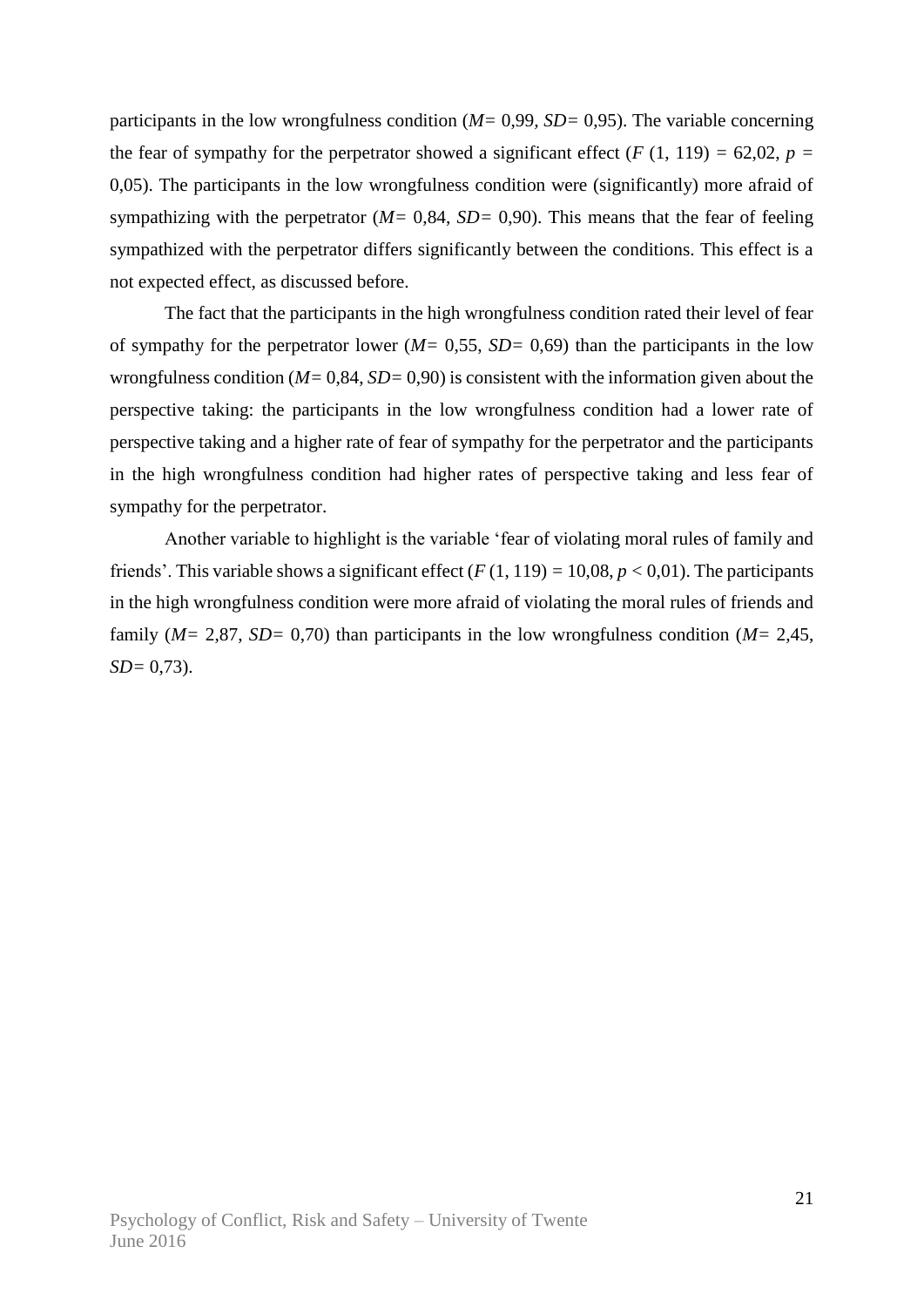|                                                     | <b>Condition</b> | N  | $\boldsymbol{M}$ | <b>SD</b> |
|-----------------------------------------------------|------------------|----|------------------|-----------|
| Manipulation of the wrongfulness of the crime       | Low              | 62 | $2,47**$         | 0,76      |
|                                                     | High             | 59 | 2,84             | 0,78      |
|                                                     |                  |    |                  |           |
| Understanding the intention of the perpetrator      | Low              | 62 | 2,82***          | 0,80      |
|                                                     | High             | 59 | 1,39             | 1,18      |
|                                                     |                  |    |                  |           |
| Perspective taking                                  | Low              | 62 | 0,99             | 0,95      |
|                                                     | High             | 59 | 1,22             | 1,10      |
|                                                     |                  |    |                  |           |
| Fear of sympathy for the perpetrator                | Low              | 62 | $0,84*$          | 0,90      |
|                                                     | High             | 59 | 0,55             | 0,69      |
|                                                     |                  |    |                  |           |
| Fear of Social Exclusion by family and friends      | Low              | 62 | 1,83             | 1,08      |
|                                                     | High             | 59 | 2,10             | 1,02      |
| Fear of Social Exclusion by the community           | Low              | 62 | 2,38             | 0,81      |
|                                                     | High             | 59 | 2,44             | 0,79      |
|                                                     |                  |    |                  |           |
| Fear of violating moral rules of family and friends | Low              | 62 | 2,45***          | 0,73      |
|                                                     | High             | 59 | 2,87             | 0,70      |
|                                                     |                  |    |                  |           |
| Self-monitoring                                     | Low              | 62 | 2,11             | 0,71      |
|                                                     | High             | 59 | 2,05             | 0,82      |

Table 3. *The Descriptives of the one-way ANOVA test with Frequencies (N), means (M) and standard deviations (SD) of all Variables and 'Condition' as the 'Grouping Variable'.*

*Note: \*p<0,05; \*\*p<0,01; \*\*\*p<0,001.*

#### **Testing the hypotheses and answering the research question**

To test the hypotheses and answering the research question, three different mediation-analyses were conducted. There were three different mediation-analyses because of the three different dependent variables: the intention to mediated contact, the intention to one-on-one mediated contact and the intention to conference mediated contact. To find proof for the existence of the expected mediations, three blocks of four *regression analyses* were used. The first time the dependent variable was 'intention to mediated contact', the second time the dependent variable was the 'intention to one-on-one mediated contact' and the third time the dependent variable was the 'intention to conference mediated contact'. Figures 1, 2 and 3 will clarify the details about the tested variables per mediation-analyses more.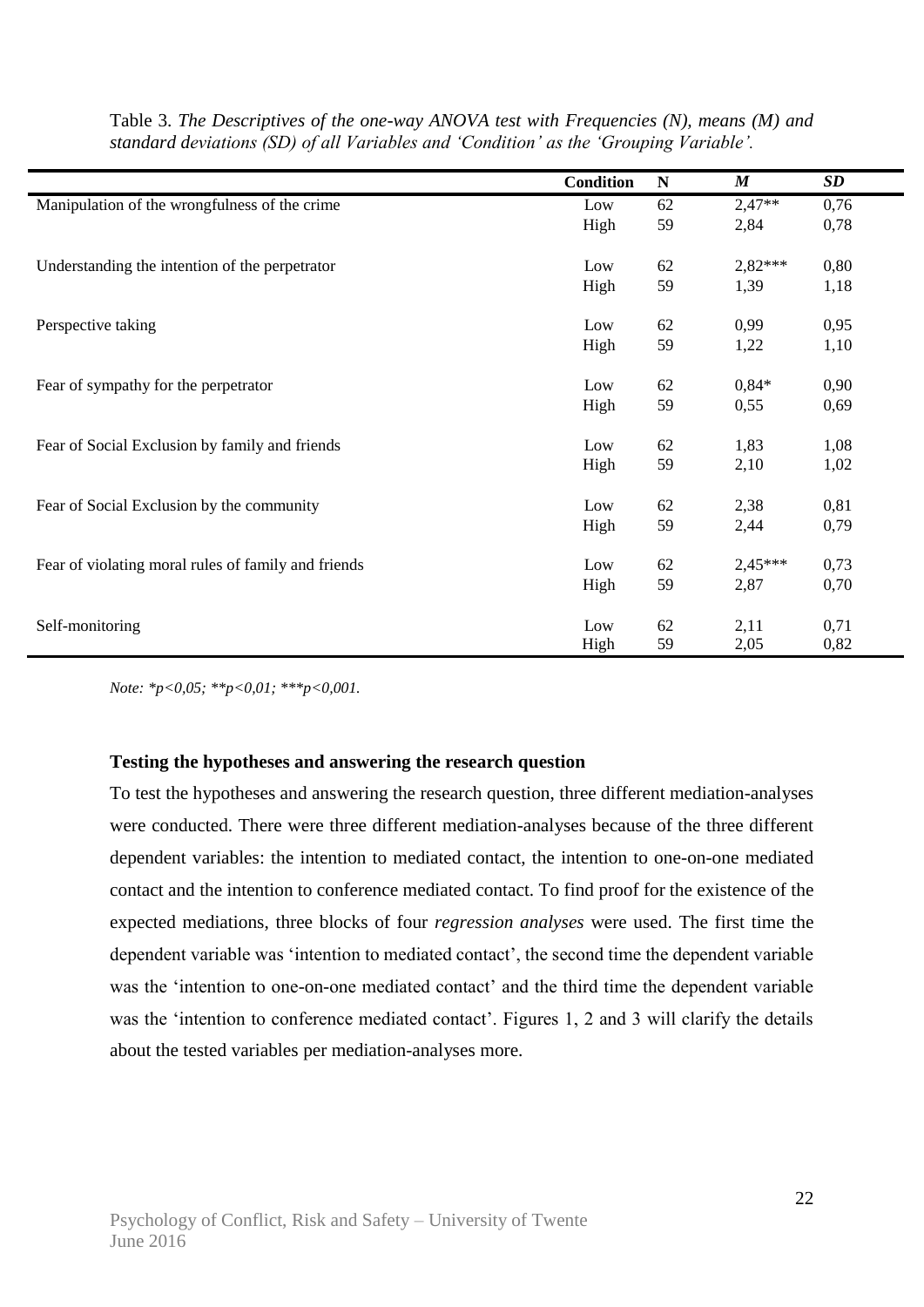Figure 1. *Research Model for the first Mediation-Analysis, containing 'Intention to mediated contact' as the Dependent Variable.*



*Note: B* <sup>1</sup> *= Fear of social exclusion by family and friends B* <sup>2</sup> *= Fear of social exclusion by the community B* <sup>3</sup> *= Fear of violating moral values of family and friends*

The first regression analysis contained the wrongfulness of crime as the independent variable and the intention to mediated contact as dependent variable. The results of this first analysis show a significant regression coefficient (*B=* 0,18, *SE=* 0,08, *p=* 0,03). This means that participants displayed a greater intention for mediated contact in the high wrongfulness condition compared to the low wrongfulness condition.

The second regression analysis contained the wrongfulness of the crime as the independent variable, and the three indicators of fear of social exclusion as the dependent variable. At first, the fear of social exclusion by family and friends was used as the dependent variable  $(B=0,21, SE=0,12, p=0,87)$ . Second, the fear of social exclusion by the community was used as the dependent variable (*B=* 0,18, *SE=* 0,09, *p=* 0,05). Third, the fear of violating moral values of family and friends was used as the dependent variable (*B=* 0,30*, SE=* 0,08, *p=*  0,00). This means that the participants felt more fear of social exclusion by the community and fear of violating moral values of family and friends in the high wrongfulness condition compared to the low wrongfulness condition.

The third regression analysis was contained the expectation of reparation of reputation as the dependent variable, and the wrongfulness of the crime and the three indicators of fear of social exclusion were used as the independent variables. No significant regression coefficients were found. The fear of social exclusion by family and friends (*B*= -0,04, *SE=* 0,06, *p=* 0,47), the fear of social exclusion by the community  $(B= 0.06, SE= 0.08, p= 0.52)$  and the fear of violating moral values of family and friends (*B=* 0,08, *SE=* 0,09, *p=* 0,40) all had no significant effect, and the variables can therefore not be used as proper predictors for the expectation of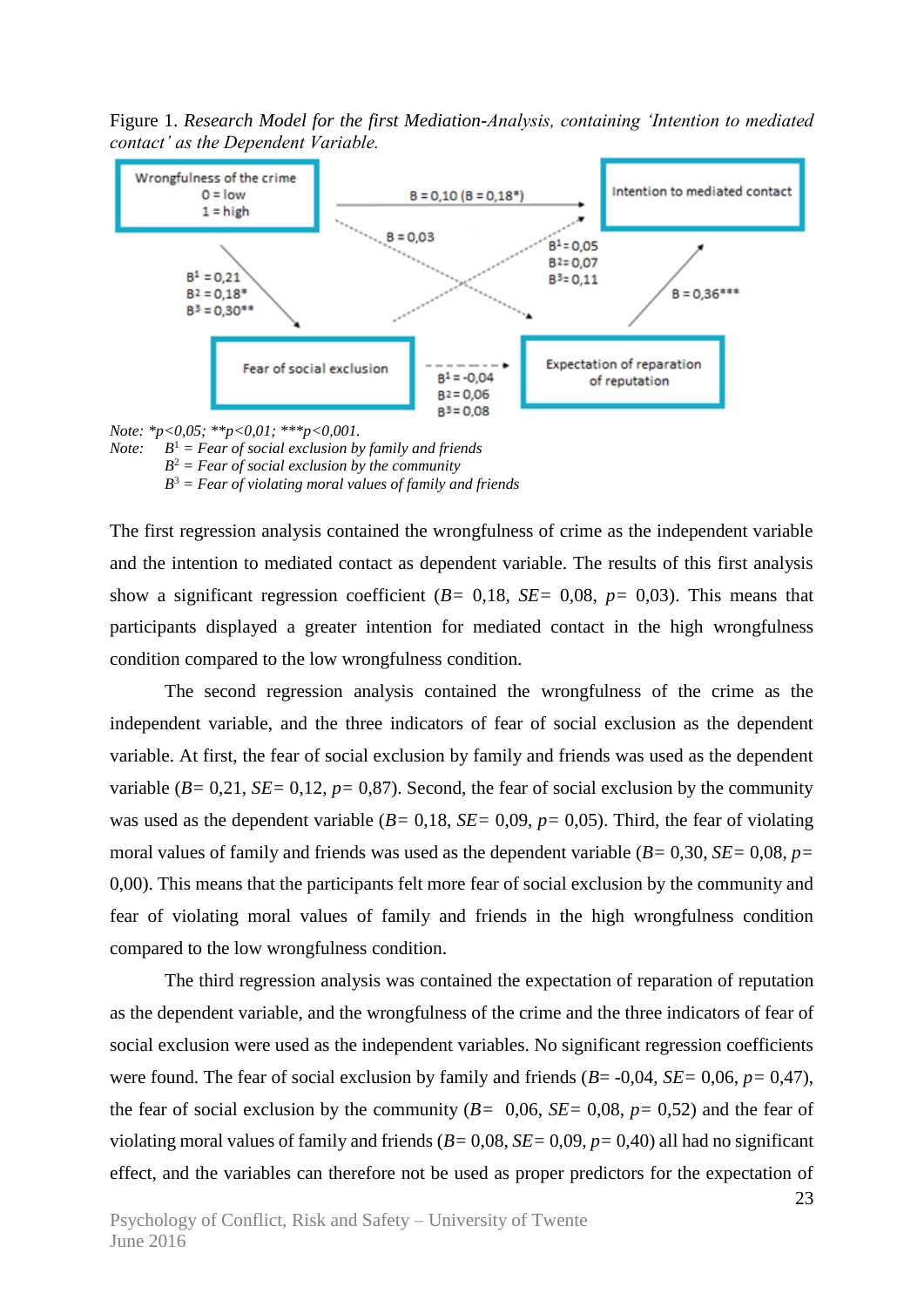reparation of reputation. The same goes for the wrongfulness of the crime (*B=* 0,03, *SE=* 0,08, *p=* 0,70).

The final regression analysis contains all the variables with the intention to mediated contact as the dependent variable, in order to see if there is a mediation effect. In Table 4, the results of this regression analysis are displayed. The results show one significant effect of 'expectation of reparation of reputation' on the intention of the perpetrator to mediated contact. The other variables do not show a significant effect, which means that these variables do not have an added value in predicting the dependent variable.

|                                                      | <b>Beta</b> | <b>Standard</b><br><b>Error</b> |      | <b>Significance</b> |
|------------------------------------------------------|-------------|---------------------------------|------|---------------------|
| Wrongfulness of the crime.                           | 0,10        | 0,08                            | 1,33 | 0,19                |
| Expectation of Reparation of Reputation              | 0.36        | 0.11                            | 3,79 | 0,00                |
| Fear of Social Exclusion by family and friends       | 0,05        | 0.06                            | 0.90 | 0,37                |
| Fear of Social Exclusion by the community            | 0.07        | 0.09                            | 0.75 | 0,45                |
| Fear of violating moral values of family and friends | 0,11        | 0.09                            | 1.11 | 0,27                |

Table 4. *Results of the Regression Analysis with the 'Intention to Mediated Contact' as the Dependent Variable.*

Perpetrators were expected to experience more fear of social exclusion when the wrongfulness of the crime was higher, and therefore they were expected to attach greater value to the possibility of repairing their reputation, which would lead to more intention to mediated contact. This mediation-analysis did not show this expected effect, so the hypothesis is not supported.

When comparing the regression coefficients from the first regression analysis without the mediating variables (*B=* 0,18, *SE=* 0,08, *p=* 0,03) and the regression analysis with the mediating variables  $(B= 0, 10, SE= 0, 08, p= 0, 19)$ , a slight tendency in the expected direction is noticeable. The effect of wrongfulness of crime on the intention to mediated contact is slightly explained through the fear of social exclusion and the expectation of reparation of reputation.

The next analyses were conducted in order to gain information about the prediction of the variable 'intention to one-on-one mediated contact'. The second- and third regression analyses stay the same in all three mediation-analyses. This means that only the first and the fourth regression analysis will be different for the three different dependent variables.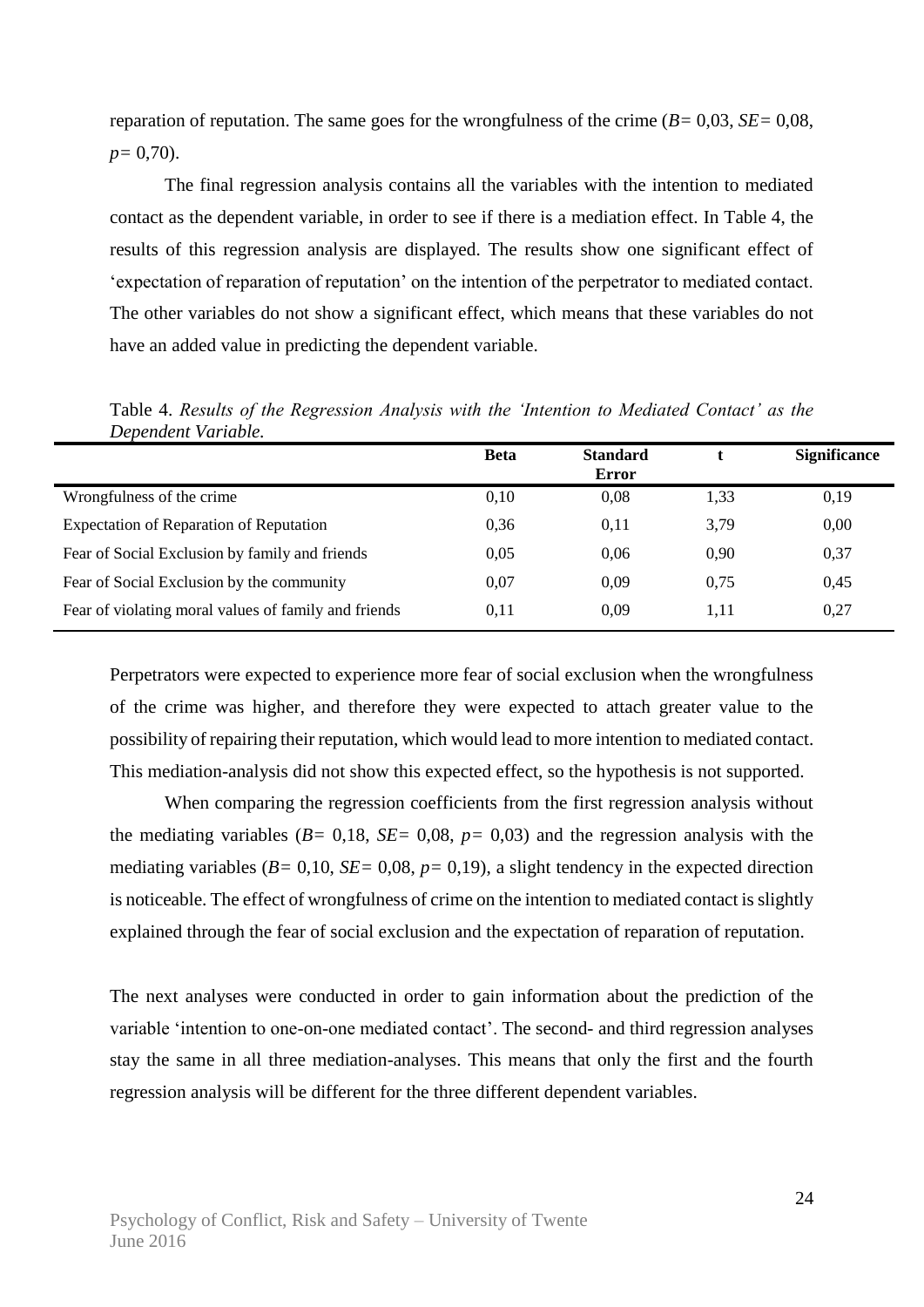Figure 2. *Research Model for the second Mediation-Analysis, containing 'Intention to one-onone Mediated Contact' as the Dependent Variable.*



*Note: \*p<0,05; \*\*p<0,01; \*\*\*p<0,001.*

*Note:*  $B<sup>1</sup>$  = Fear of social exclusion by family and friends

*B* <sup>2</sup> *= Fear of social exclusion by the community*

*B* <sup>3</sup> *= Fear of violating moral values of family and friends.*

*Note:*  $B^3$  = marginally significant in this mediation analysis ( $B=0.20$ ,  $SE=0.11$ ,  $p=0.07$ ).

The first regression analysis contained the wrongfulness of crime as the independent variable and the intention to one-on-one mediated contact as dependent variable. The results of this first analysis did not show a significant regression coefficient ( $B = 0.02$ ,  $SE = 0.09$ ,  $p = 0.84$ ). This means that participants did not displayed a greater intention for one-on-one mediated contact in the high wrongfulness condition compared to the low wrongfulness condition.

The second regression analysis contained the wrongfulness of the crime as the independent variable, and the three indicators of fear of social exclusion as the dependent variable. At first, the fear of social exclusion by family and friends was used as the dependent variable  $(B=0,21, SE=0,12, p=0,87)$ . Second, the fear of social exclusion by the community was used as the dependent variable (*B=* 0,18, *SE=* 0,09, *p=* 0,05). Third, the fear of violating moral values of family and friends was used as the dependent variable (*B=* 0,30*, SE=* 0,08, *p=*  0,00). This means that the participants felt more fear of social exclusion by the community and fear of violating moral values of family and friends in the high wrongfulness condition compared to the low wrongfulness condition.

The third regression analysis was contained the expectation of reparation of reputation as the dependent variable, and the wrongfulness of the crime and the three indicators of fear of social exclusion were used as the independent variables. No significant regression coefficients were found. The fear of social exclusion by family and friends (*B*= -0,04, *SE=* 0,06, *p=* 0,47), the fear of social exclusion by the community  $(B= 0.06, SE= 0.08, p= 0.52)$  and the fear of violating moral values of family and friends (*B=* 0,08, *SE=* 0,09, *p=* 0,40) all had no significant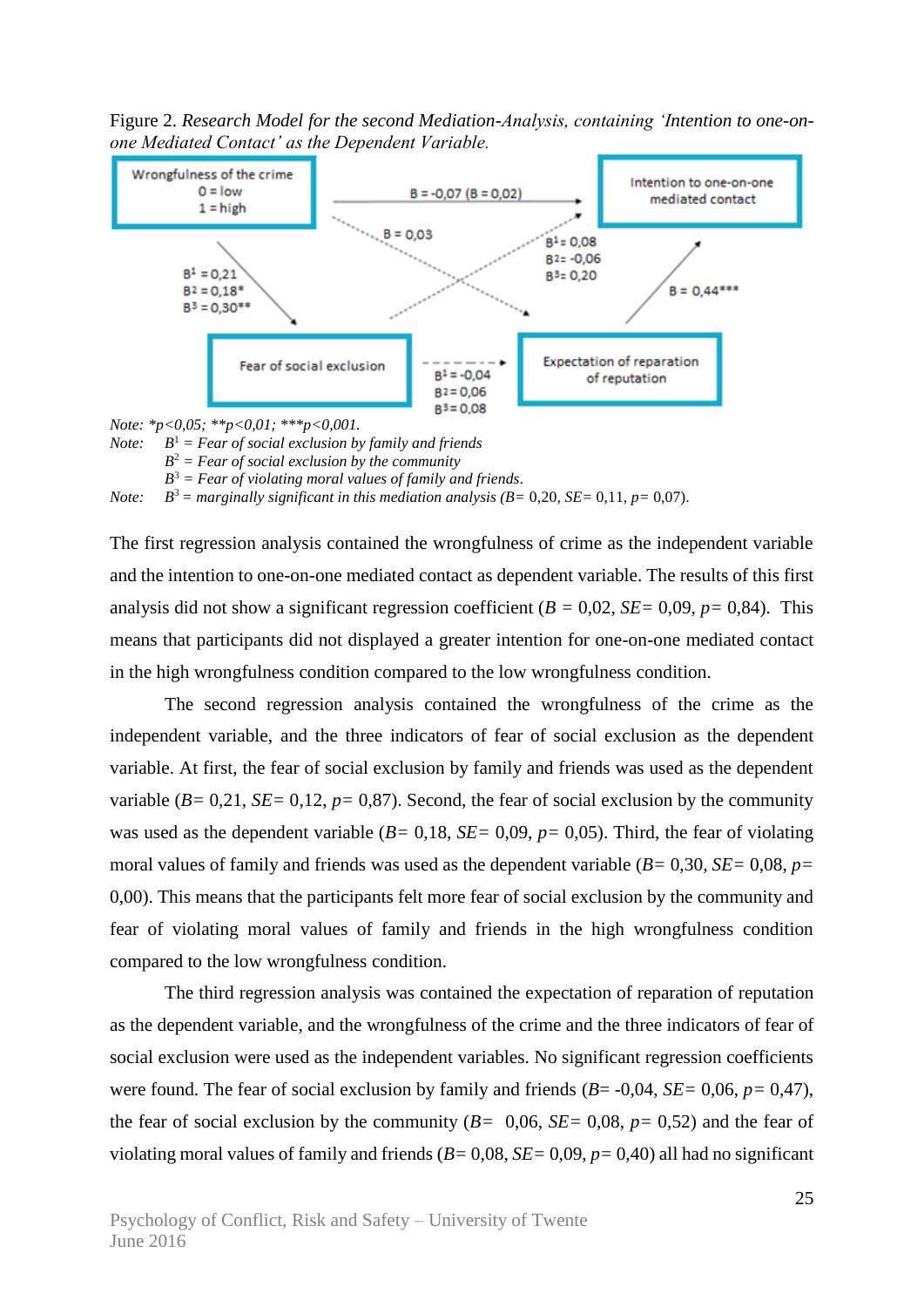effect, and the variables can therefore not be used as proper predictors for the expectation of reparation of reputation. The same goes for the wrongfulness of the crime (*B=* 0,03, *SE=* 0,08, *p=* 0,70).

The final regression analysis contains all the variables with the intention to one-on-one mediated contact as the dependent variable, in order to see if there is a mediation effect. In Table 5, the results of this regression analysis are displayed. The results show one significant effect of 'expectation of reparation of reputation' on the intention of the perpetrator to one-onone mediated contact. The other variables do not show a significant effect, which means that these variables do not have an added value in predicting the dependent variable. There is one result that stands out, especially in comparison with the previous mediation-analysis where 'intention to mediated contact' was the dependent variable, namely: 'fear of violating moral values of family and friends'. In this analysis, the variable takes a stronger (and marginally significant) direction into the expected direction  $(B= 0,20, SE= 0,11, p= 0,07)$  than the direction of this variable in the previous mediation-analysis (*B=* 0,11, *SE=* 0,09, *p=* 0,27). This means that participants felt more afraid of violating the moral values of their family and friends when they intended one-on-one mediated contact than when they intended mediated contact in general.

|                                                      | <b>Beta</b> | <b>Standard</b><br><b>Error</b> |         | <b>Significance</b> |
|------------------------------------------------------|-------------|---------------------------------|---------|---------------------|
| Wrongfulness of the crime.                           | $-0,07$     | 0,09                            | $-0,83$ | 0,41                |
| <b>Expectation of Reparation of Reputation</b>       | 0.44        | 0.13                            | 4,07    | 0,00                |
| Fear of Social Exclusion by family and friends       | 0,08        | 0,07                            | 1,22    | 0,22                |
| Fear of Social Exclusion by the community            | $-0.06$     | 0.10                            | $-0.06$ | 0,54                |
| Fear of violating moral values of family and friends | 0.20        | 0,11                            | 1,87    | 0,07                |

Table 5. *Results of the Regression Analysis with the 'Intention to one-on-one Mediated Contact' as the Dependent Variable.*

As stated, perpetrators were expected to experience more fear of social exclusion when the wrongfulness of the crime was higher, and therefore they were expected to attach greater value to the possibility of repairing their reputation, which would lead to more intention to (one-onone) mediated contact. This mediation-analysis did not show this expected effect, so the hypothesis is not supported. The interesting twist in this mediation-analysis is the fact that the expectation of reparation of reputation still has a significant effect on the intention to one-onon mediated contact, as it had on the intention to mediated contact in general. The fear of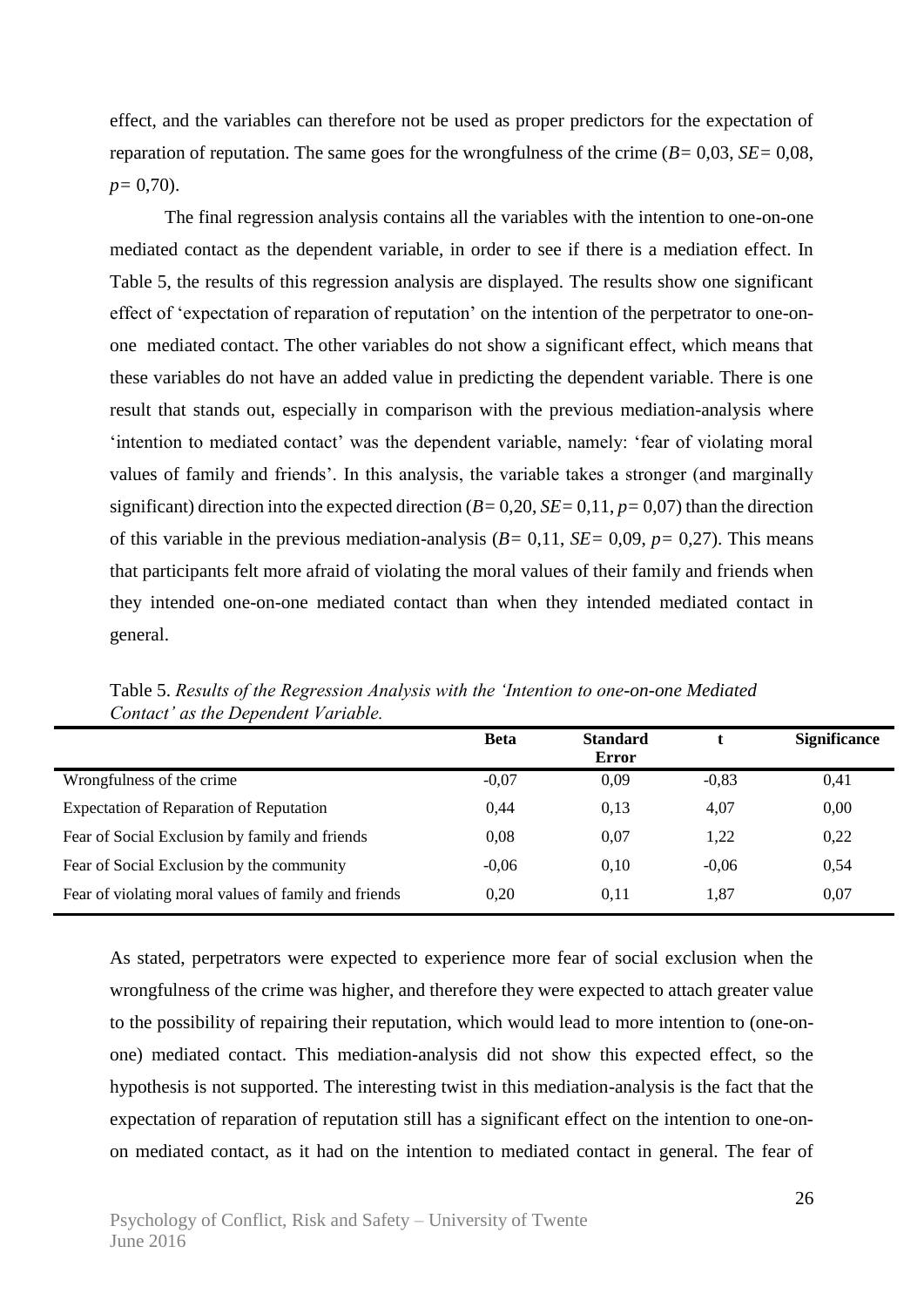violating moral values of family and friends is also a larger predictor for the intention to oneon-one mediated contact than for the intention to mediated contact in general.

Figure 3. *Research Model for the third Mediation-Analysis, containing 'Intention to Conference Mediated Contact' as the Dependent Variable.*



*Note: \*p<0,05; \*\*p<0,01; \*\*\*p<0,001.*

*Note:*  $B<sup>1</sup>$  = Fear of social exclusion by family and friends *B* <sup>2</sup> *= Fear of social exclusion by the community B* <sup>3</sup> *= Fear of violating moral values of family and friends*

The first regression analysis contained the wrongfulness of crime as the independent variable and the intention to conference mediated contact as dependent variable. The results of this first analysis did not show a significant regression coefficient  $(B = -0.04, SE = 0.10, p = 0.70)$ . This means that participants did not displayed a greater intention for conference mediated contact in the high wrongfulness condition compared to the low wrongfulness condition.

The second regression analysis contained the wrongfulness of the crime as the independent variable, and the three indicators of fear of social exclusion as the dependent variable. At first, the fear of social exclusion by family and friends was used as the dependent variable  $(B=0,21, SE=0,12, p=0,87)$ . Second, the fear of social exclusion by the community was used as the dependent variable (*B=* 0,18, *SE=* 0,09, *p=* 0,05). Third, the fear of violating moral values of family and friends was used as the dependent variable (*B=* 0,30*, SE=* 0,08, *p=*  0,00). This means that the participants felt more fear of social exclusion by the community and fear of violating moral values of family and friends in the high wrongfulness condition compared to the low wrongfulness condition.

The third regression analysis was contained the expectation of reparation of reputation as the dependent variable, and the wrongfulness of the crime and the three indicators of fear of social exclusion were used as the independent variables. No significant regression coefficients were found. The fear of social exclusion by family and friends (*B*= -0,04, *SE=* 0,06, *p=* 0,47),

27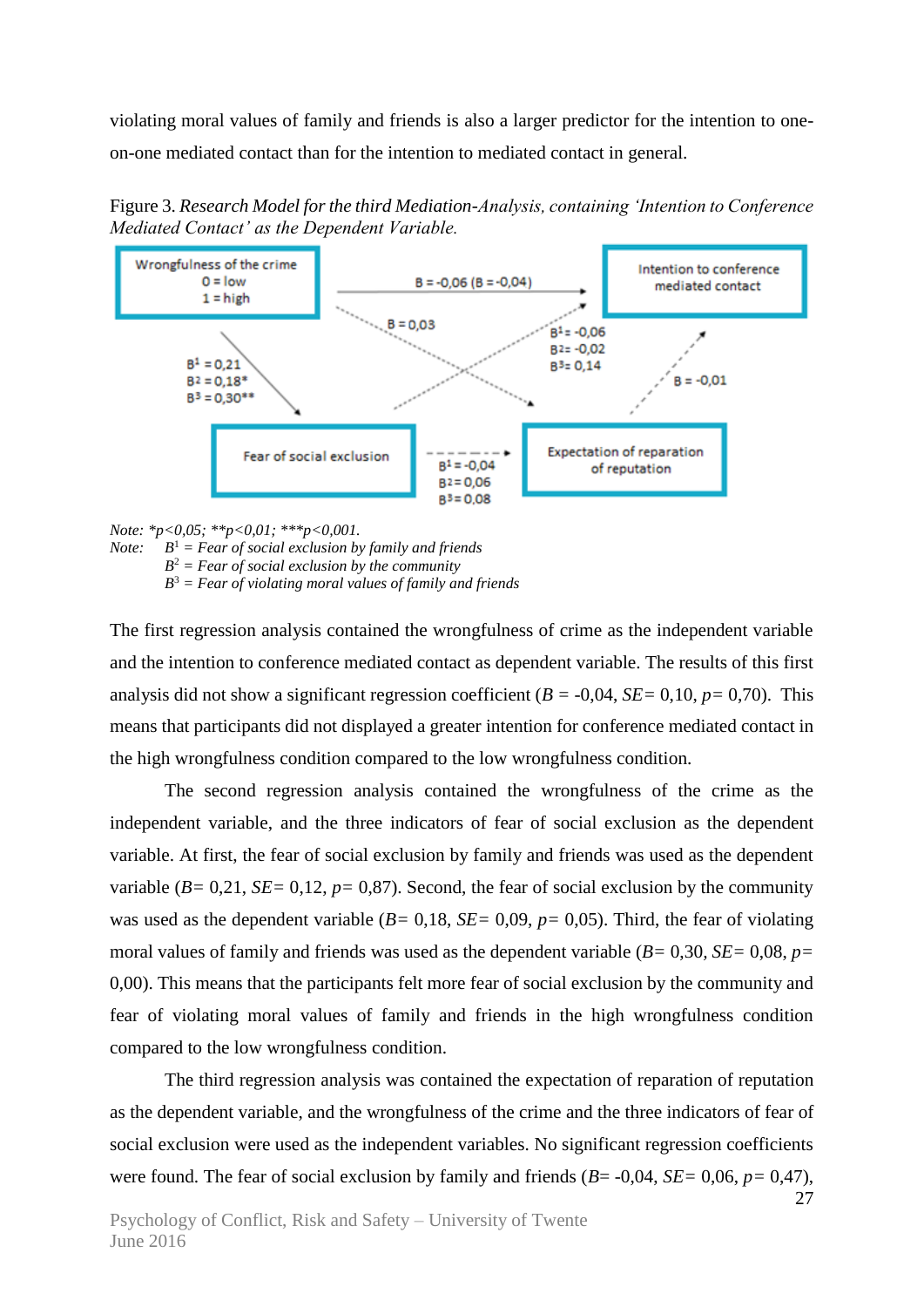the fear of social exclusion by the community  $(B= 0.06, SE= 0.08, p= 0.52)$  and the fear of violating moral values of family and friends (*B=* 0,08, *SE=* 0,09, *p=* 0,40) all had no significant effect, and the variables can therefore not be used as proper predictors for the expectation of reparation of reputation. The same goes for the wrongfulness of the crime (*B=* 0,03, *SE=* 0,08, *p=* 0,70).

The final regression analysis contains all the variables with the intention to conference mediated contact as the dependent variable, in order to see if there is a mediation effect. In Table 6, the results of this regression analysis are displayed. The results did not show one significant effect on the intention of the perpetrator to conference mediated contact.

| as ine Dependent variable.                           |             |                          |         |                     |
|------------------------------------------------------|-------------|--------------------------|---------|---------------------|
|                                                      | <b>Beta</b> | <b>Standard</b><br>Error |         | <b>Significance</b> |
| Wrongfulness of the crime                            | $-0.06$     | 0,12                     | $-0,53$ | 0,60                |
| <b>Expectation of Reparation of Reputation</b>       | $-0.01$     | 0,16                     | $-0,70$ | 0,95                |
| Fear of Social Exclusion by family and friends       | $-0.06$     | 0,09                     | $-0.64$ | 0,52                |
| Fear of Social Exclusion by the community            | $-0.02$     | 0.13                     | $-0.15$ | 0,88                |
| Fear of violating moral values of family and friends | 0.14        | 0.14                     | 0,85    | 0,40                |

Table 6. *Results of the Regression Analysis with the 'Intention to Conference Mediated Contact' as the Dependent Variable.*

As stated, perpetrators were expected to experience more fear of social exclusion when the wrongfulness of the crime was higher, and therefore they were expected to attach greater value to the possibility of repairing their reputation, which would lead to more intention to mediated contact. This mediation-analysis did not show this expected effect, so the hypothesis is not supported.

#### **Summary**

To examine whether perpetrators had a preference for different forms of mediated contact with their victim, the mediation analyses were conducted with the dependent variable 'intention to mediated contact', the dependent variable 'intention to one-on-one mediated contact' and the dependent variable 'intention to conference mediated contact'. The variables 'fear of social exclusion' and 'expectation of reparation of reputation' did not seem to explain the effect of the wrongfulness manipulation on the (three indicators of) intention for mediated contact. The expectation of reparation of reputation on the other hand did show a predicting influence on the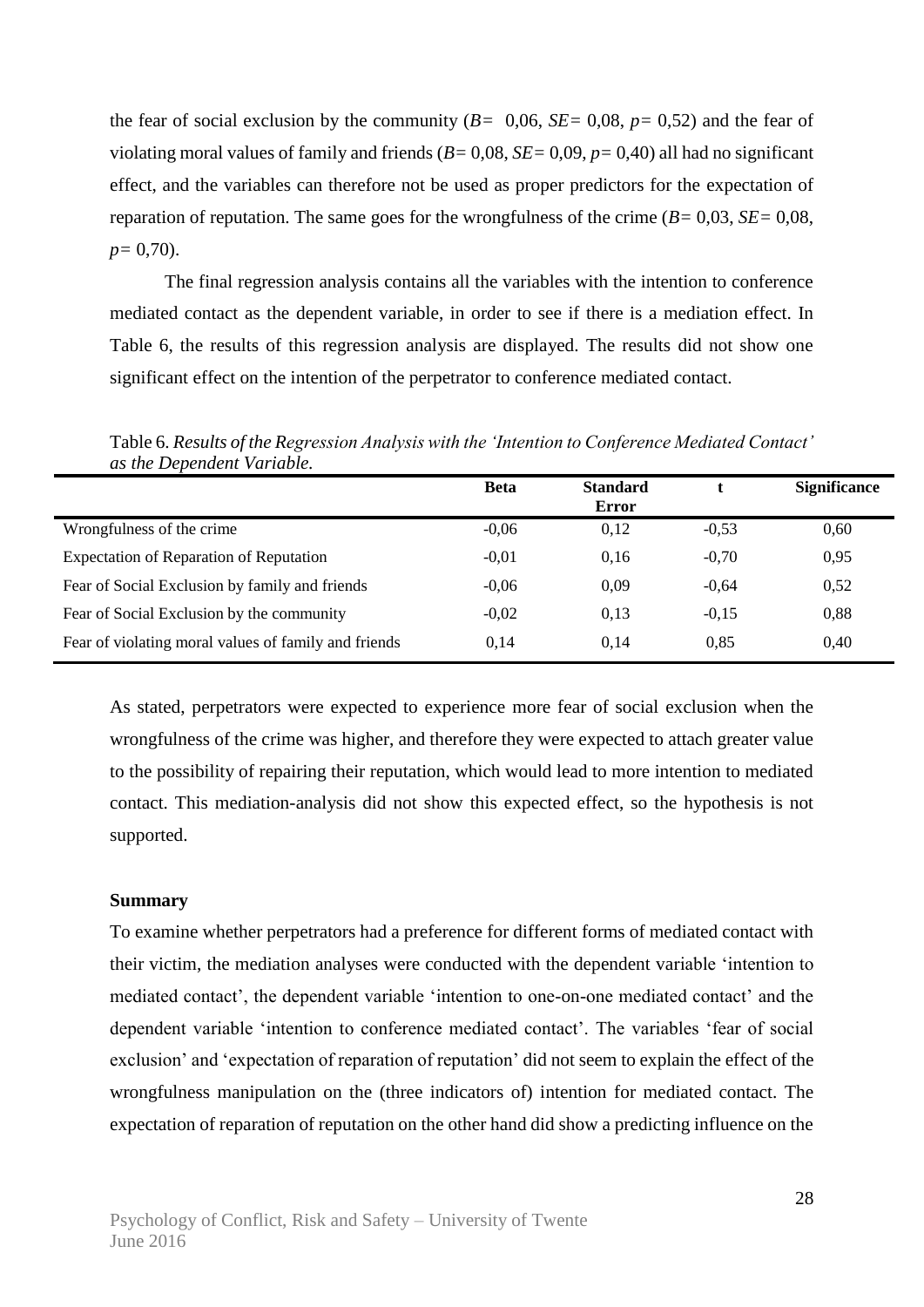intention to mediated contact, but this variable did not have the explanatory power for the effect of the wrongfulness of the crime on the intention to mediated contact (in the three forms).

The wrongfulness of the crime did have an effect on the intention to mediated contact in general. The wrongfulness of crime did not have an significant effect on the other dependent variables, namely: intention to one-on-one mediated contact and the intention to conference mediated contact.

The fear of social exclusion was divided in three different variables. The mediation analyses pointed out that the wrongfulness of the crime had an effect on the fear of social exclusion by the community and the fear of violating moral values of family and friends. This was not the case for the fear of social exclusion by family and friends. No effects were found between the fear of social exclusion and the intention to mediated contact and the intention to conference mediated contact. One effect that was found was the fear of violating moral values of family and friends on the intention to one-on-one contact.

There were no effects of 'wrongfulness of the crime' on 'expectation of reparation of reputation' which means that perpetrators did not feel like they had to repair their reputation more when they committed a more wrongful (compared to less wrongful) crime. They was an effect of 'expectation of reparation of reputation' on the intention to mediated contact in general and on the intention to one-on-one mediated contact. Unexpectedly, there was no such effect on the intention to conference mediated contact.

### **Discussion**

This study was conducted in order to see whether the fear of social exclusion and the expectation of reparation of reputation could explain the positive influence of wrongfulness of crime on the intention to mediated contact. By broadening the knowledge about determinants that might influence the intention of the perpetrator to engage in mediated contact, the participation rates of mediated contact might increase. This way, more victims, perpetrators and communities can benefit from the positive effects of mediated contact. This study showed that participants who had to take perspective of a perpetrator who committed a more moral reprehensible crime, reported a greater intention to participate in mediated contact in general. Results also showed that the more moral reprehensible the crime, the more fear of social exclusion the participants felt. These findings are supported by the statements of Schnabel and Nadler (2015), who claim that perpetrators can experience a threat to their moral-social image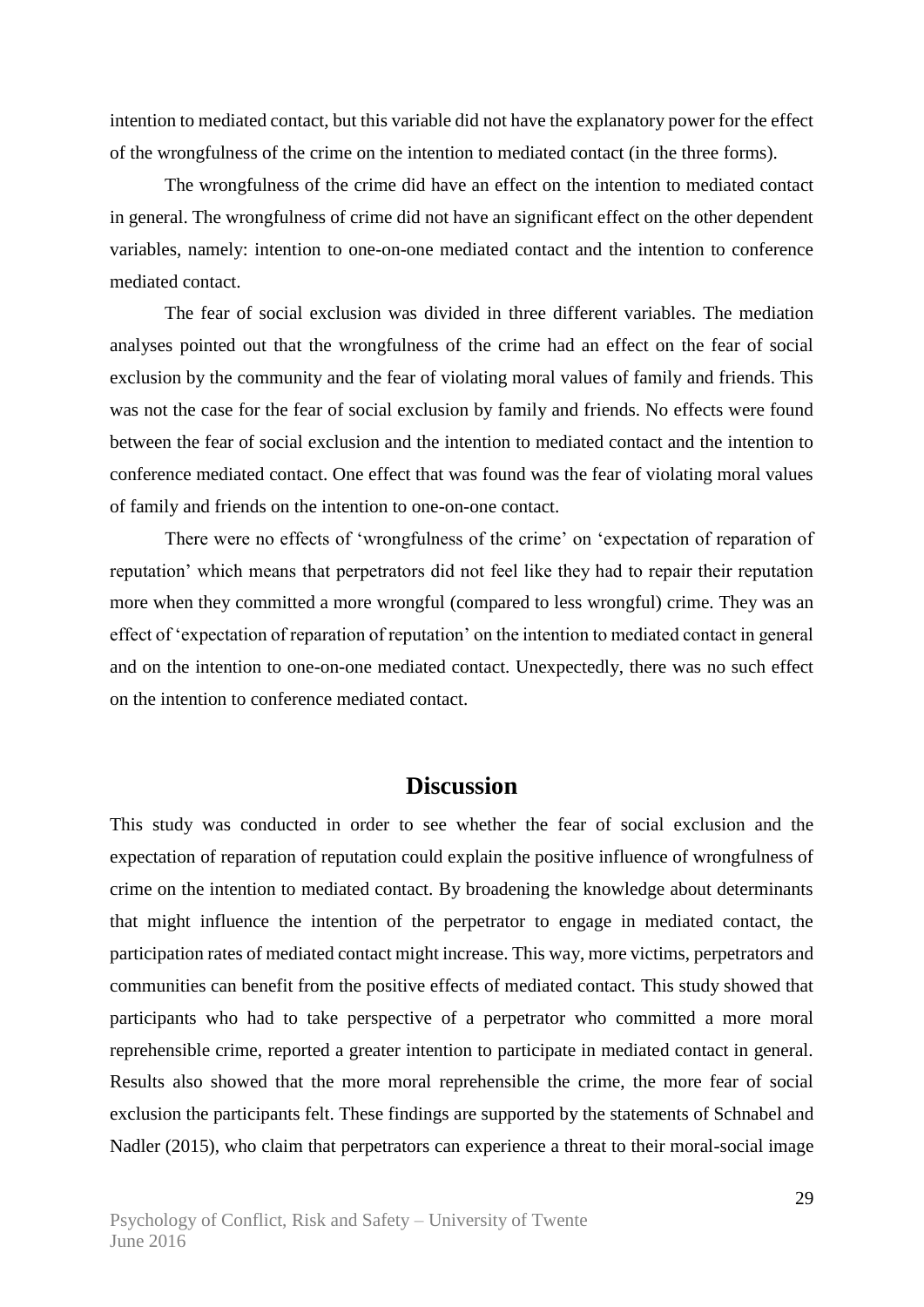and are therefore afraid of social exclusion of their in-group. Against expectations however, this was not found for the intention to one-on-one mediated contact and the intention to conference mediated contact. How come the perpetrators in this study felt like engaging in mediated contact in general, but not like engaging in conference mediated contact, which the perpetrators were expected to do?

An alternative explanation for these findings can be as follows: according to van Alphen (2008), damage can be separated in two categories: (1) material damage and (2) damage to the mutual relationship. The scenario's used in this study were designed so, that the perpetrator has to cope with the latter, which is the hardest form of damage to talk about: this requires opening up emotionally and it requires the perpetrator to confront him- or herself with all the damage he or she has done. Because social behavior is mostly nurture (van Alphen, 2008), the community is strict in the definition of acceptable and unacceptable behavior. Therefore, a member of society who commits unacceptable behavior will be confronted with this, and will experience different emotions during this confrontation.

One of the emotions felt during such a confrontation will most likely be shame. Nathanson (1996) states in his theory of the Compass of Shame, that shame is one of the most prominent emotions someone experiences after committing - for example - a crime. It is one of the so-called 'negative self-conscious emotions' which can definitely have an effect on decision making. According to Nathanson's theory of the Compass of Shame, the most frequent 'shamecoping style' is avoidance. Elison, Pulos and Lennon (2006) claim that shame is an emotion that occurs in social contexts.

How is this related to the findings of this study? The perpetrator might be afraid to experience high levels of shame whilst attending conference mediated contact with the victim, the in-group of the victim, their own in-group ánd the mediator. So therefore, the theory of the Compass of Shame (Nathanson, 1996) can be (possibly) linked to the results found in this study. The fact that participants of this study would engage in mediated contact in general can be brought back to the explanation of the forms of mediated contact in the online survey: mediated contact in general was described with less information about the presence of others. The two forms of mediated contact were explained in more detail about the presence of others. According to Ellison, Pulos and Lennon (2006), shame is more present in social contexts, so the information about the presence of others may have discouraged participants to engage in the two forms of mediated contact.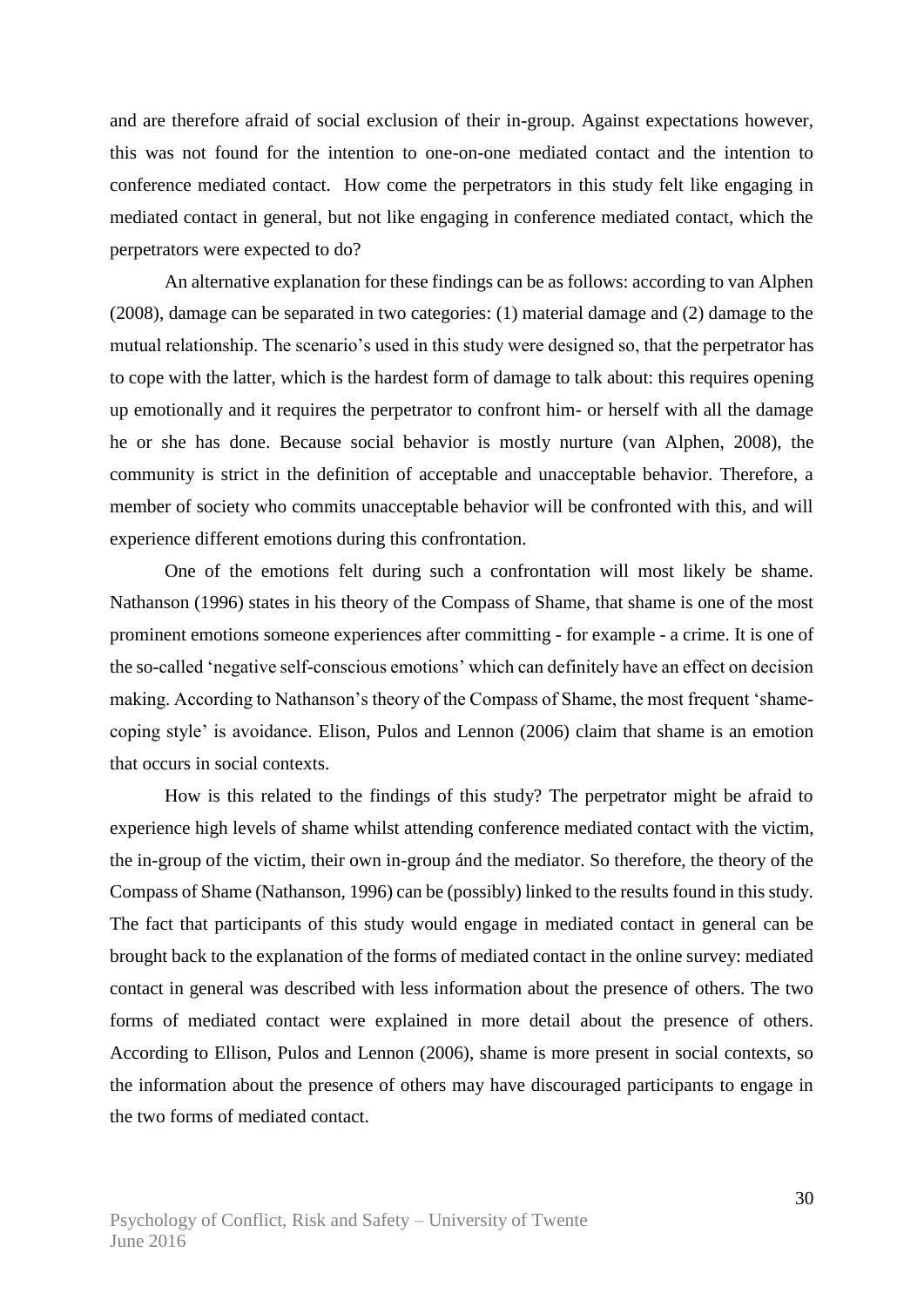Results of this study showed that participants who felt that they were able to repair their reparation were more intended to engage in mediated contact: expectation of reparation of reputation predicts the intention to participate in mediated contact. This was also the case for the intention to one-on-one mediated contact, but not for the intention to conference mediated contact. On the other hand, perpetrators did not have the feeling that they could repair their reputation more or better when they committed a crime high in wrongfulness, which also can be brought back to the theory of the Compass of Shame (Nathonson, 1996).

The more moral reprehensible the crime, the more fear of social exclusion by the community the perpetrators in this study felt. The fear of violating moral values of friends and family was also greater when the crime was more moral reprehensible. This is in line with the study of Schnabel and Nadler (2015). Unexpectedly, the fear of social exclusion by family and friends did not significantly increase when the perpetrator committed a more moral reprehensible crime.

The fact that the perpetrators in this study are the least afraid of social exclusion by family and friends is in line with the findings of Hirschfield and Piquero (2010) about the familiarity with the stigmatized person. The authors state that (negative) attitudes depend on the familiarity a person has with the stigmatized person. The more familiar someone is with the stigmatized person, the less negative the attitudes will be. Because the in-group is familiar with the perpetrator, the perpetrator might feel less stigmatization, less negative attitudes and is therefore less fearful of social exclusion by family and friends. According to The Social Exclusion Unit (2002), the family of perpetrators often say they are 'guilty by association'. This statement made by families of perpetrators suggests that families of perpetrators often feel coresponsible and they will therefore not exclude the perpetrator.

The other side of this argument has to deal with the moral values someone experiences. According to Rutland, Killen and Abrams (2010), a person will decide whether to exclude or not to exclude a person in their personal environment based on their moral values about the – in this case – crime the perpetrator has committed. This decision based on moral values is highly important and may therefore be more decisive than the familiarity with the perpetrator: when someone will violate personal moral values, one can decide to exclude this person from their in-group (Rutland et. al., 2010).

An interesting finding is the finding concerning the fear of violating moral values of family and friends. It is interesting, because on the one hand, the fear of social exclusion by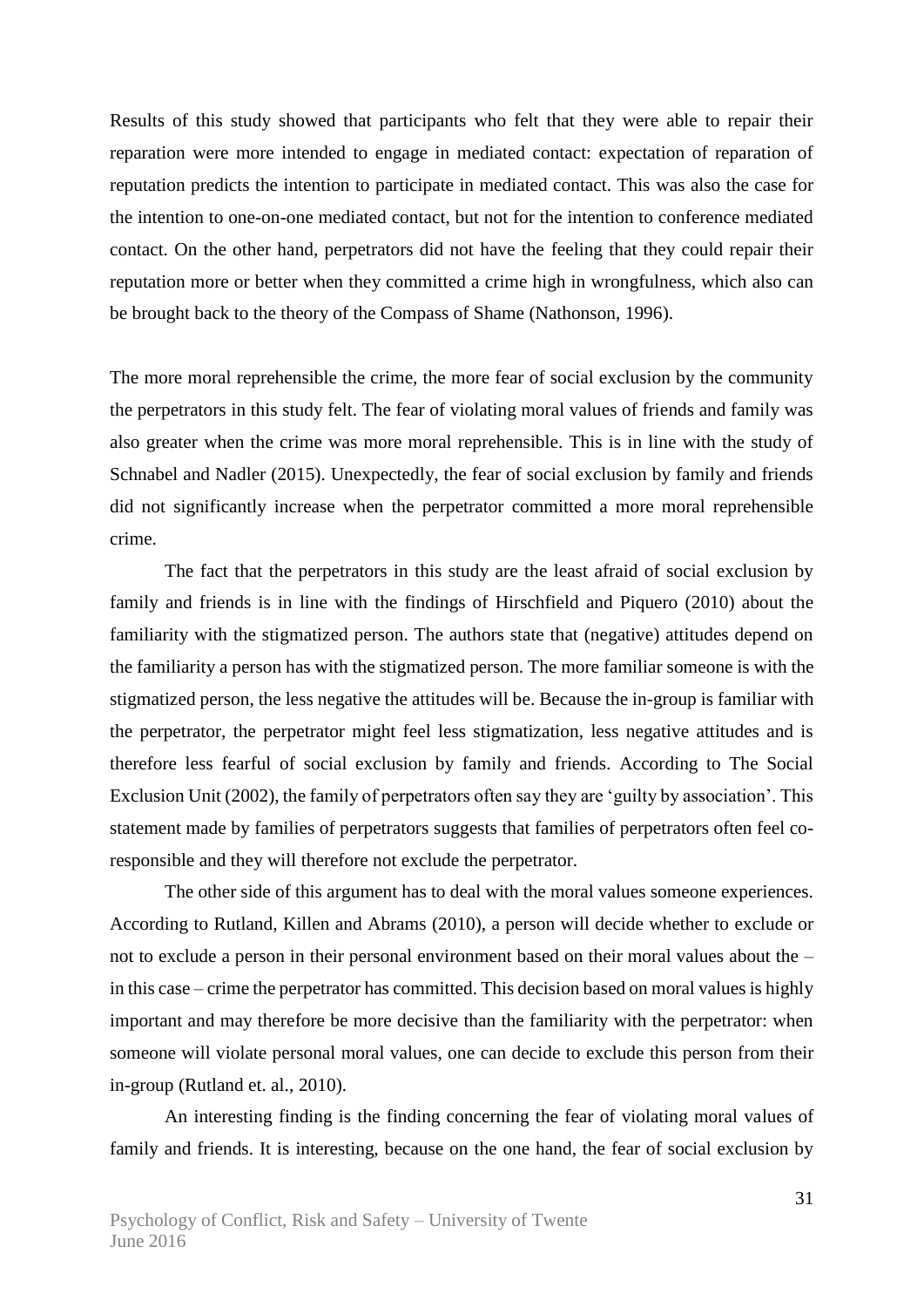family and friends is not significantly present, but on the other hand, the perpetrators in this study show large fear of violating moral values of family and friends. How come the fear of violating moral values of family and friends is significantly present, but the fear of social exclusion by the same group (the family and friends) is not?

The previous mentioned argument stated in the study of Rutland et. al. (2010) may also explain this finding: people decide whether or not to exclude someone from their in-group by focusing on the moral values. Bortolotti and Jefferson (2016) invigorate this argument by stating that people often want to handle for the common good. This means that, for those being socially conditioned, people are encouraged to following the rules of the society they live in. All that people do is heavily conditioned by the society they live in, so when violating moral rules of the society the threat on their own moral-social image becomes bigger (Bortolotti & Jefferson, 2016; Schnabel & Nadler, 2015). Perpetrators might be afraid that continuously violating the moral values of family and friends might eventually lead to social exclusion. This can explain the differentiation between the fear of social exclusion by family and friends and the fear of violating moral values of family and friends.

Perpetrators who felt fear of violating moral values of family and friends were (marginally significantly) more intended to one-on-one mediated contact, but against expectations, this effect was not found for the intention to mediated contact in general and the intention to conference mediated contact. A possible explanation for this finding can be brought back to the Compass of Shame by Nathanson (1996) which was discussed earlier in this section. The anticipation of the confrontation of the conference mediated contact may be too stressful. The feelings of shame could take over and the perpetrator might wish to avoid the feelings of shame by not attending the conference mediated contact.

The manipulation conducted in this study showed expected results: the participants felt like the crime in the low condition was less moral reprehensive than the crime committed in the high condition. The participants also stated that they understood the intention of the perpetrator in the low condition more than the intention of the perpetrator in the high condition. There was one remarkable effect, which was not expected: the participants were more able to take perspective of the perpetrator who committed the more moral reprehensive crime. The participants were also less afraid of sympathizing with the perpetrator who committed the more moral reprehensive crime.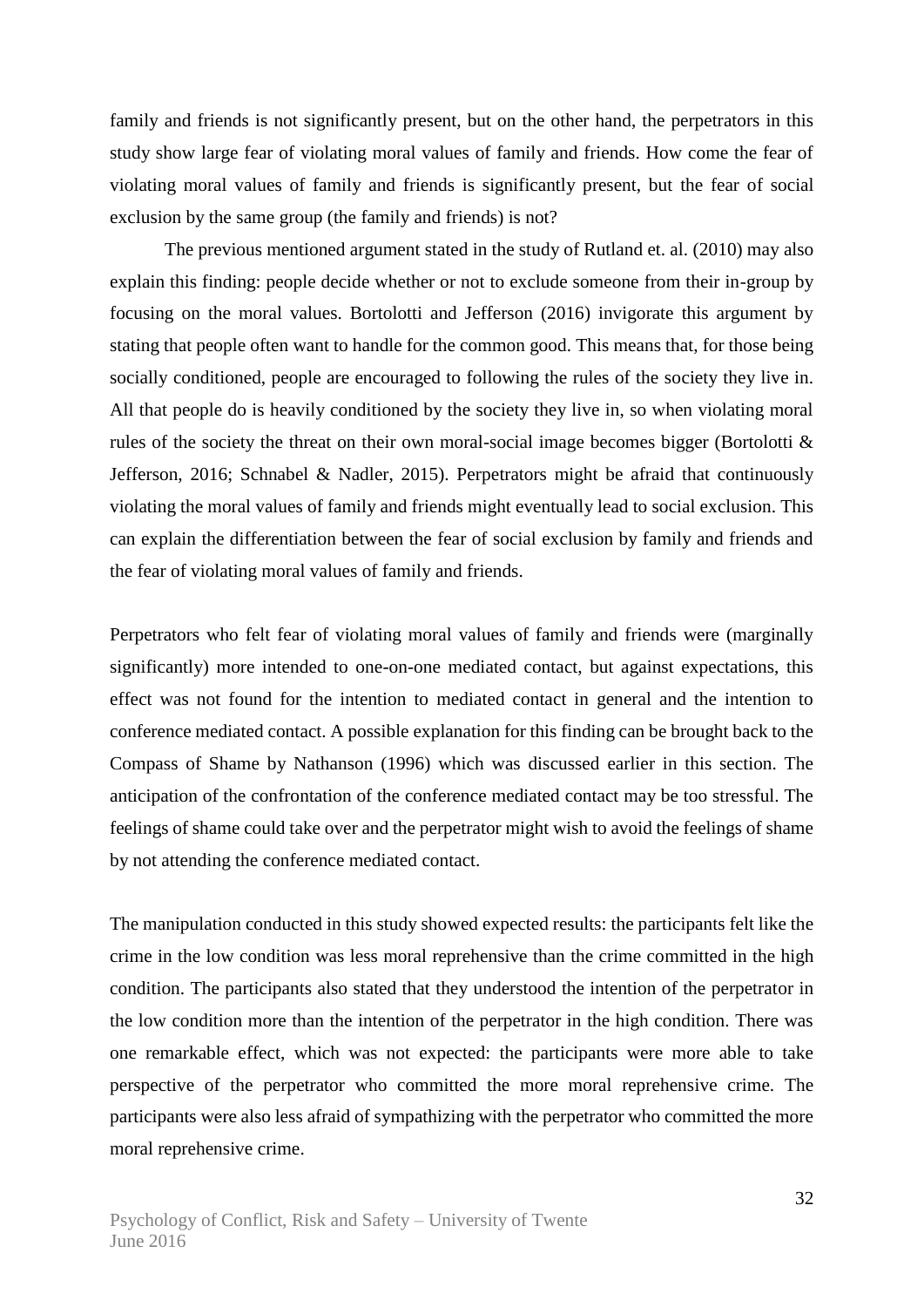In the process of perspective taking, empathy plays a big role (Batson, Chang, Orr  $\&$ Rowland, 2002). As stated by previous mentioned authors, being able to take perspective of a person is easier when there are similarities in the stories of both the persons. It is therefore possible that the participants of this study did feel more similarities in the scenario about stealing from work to buy your girlfriend expensive gifts. It can be much harder to understand how someone would feel when their mother is life-threatening ill and the family cannot afford the life-saving operation. This scenario can possible been to unrecognizable or even unthinkable for some of the participants of this study. This can result in the findings concerning the perspective taking.

The experiment in this study consisted of a manipulation of wrongfulness of a fictional crime, written in a scenario. As stated in the introduction of this report, the seriousness of the crime is measured by focusing on the wrongfulness of the crime. The other dimension of seriousness of the crime, namely the harmfulness of the crime (Warr, 1989) was disregarded in this study. This is done so, because Warr (1989) stated that the judgement of the wrongfulness of the crime is mostly done by taking social norms into account ("the fundamental aspects of human cultures").

When we look closer into the manipulation of this study, it becomes clear that the manipulation contains three different constructs which have to be taken into account: (1) the intention of the perpetrator, (2) the thoughts about the wrongfulness of the crime by the perpetrator self and (3) the thoughts the perpetrator has on the perceived wrongfulness of the crime by family, friends and the community. It is important to state that  $-$  in this study  $-$  the intention of the perpetrator was manipulated to find out whether the wrongfulness of the crime would have an effect on the fear of social exclusion and if a greater fear of social exclusion would lead to a greater intention to mediated contact. The two other constructs were *not* manipulated in this study.

The point that has to be made here, is that the manipulation is not constructed in such a way that the participants were asked to answer the questions concerning the independent variables (e.g. Fear of Social Exclusion) in perspective of *what others will think* about the committed crime. The participants were not specifically asked to think about the perceived wrongfulness by others (family, friends and the community). It is possible that the participants made the step of thinking about the perceived wrongfulness by others themselves, partly because of the questions asked. For example, the question: "Are you, as the perpetrator of the crime, afraid that your family and friends will socially exclude you?" might have triggered the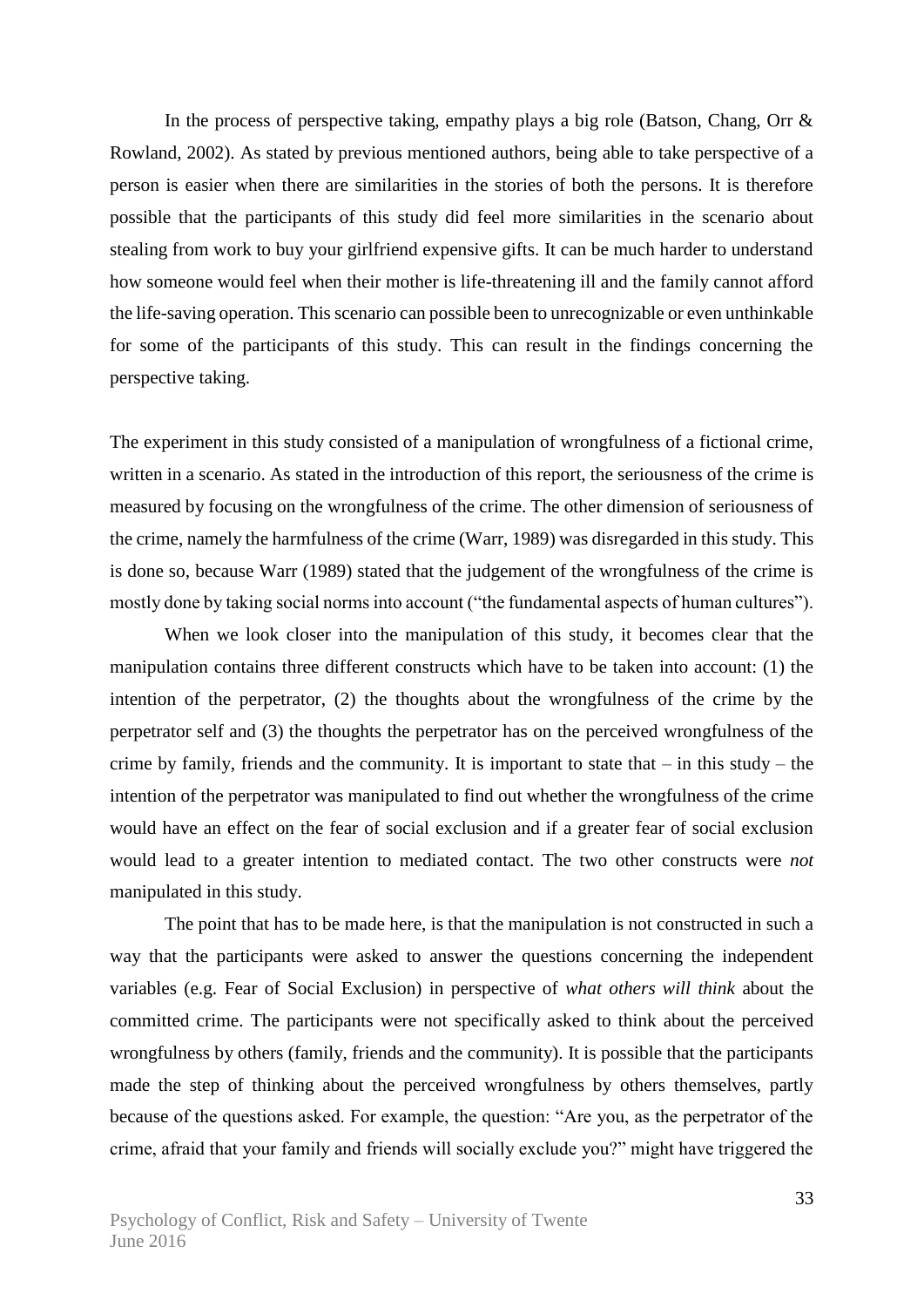thoughts about the perceived wrongfulness of the crime by the family and friends. However, it cannot be excluded that the participants thought about this questions with their own perception of wrongfulness in mind. The perceived wrongfulness is partly based on the moral values, which can vary from person to person (Hirschfield  $\&$  Piquero, 2010). So, when participants thought about the questions from their own perception of wrongfulness, the perceived wrongfulness might not have been the same as when they thought about the perceived wrongfulness by others. When the in-group of a person would commit the same crimes, the perceived wrongfulness by the participants would be lower, which would influence the answers. The participants would probably rate the wrongfulness of crime and the fear of social exclusion lower, which could influence the intention to engage in mediated contact. There will be an inconsistence between the perceived wrongfulness of the participant and the perceived wrongfulness of others.

For future research, it thus might be important to include a briefing for the participants where they are informed that it is important to think about the perceived wrongfulness of the crime by others whilst completing the survey.

This study distinguishes itself by the use of wrongfulness of crime in order to see if participants would engage more in mediated contact after committing a more moral reprehensible crime, which was not done before. It is unique in the studies concerning mediated contact between perpetrators and victims, that participants were asked to take perspective of the *perpetrator*, that there was a manipulation of the wrongfulness of the crime, and that the fear of social exclusion and the expectation of reparation of reputation were used to explain the expected positive effect of wrongfulness of crime on the intention to mediated contact.

The results showed that the more moral reprehensible the crime is, the more people intend mediated contact with their victim. As described earlier, the fear of social exclusion and the expectation of reparation of reputation did not have the expected predictable influence of wrongfulness of crime on the intention to mediated contact. In this study, the fear of social exclusion and the expectation of reparation of reputation were expected to explain the effect of wrongfulness of crime on the intention to mediated contact. It might be possible that the fear of social exclusion is not a mediator in this research model, but a moderator. This means that wrongfulness of crime might lead to greater intention to mediated contact by the perpetrator, *provided that* the perpetrator experiences fear of social exclusion. When looking at the correlations, this might be a legit alternative explanation for this research model: the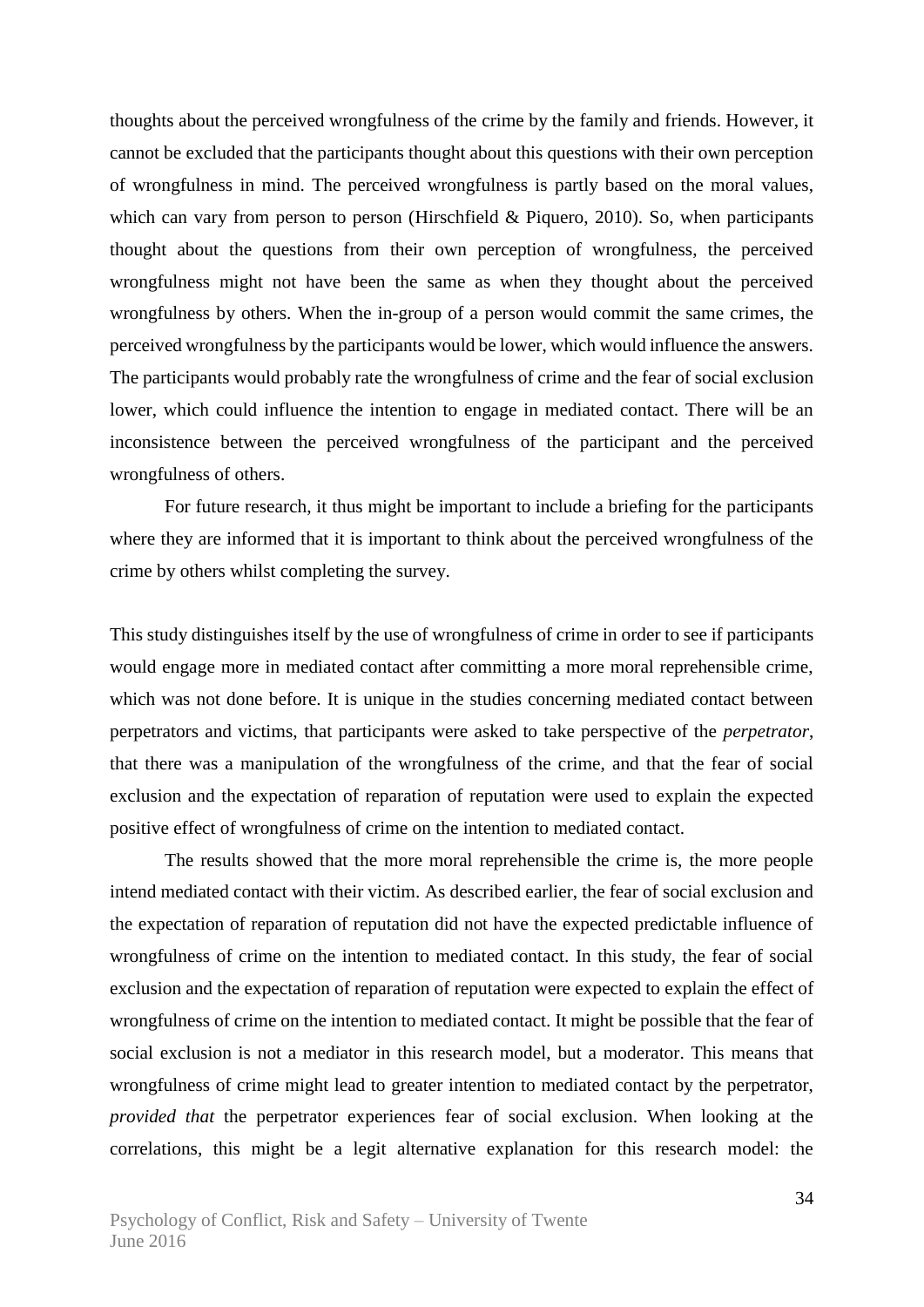participants were more intended to mediated contact whilst experiencing fear of social exclusion. For future research, it might be interesting to examine if fear of social exclusion is indeed not a predictor of the intention to mediated contact after committing a more wrongfulness crime, but an interactor between the constructs.

The sample of this study might also have influenced the results of this study. First, in the low wrongfulness condition were more participants who stated that someone in their personal environment was a victim of a crime than in the high wrongfulness condition. The participants who experienced someone in their personal environment as being a victim of a crime might have experienced the conflict that the victimization entails. According to Feeney and Karantzas (2016), avoidance is a common coping mechanism after experiencing conflict. In other words: the participants might not be willing to engage in mediated contact in order to avoid the conflict they once experienced.

Second, two-third of the sample  $(N = 121)$  was female. According to Stylianou (2003) males and females do rate seriousness of crimes differently. Women mostly rate crimes and offences more serious than men. In this study, most of the participants were studying on university- and/or college educational level. In the study of Rossi, Waite, Bose and Berk (1974), education was correlated with the seriousness ratings. Young, educated people are more familiar with the normative values and/or structure and rate offences therefore higher in seriousness. The sample in this study thus might have been too homogeneous to display a representative selection of the population.

By conducting this study, small steps are taken on the road to full (and/or completer) knowledge about mediated contact and determinants that influence the intention of perpetrators to engage in mediated contact. Wrongfulness of crime has proven to have some influence on the intention of the perpetrator to engage in mediated contact. Another construct that wrongfulness of crime did have an effect on, was the fear of social exclusion. Perpetrators also were more intended to (one-on-one) mediated contact when they had higher expectations of reparation of their reputation. The findings of this study provide guidelines for future research about the determinants that influence perpetrators' intention to engage in mediated contact. On the long term, participation rates of mediated contact might increase when the determinants are taken into account.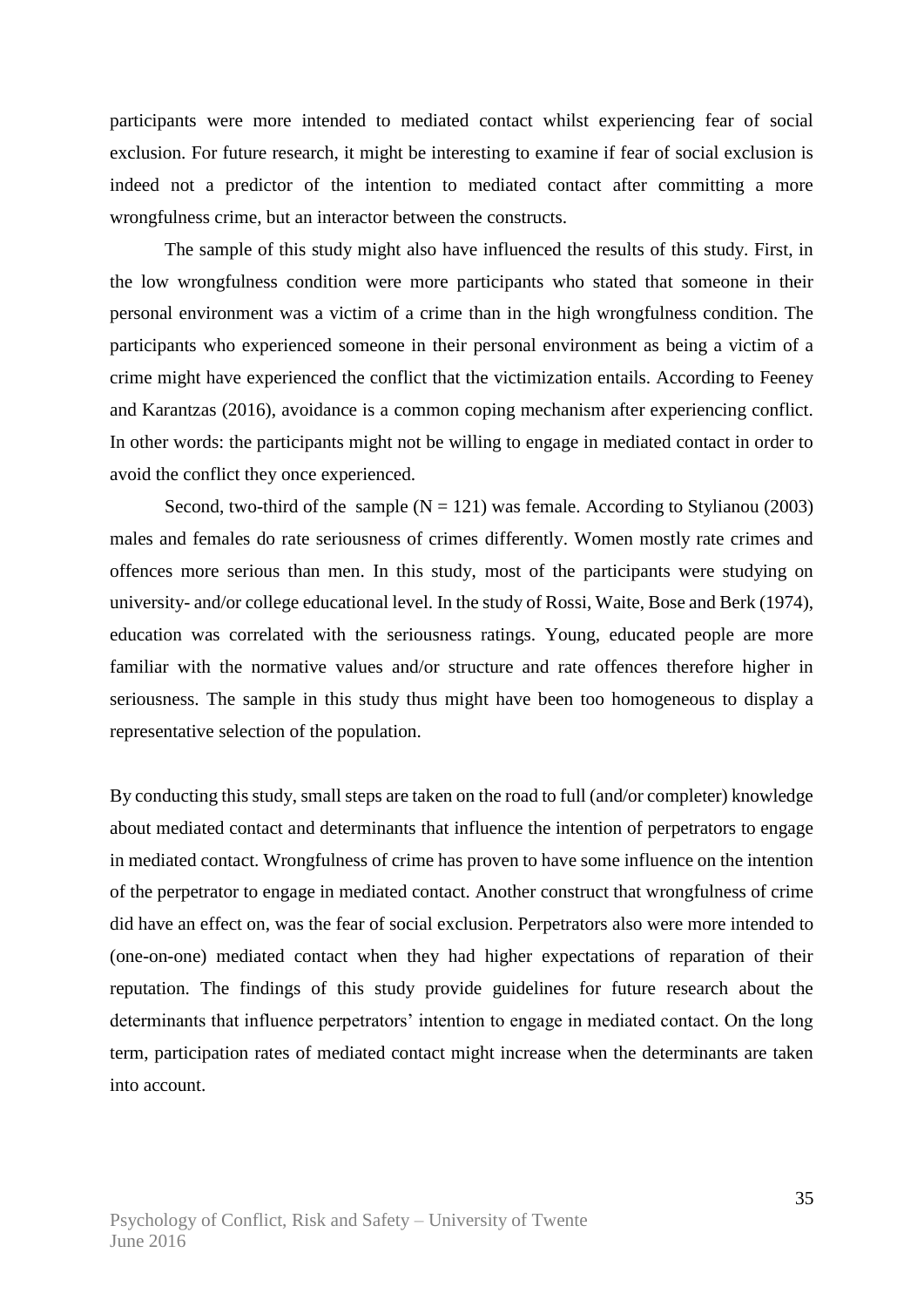### **References**

- Van Alphen (2008). De Rol van Schaamte bij Herstelgericht Werken, retrieved: 30-05-2016, via:file:///C:/Users/maxim/AppData/Local/Microsoft/Windows/INetCache/IE/50MUV CR7/De-Rol-van-Schaamte-bij-Herstelgericht-Werken.pdf
- Batson, C.D., Chang, J., Orr, R., Rowland, J. (2002) Empathy, Attitudes and Action: Can Feeling for a Member of a Stigmatized Group Motivate One to Help the Group? *Personality and Social Psychology Bulletin, 28* (12) pp 1656 – 1666. Doi: 10.1177/014616702237647.
- Bonanno, G.A., Mancini, A.D., & Westphal, M. (2011) Resilience to loss and potential trauma. *Annual Review of Clinical Psychology, 7*. pp 511-535.
- Bortolotti, L., & Jefferson, A. (2016) Moral Preferences, *Society 53* (2). pp 269 272. Doi: 10.1007/s12115-016-0027-3.
- Bucciarelli, M., Khemlani, S., & Johnson-Laird, P. N. (2008). The psychology of moral reasoning. *Judgment and Decision making, 3*(2), pp. 121-139.
- van Burik, A., Heim, M., Hoogeveen, C, de Jong, B.J., Slump, G.J. , & Vogelvang, B. (2010). Evaluatie slachtoffer-dadergesprekken: Een onderzoek naar de landelijke implementatie van slachtoffer-dadergesprekken. Woerden: Adviesbureau van Montfoort
- Van den Berg, S. (2015) Van lineaire modellen naar structurele modellen: een handreiking. Retrieved 22-02-2016, via University of Twente, Faculty of Behavioural, Management and Social Sciences. Web site: file:///C:/Users/maxim/AppData/Local/Microsoft/Windows/INetCache/IE/KVP2M8B X/document(1).pdf
- CBS (2015) Geregistreerde criminaliteit; soort misdrijf, regio (indeling 2015), *Den Haag/Heerlen.* Retrieved: 16-02-2016
- Daly, K. (2014). *A tale of two studies: Restorative justice from a victim's perspective*. In: E. Elliot & R. Gordon, Restorative justice: *Emerging issues in practice and evaluation*. pp. 153-174, Taylor and Francis, UK.
- Elison, J., Pulos, S., & Lennon, R. (2006) Shame-focused Coping: An Empirical Study of the Compass of Shame, *Social Behavior and Personality: an international journal, (34) 2* pp. 161 – 168.
- Feeney, J.A., & Karantzas, G.C. (2016) Couple conflict: Insights from an attachment perspective (review), *Current Opinion in Psychology, 13*(1) pp. 60-64.

Galinsky, A. D., Magee, J. C., Inesi, M. E., & Gruenfeld, D. H. (2006). Power and perspectives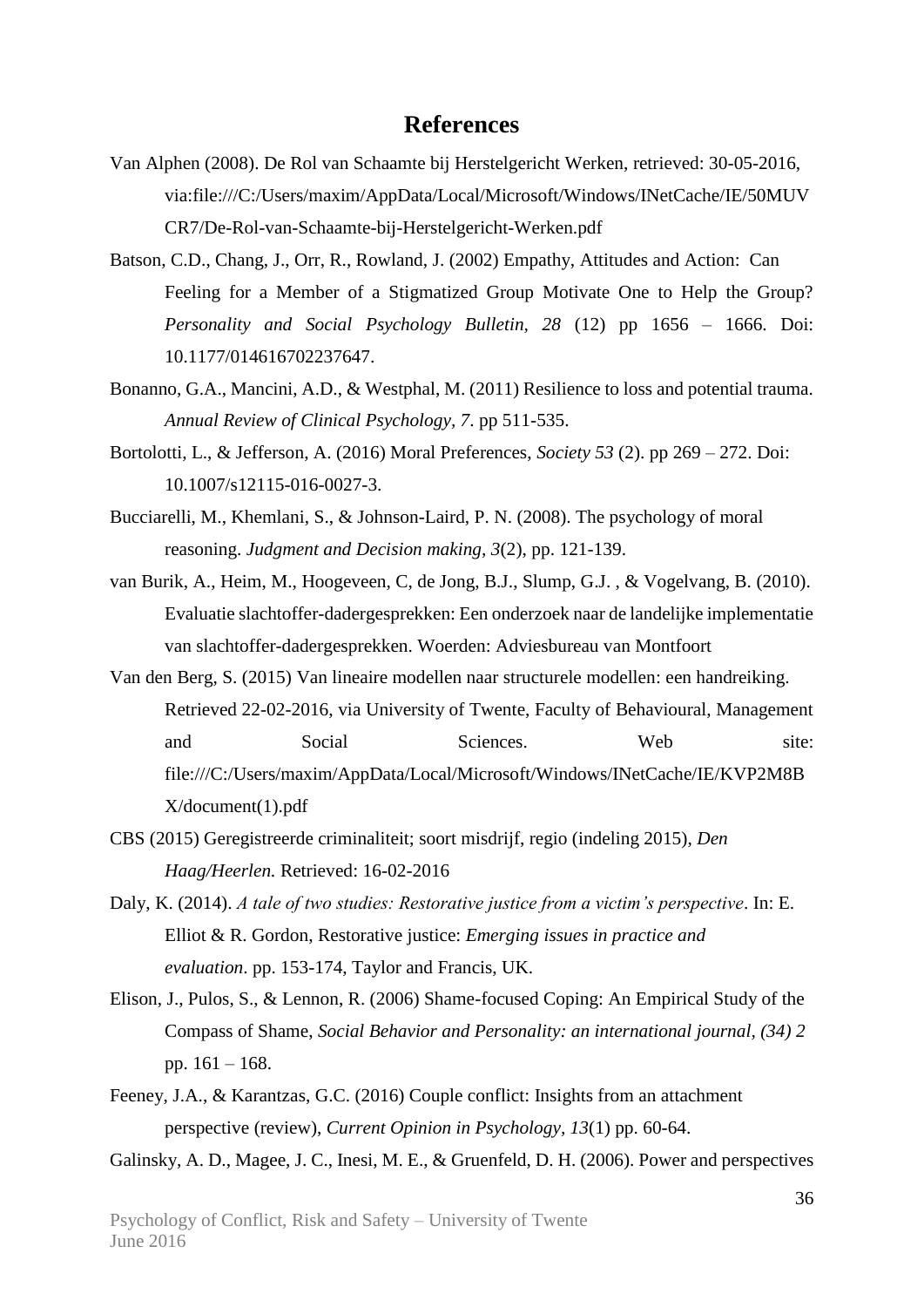not taken. *Psychological science, 17* (12), pp 1068-1074.

- Grobe, M. (2013) Masterthesis 'Op weg naar herstel'. *Compartment Conflict, Risico en Veiligheid, Psychologie.* Universiteit Twente, Enschede.
- Haidt, J. (2001). The emotional dog and its rational tail: A social intuitionist approach to moral judgment. *Psychological Review*, 108, 814–834.
- Hirschfield, P.J., & Piquero, A.R. (2010) Normalization and Legitimation: Modeling Stigmatizing Attitudes Toward Ex-Offenders. Criminology, (48) 1. Doi: 10.1111/j.1745-9125.2010.00179.x
- van Hoek, A., Slump, G.J., Ochtman, A., & Leijten, M. (2011). De toepassing van herstelrecht in Nederland: toekomstvisie en advies: Stichting Restorative Justice Nederland.
- Hulsman, L.H.C. (1979) Een abolitionistisch (afschaffend) perspectief op het strafrechtelijk systeem. *Problematiek van de strafrechtspraak*. pp. 50 – 75.
- Leary, M. R. (1983). A brief version of the Fear of Negative Evaluation Scale. *Personality and Social Psychology Bulletin, 9,* pp 371-376.
- Lens, K.M.E., Pemberton, A., & Bogaerts, S. (2013) Heterogeneity in victim participation: A new perspective on delivering a Victim Impact Statement. European Journal of Criminology, 10 (4) Doi: 10.1177/1477370812469859
- McConnell, S.C., & Swain, J.E. (2000) Victim-offender mediation with adolescents who commit hate crimes. *School of Professional Psychology*, Wright State University, Dayton Ohio.
- Menkel-Meadow, C. (2007) Restorative Justice: What is it and does it work? *The Annual review of Law and Social Science, 3*(10). Doi: 10.1146/annurev.lawsocsci.2.081805.110005
- Nathanson, D.L. (1996). Knowing Feeling. Affect, Script and Psychotherapy. New York: W.W. Norton Company.
- Noor, M., Shnabel, N., Halabi, S., & Nadler, A. (2012) Groups in Violent Conflicts When Suffering Begets Suffering : The Psychology of Competitive Victimhood Between Adversarial. *Personality and Social Psychology Review,* (16) pp. 35. Doi: 10.1177/108886831244004.
- O'Connell, M., & Whelan, A. (1996). Taking Wrongs Seriously: Public Perceptions of Crime Seriousness. *British Journal of Criminology, 36*(2), 299-318.

Paul, G. D. (2015) Predicting Participation in a Victim–Offender Conference. *Negotiation and*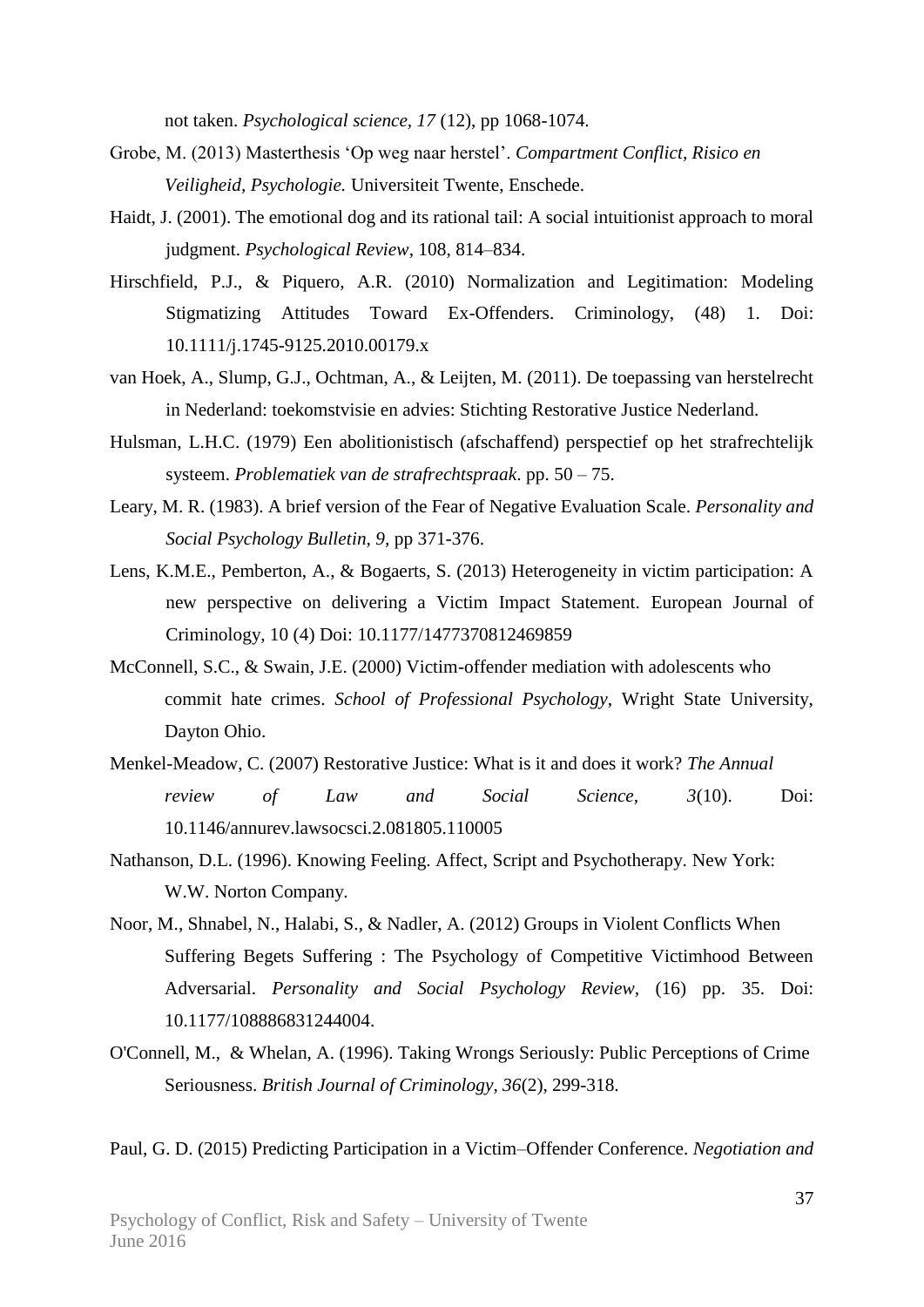*Conflict Management Research,* 8: 100–118. doi: 10.1111/ncmr.12049

- Pemberton, A. (2012). De emotionele hond en zijn rationele staart in recent onderzoek naar slachtoffers van een misdrijf. *Tijdschrift voor Herstelrecht, 11*(4), 17-27.
- Reuband, K. H. (1992). Der Einfluss kontextueller Hintergrundsinformationen auf die Deliktbewertung und das Sanktionsverlangen der Bevölkerung. *Ergebnisse eines Frageexperiments. Zeitschrift für Rechtssoziologie, 13*(1), 141-149.
- Rutland, A., Killen, M., & Abrams, D. (2010) A New Social-Cognitive Developmental Perspective on Prejudice: The Interplay Between Morality and Group Identity, *Perspectives on Psychological Science, 5*(3) pp. 279 - 291.
- Rossi, P. H., Waite, E., Bose, C. E., & Berk, R. E. (1974). The seriousness of crime: Normative structure and individual differences. *American Sociological Review, 39*. pp. 224–237.
- Ryan, T.G., & Ruddy, S. (2015) Restorative Justice: A Changing Community Response. *International Electronic Journal of Elementary Education, 7*(2) pp. 253-262.
- Schreurs, W., Zebel, S., & Ufkes, E.G. (2014) Prevalentie van ernstige misdrijven bij slachtoffer-daderbemiddeling. *Tijdschrift voor herstelrecht, 14* . pp. 10 - 23.
- Sen, A. (2000) Social Exclusion: Concept, Application and Scrutiny. Social Development Papers: Office of Environment and Social Development Asian Development bank.
- Sherman, L.W. & H. Strang (2007) *Restorative justice. The evidence*. London: The Smith Institute.
- Shnabel, N., & Nadler, A. (2015) The Role of Agency and Morality in Reconciliation Processes: The Perspective of the Needs-Based Model. Psychological Science, doi: 10.1177/0963721415601625.
- Shnabel, N., Nadler, A., & Dovidio, J. F. (2014). Beyond need satisfaction: Empowering and accepting messages from third parties ineffectively restore trust and consequent reconciliation. *European Journal of Social Psychology, 44*, pp. 126–140.
- SimanTov-Nachlieli, I., Shnabel, N., & Nadler, A. (2013). Individuals' and Groups' Motivation to Restore Their Impaired Identity Dimensions Following Conflicts. *Social Psychology, 44*(2), pp. 129-137.
- Slachtofferhulp Nederland (2014) Jaarverslag 2014: Een uitkomst bieden. *Slachtofferhulp Nederland, Utrecht.* Retrieved: 16-02-2016, from: https://www.slachtofferhulp.nl/Documents/Corporate/Jaarverslag2014/index.html#6

Slachtoffer in Beeld (2015) Jaarverslag 2014: Slachtoffer in Beeld. Slachtoffer in Beeld,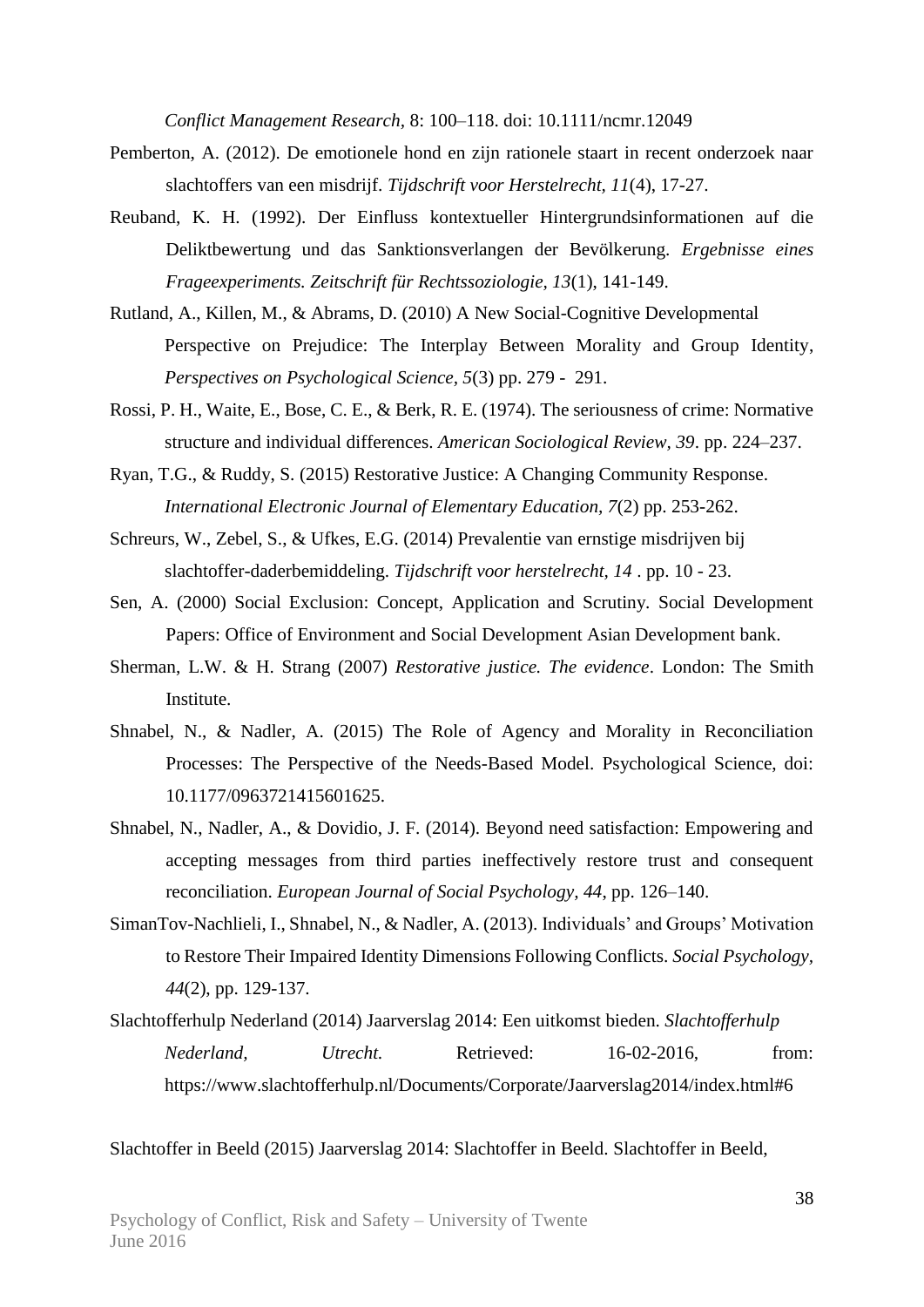Utrecht.

- The Social Exclusion Unit (2002) Reducing re-offending by ex-prisoners, *Office of the Deputy Prime Minister.*
- Stafford, M.C., & Scott, R.R. (1986) Stigma, Deviance, and Social Control. In: Ainlay, S.C., Becker, G., & Coleman, L.M. The Dilemma of Difference, perspectives in social psychology. (pp 77-91) Plenum Press, New York.
- Stylianou, S. (2003) Measuring crime seriousness perceptions: What have we learned and what else do we want to know? Journal of Criminal Justice,  $31(1)$  pp.  $37 - 56$ . Doi: doi:10.1016/S0047-2352(02)00198-8
- Umbreit, M. S., Coates, R. B. & Vos, B. (2004) Victim-offender mediation: Three decades o of practice and research. *Conflict Resolution Quarterly*, 22: 279–303. doi: 10.1002/crq.102
- Vescio, T., Sechrist, G.B., Paolucci, M.P. (2003) Perspective taking and prejudice reduction: the mediational role of empathy arousal and situational attributions, *European Journal of Social Psychology, 33* (4). Doi: 10.1002/ejsp.163
- Walgrave, L. (2009) Een maximalistische visie op herstelrecht. *Tijdschrift voor Herstelrecht, 9*. pp. 19 – 38.
- Ward, J. (2016) The Empathy Enigma: Does It Still Exist? Comparison of Empathy Using Students and Standardized Actors, *Nurse Educator, 41* (3) pp. 134 – 138.
- Warr, M. (1989) What is the perceived seriousness of crimes? *Criminology. 27* (4) pp 795 821.
- Zahavi, D. (2010) Empathy, Embodiment and Interpersonal Understanding: from Lipps to Schutz, *Inquiry: An Interdisciplinary Journal of Philosophy, 53* (3) pp. 285-306. Doi: 10.1080/00201741003784663
- Zebel, S. (2012). Een quasi-experimentele studie naar de effecten van de Nederlandse slachtoffer-dadergesprekken. *Universiteit Twente, Enschede.*
- Zehr, H., & Mika, H. (2003) Fundamental Concepts of Restorative Justice. In: McLaughlin, E., Fergusson, R., Huhges, G., & Westmarland, L., Restorative Justice, Critical Issues. (pp. 40 – 44). Milton Keynes, SAGE Publishers.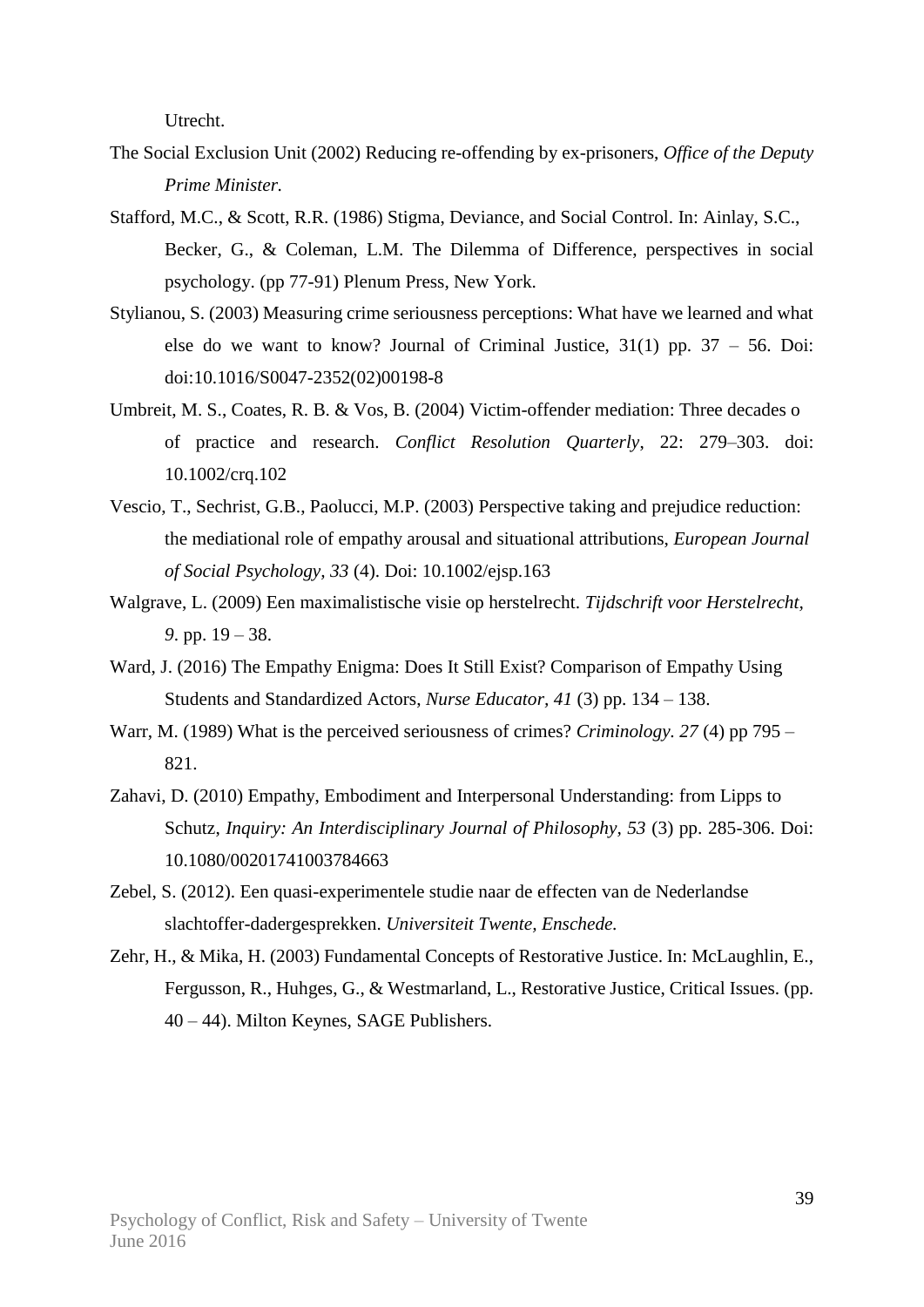# **Appendices**

| <b>Appendix 1:</b>  | Informed consent.                                          |
|---------------------|------------------------------------------------------------|
| Appendix 2:         | <b>Questionnaire self-monitoring.</b>                      |
| <b>Appendix 3:</b>  | Briefing for the scenario.                                 |
| <b>Appendix 4:</b>  | The scenario's used in the online experiment.              |
| Appendix 5:         | Questionnaire manipulation check.                          |
| Appendix 6:         | <b>Questionnaire Fear of Social Exclusion.</b>             |
| Appendix 7:         | <b>Explanation about mediated contact.</b>                 |
| Appendix 8:         | Questionnaire intention to mediated contact.               |
| <b>Appendix 9:</b>  | <b>Explanation about the forms of mediated contact.</b>    |
| Appendix 10:        | Questionnaire intention to both forms of mediated contact. |
| Appendix 11:        | Questionnaire perspective taking.                          |
| <b>Appendix 12:</b> | Questionnaire demographic questions.                       |
| Appendix 13:        | Debriefing.                                                |
| <b>Appendix 14:</b> | The pilot study.                                           |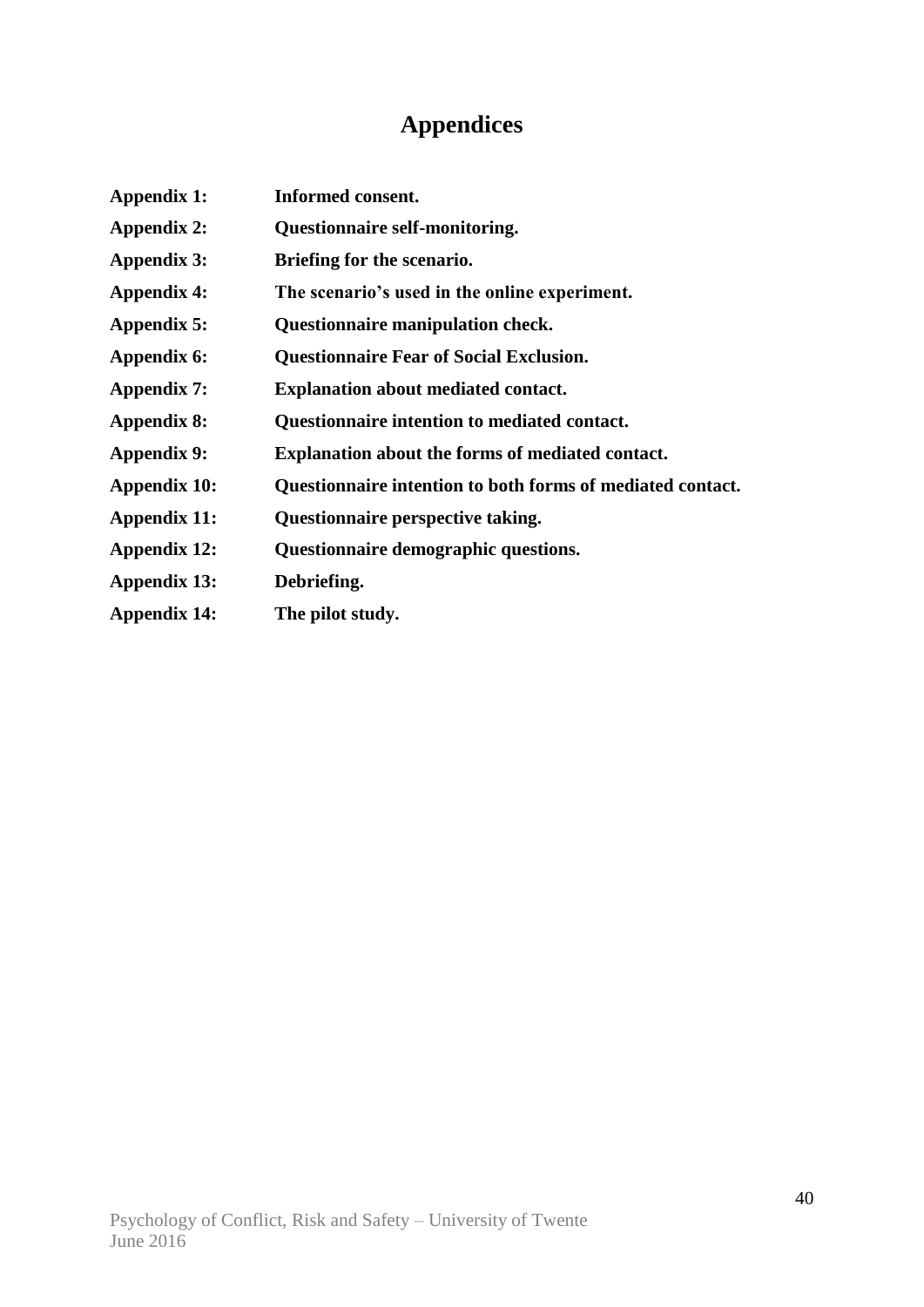### **Appendix 1: Informed consent.**

Beste deelnemer,

In dit onderzoek staat bemiddeling tussen slachtoffers en daders na een misdrijf centraal. Slachtoffer-dader bemiddeling valt onder 'restorative justice'. Dit is een verzamelnaam voor verschillende methoden die zowel het slachtoffer als de dader kunnen helpen in het leven na de misdaad, en het verwerken van de misdaad. Deze bemiddeling is ten alle tijden vrijwillig en wordt geleid door getrainde bemiddelaars.

Allereerst verschijnen er een aantal vragen die betrekking hebben op uzelf. Vervolgens zal u een fictieve casus te lezen krijgen. U wordt gevraagd deze casus en de bijbehorende uitleg over de casus aandachtig en rustig door te lezen. Na het deze van de casus zullen hierover verschillende vragen gesteld worden.

Het invullen van dit online experiment kost ongeveer 15 minuten van uw tijd. Uw deelname is vrijwillig en u kunt op ieder moment, zonder aangegeven reden, stoppen met het experiment. Uw gegevens worden op anonieme wijze verwerkt en niet geleverd aan derden, niemand kan achterhalen wie u bent. Wanneer u op de button '>>' klikt, geeft u aan voldoende geïnformeerd te zijn en in te stemmen met deelname aan dit onderzoek.

Bij vragen of verdere interesse in het onderzoek kunt u mailen naar maximevanvelzen@gmail.com.

Alvast bedankt voor uw medewerking!

Maxime van Velzen Bachelor Psychologie Universiteit Twente 2016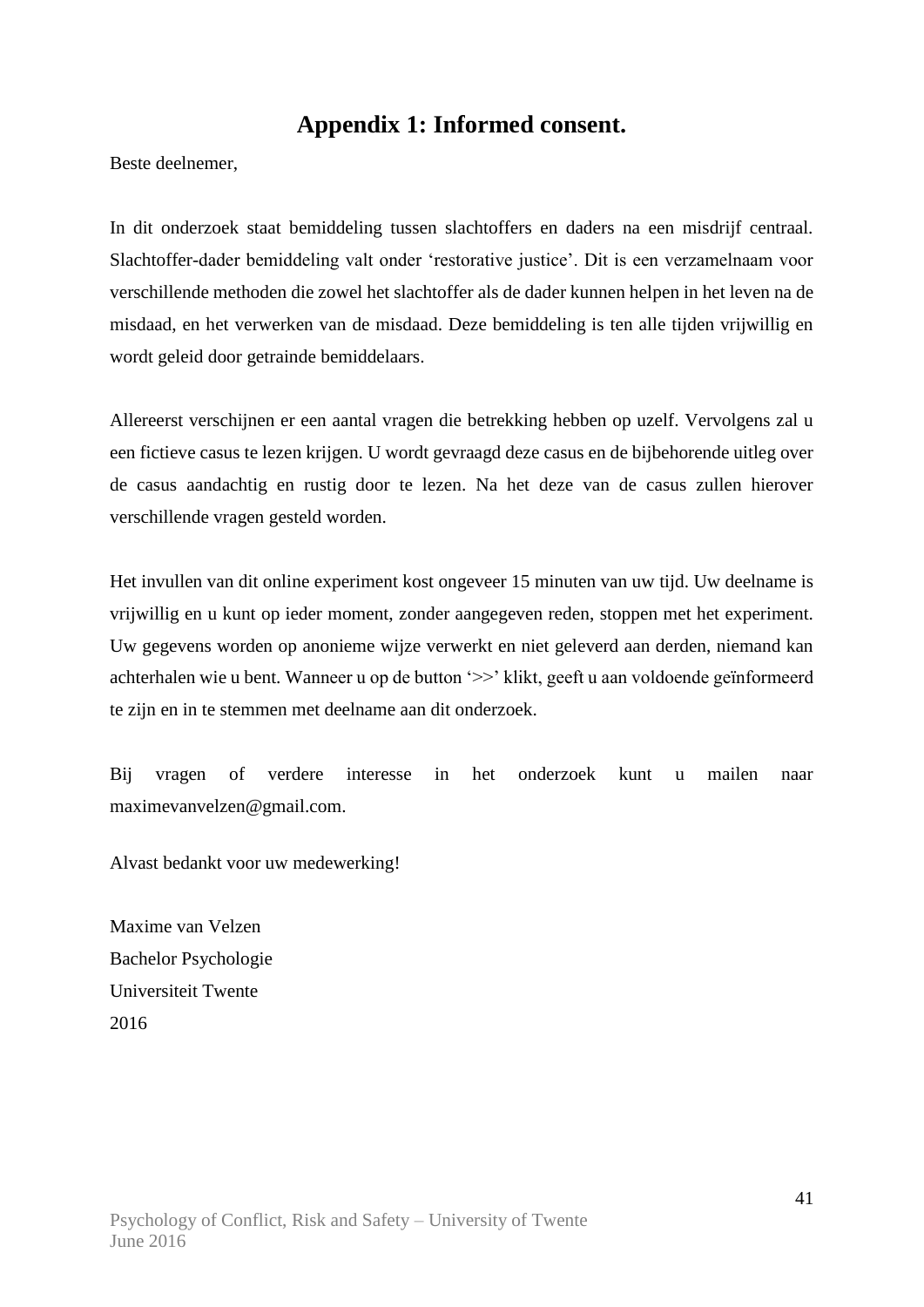# **Appendix 2: Questionnaire self-monitoring.**

#### Onderstaand verschijnen diverse stellingen die u kunt beantwoorden aan de hand van de bijgevoegde antwoordschaal.

|                                                                                            | Helemaal<br>oneens                          | Oneens | Niet<br>oneens/niet<br>eens | Eens | Helemaal<br>eens |
|--------------------------------------------------------------------------------------------|---------------------------------------------|--------|-----------------------------|------|------------------|
| Soms denk ik dat ik me te druk maak om de mening van andere mensen                         |                                             |        |                             |      |                  |
| Ik maak me druk over de indruk die ik maak op mensen                                       |                                             |        |                             |      |                  |
| Ik ben bang dat mensen iets op mij aan te merken hebben                                    | ( )                                         | ( )    |                             |      |                  |
| Ik ben bang voor de meningen die anderen over mij hebben                                   |                                             |        |                             |      |                  |
| Wanneer ik met iemand praat, maak ik me druk over wat hij/zij van mij vindt                | ( )                                         | ◯      |                             |      |                  |
| Ik ben bang dat mensen mij niet goedkeuren                                                 | ( )                                         |        |                             |      |                  |
| Ik maak me vaak druk om de indruk die ik maak                                              | ( )                                         |        |                             |      |                  |
| Ik maak me zorgen of mensen mijn tekortkomingen zien                                       | ∩                                           | ( )    |                             |      |                  |
| Ik maak me druk over wat mensen van me vinden, ook als ik weet dat dat geen verschil maakt | $\left(\begin{array}{c} \end{array}\right)$ |        |                             |      |                  |
| Ik vind het vervelend als mensen een slechte mening over mij hebben                        | ( )                                         |        |                             |      |                  |
| Ik maak me vaak druk over het feit dat ik iets verkeerds doe of iets verkeerds zeg         | ( )                                         |        |                             |      |                  |
| Wanneer iemand mij beoordeelt, vind ik dat vervelend                                       |                                             |        |                             |      |                  |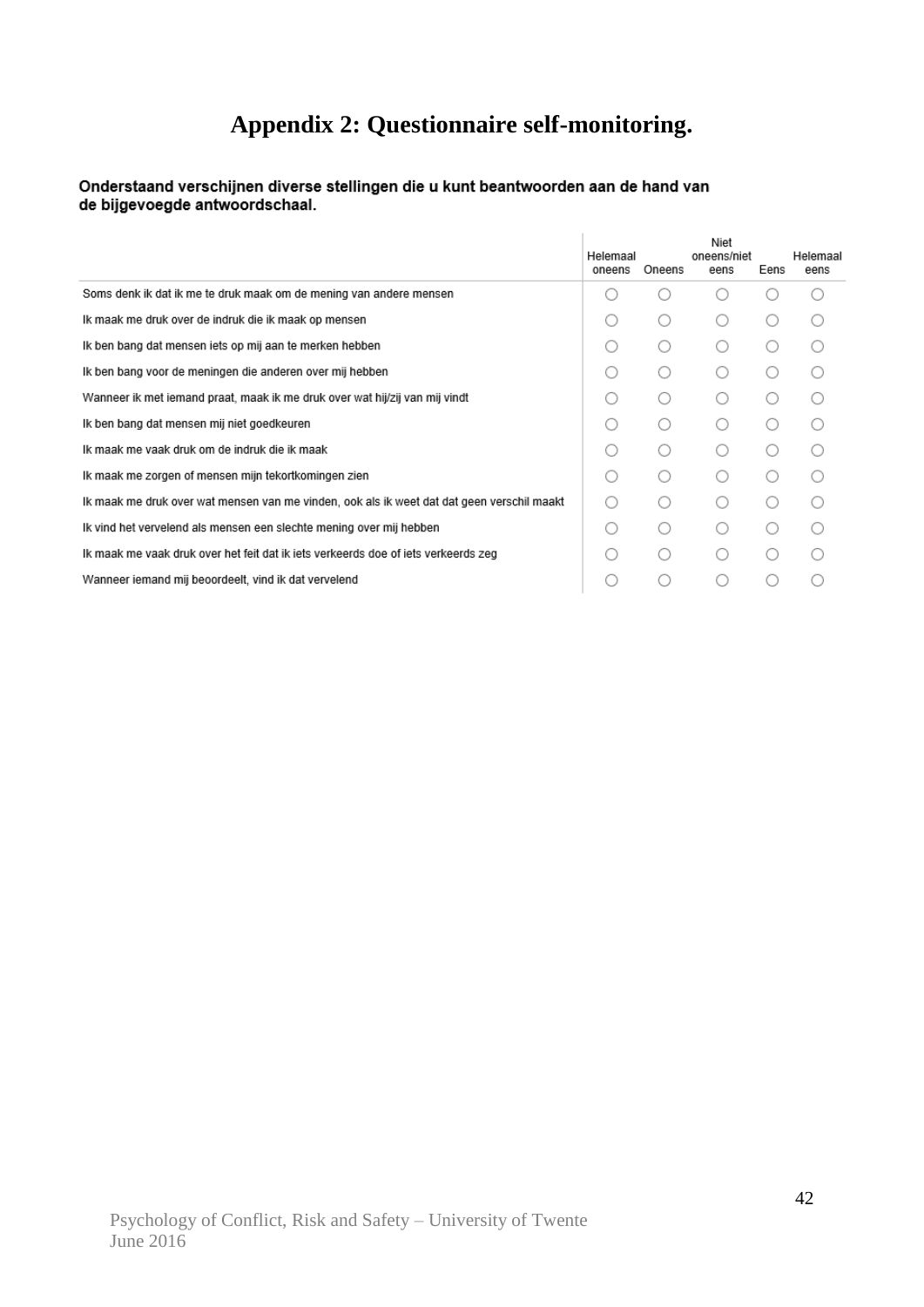### **Appendix 3: Briefing for the scenario.**

Op de nu volgende pagina zal een fictieve casus getoond worden. In deze casus wordt gesproken over een jonge werknemer van een juwelier. Deze jonge werknemer van 24 jaar oud studeert en heeft een bijbaan bij de juwelier. Met zijn familie en vrienden heeft hij een sterke band. Zijn vrienden zijn, net als de jonge werknemer, gedreven wanneer het studie en toekomst betreft: zij werken allen hard om hun doelen te bereiken. Binnen de familie is altijd hard gestudeerd, wordt er geleefd naar normen en waarden en leeft iedereen harmonieus samen.

Probeert u zich nu tijdens het lezen van de casus voor te stellen dat u zelf de jonge werknemer bent, en de bovenstaande informatie hierin mee te nemen. Neem rustig uw tijd om de casus door te nemen en het perspectief van de jonge werknemer in u op te nemen. Na het lezen van de casus zullen een aantal vragen over de casus worden gesteld.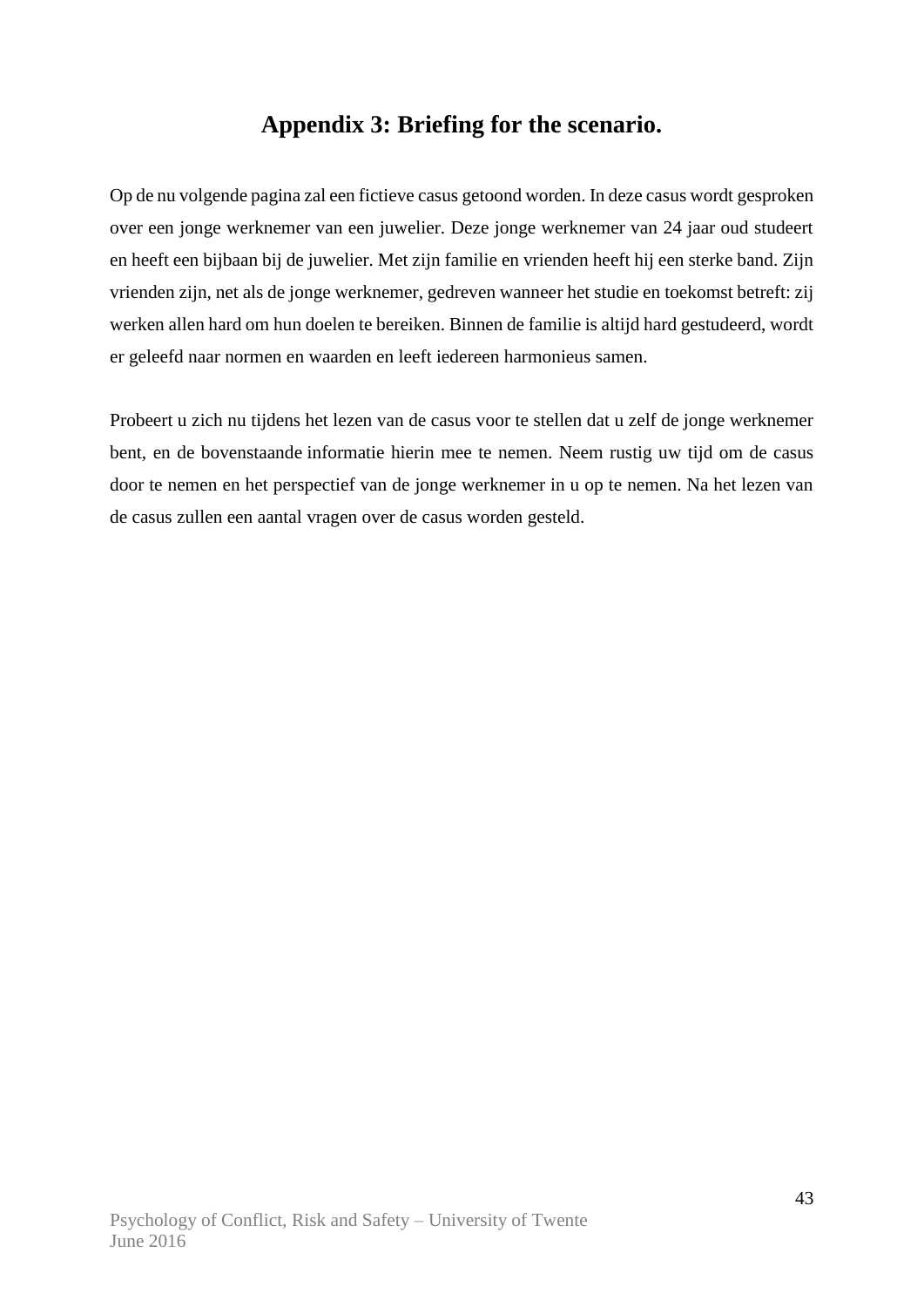### **Appendix 4: The scenario's used in the online experiment.**

#### **Scenario used in the low wrongfulness condition:**

Gisteren ontving de juwelier waar jij werkt een nieuwe levering producten ter waarde van ongeveer 100.000 euro. Jij als jonge medewerker zag dit gebeuren. Jouw moeder lijdt aan een ernstige ziekte en moet geopereerd worden. De operatie is erg duur en je familie kan dit geld niet uit eigen zak opbrengen. Met een oproep op sociale media heb je tevergeefs een poging gedaan geld in te zamelen voor de operatie van je moeder: helaas was de opbrengst te laag. Je zag geen andere mogelijkheid meer: afgelopen nacht heb je bij de juwelier ingebroken. Je wilde iets van het nieuwe waar stelen om hiermee de operatie die van levensbelang is voor je moeder te financieren. De bewaker betrapte je, maar je hebt deze neergeslagen en je ontsnapte. Je baas heeft je aangegeven bij de politie, en op dit moment ben je in afwachting van je straf. Je familie en vrienden hebben via de politie te horen gekregen waarom je bent opgepakt en zij zijn hier erg van geschrokken. Tot dusverre weet je nog niet hoe je familie en vrienden gaan reageren.

#### **Scenario used in the high wrongfulness condition:**

Gisteren ontving de juwelier waar jij werkt een nieuwe levering producten ter waarde van ongeveer 100.000 euro. Jij als jonge medewerker zag dit gebeuren. Sinds een korte tijd heb je een vriendin, waarop je graag een goede indruk maakt. Je weet dat je vriendin gek is op mooie kleding, exclusieve merken en dure sieraden: iets wat jij je eigenlijk niet kan veroorloven. Om toch indruk te maken op je vriendin nam je het besluit in te breken bij de juwelier. Je wilde iets van het nieuwe waar stelen om hiermee toch dure cadeaus voor je vriendin te kunnen kopen. De bewaker betrapte je, maar je hebt deze neergeslagen en je ontsnapte. Je baas heeft je aangegeven bij de politie, en op dit moment ben je in afwachting van je straf. Je familie en vrienden hebben via de politie te horen gekregen waarom je bent opgepakt en zij zijn hier erg van geschrokken. Tot dusverre weet je nog niet hoe je familie en vrienden gaan reageren.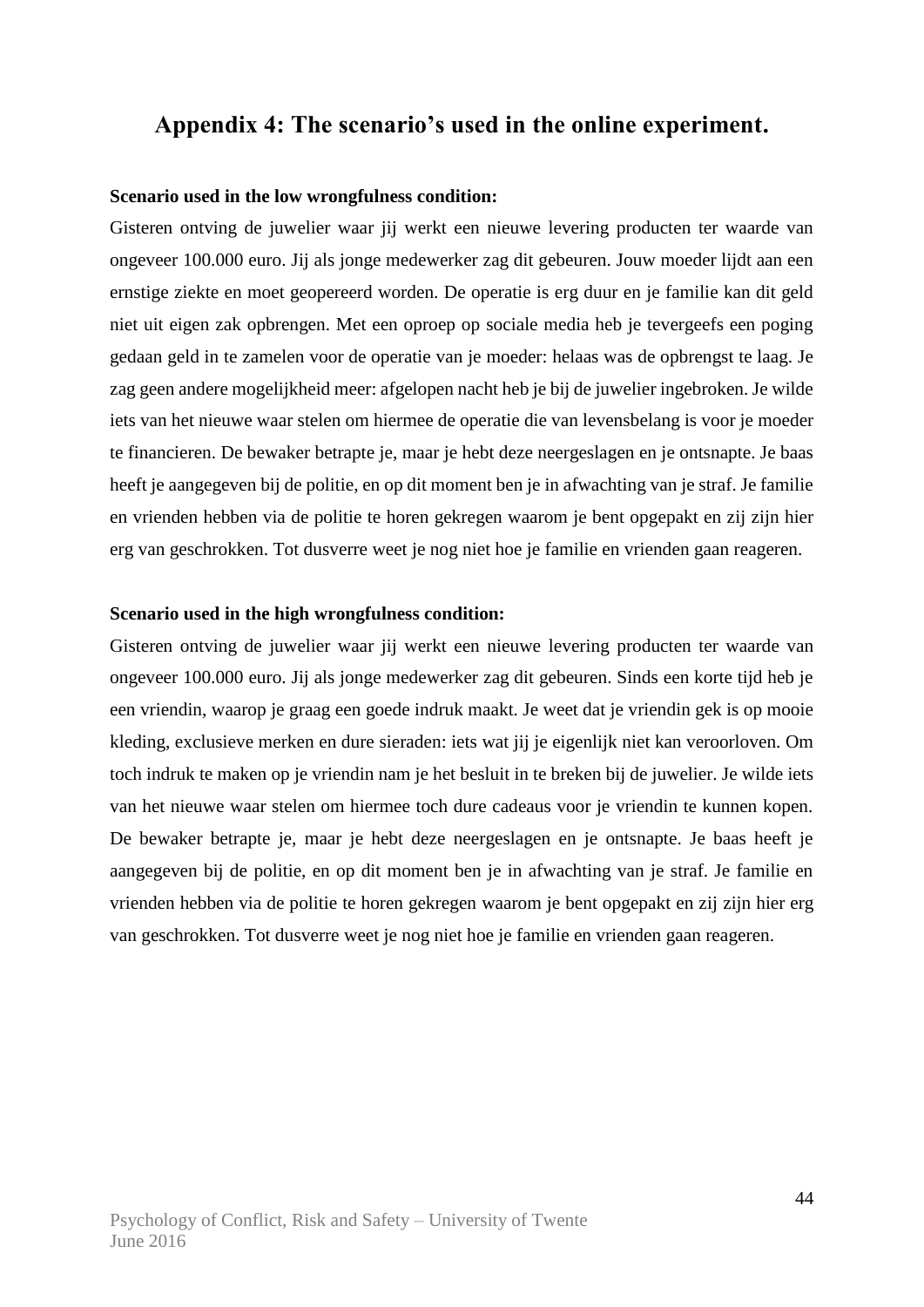### **Appendix 5: Questionnaire manipulation check.**

Nu volgen een aantal vragen over het misdrijf dat u net gelezen heeft. U kunt deze vragen beantwoorden door gebruik te maken van de antwoordschaal die getoond wordt bij de vraag.

| Hoe erg vond u het misdrijf?         |          |          |     |              |  |  |  |  |  |
|--------------------------------------|----------|----------|-----|--------------|--|--|--|--|--|
| Helemaal niet erg                    | Niet erg | Neutraal | Erg | Heel erg     |  |  |  |  |  |
|                                      |          |          |     |              |  |  |  |  |  |
|                                      |          |          |     |              |  |  |  |  |  |
| Begrijpt u de intentie van de dader? |          |          |     |              |  |  |  |  |  |
| Nee, helemaal niet                   | Nee      | Neutraal | Ja  | Ja, helemaal |  |  |  |  |  |
|                                      |          |          |     |              |  |  |  |  |  |

Onderstaande vragen hebben te maken met de mate van morele verwerpelijkheid van het misdrijf. Bij het beantwoorden van deze vragen kunt u nagaan in hoeverre het beschreven misdrijf ingaat tegen uw eigen morele waarden. Gaat het misdrijf sterk in tegen uw eigen morele waarden? Dan is de morele verwerpelijkheid van het misdrijf tevens hoog. Gaat het beschreven misdrijf niet in tegen uw morele waarden? Dan is de morele verwerpelijkheid van het misdrijf niet hoog.

|                                      | Hoe moreel verwerpelijk vond u het beschreven misdrijf?                                                                     |          |                     |                         |
|--------------------------------------|-----------------------------------------------------------------------------------------------------------------------------|----------|---------------------|-------------------------|
| Helemaal niet moreel<br>verwerpelijk | Niet moreel verwerpelijk                                                                                                    | Neutraal | Moreel verwerpelijk | Erg moreel verwerpelijk |
|                                      |                                                                                                                             |          |                     |                         |
| Helemaal niet moreel<br>verwerpelijk | Hoe moreel verwerpelijk verwacht u dat de familie en vrienden van de dader dit misdrijf vinden?<br>Niet moreel verwerpelijk | Neutraal | Moreel verwerpelijk | Erg moreel verwerpelijk |
|                                      |                                                                                                                             |          |                     |                         |
|                                      |                                                                                                                             |          |                     |                         |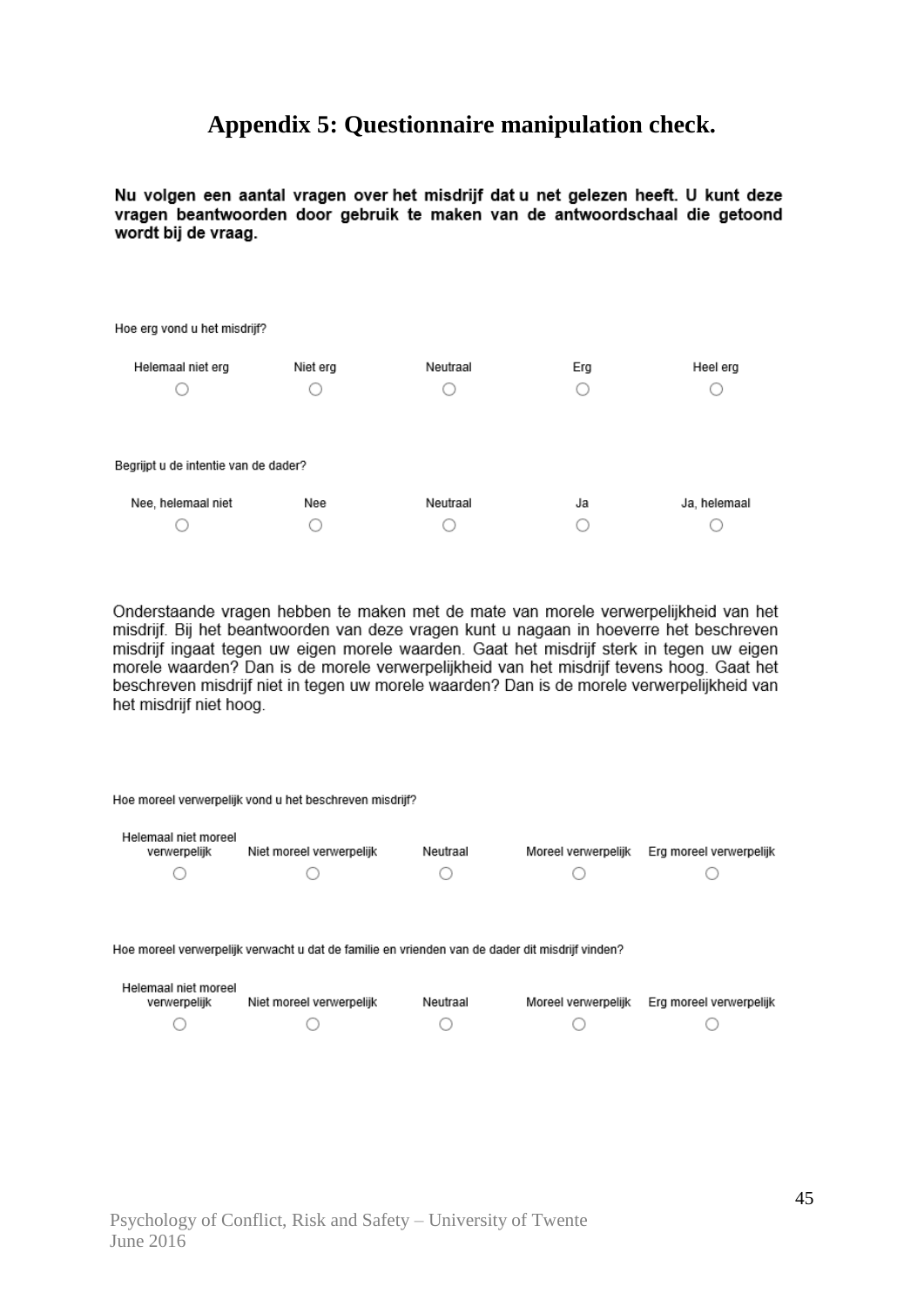### Appendix 6: Questionnaire Fear of Social Exclusion.

# Nu volgen een aantal vragen over het misdrijf dat u net gelezen heeft. U kunt deze<br>vragen beantwoorden door gebruik te maken van de antwoordschaal naast de vraag.

|                                                                                                                                                      | Helemaal<br>niet bang | Niet | bang Neutraal Bang bang | Heel |
|------------------------------------------------------------------------------------------------------------------------------------------------------|-----------------------|------|-------------------------|------|
| Bent u als dader bang dat uw familie en vrienden, zoals eerder omschreven, uw daad afkeuren?                                                         |                       |      |                         |      |
| Bent u als dader bang dat de maatschappij uw daad afkeurt?                                                                                           |                       | 0    | ()                      |      |
| Bent u als dader bang dat u de morele waarden van de samenleving hebt overtreden door uitvoering van<br>uw daad?                                     |                       |      | ∩                       |      |
| Bent u als dader bang dat u de morele waarden van uw familie en vrienden, zoals eerder beschreven,<br>hebt overschreden door uitvoering van uw daad? |                       |      | ◯                       |      |
| Bent u als dader bang dat uw familie en vrienden het contact met u verbreken, nadat u dit misdrijf heeft<br>gepleegd?                                | Ω.                    | ()   | ◯                       |      |
| Bent u als dader bang gestigmatiseerd te worden door de maatschappij door uitvoering van uw daad?                                                    |                       | ()   |                         |      |
| Bent u als dader bang dat u, naar aanleiding van uw daad, sociaal buitengesloten zal worden door de<br>maatschappij?                                 |                       | ()   | ◯                       |      |
| Bent u als dader bang dat uw familie en vrienden u laten vallen, nadat u dit misdrijf heeft gepleegd?                                                |                       | ()   | ◯                       |      |
| Bent u als dader bang dat u wordt buitengesloten door uw familie en vrienden, zoals eerder omschreven,<br>vanwege de daad die u heeft gepleegd?      |                       |      | ∩                       |      |
| Bent u als dader bang dat u wordt buitengesloten door de maatschappij vanwege de daad die u heeft<br>gepleegd?                                       |                       |      |                         |      |
| Bent u als dader bang gestigmatiseerd te worden door uw familie en vrienden, zoals eerder omschreven,<br>door uitvoering van uw daad?                | . )                   | ()   | ⊖                       |      |
| Bent u als dader bang dat u, naar aanleiding van uw daad, sociaal buitengesloten zal worden door familie<br>en vrienden, zoals eerder omschreven?    |                       |      |                         |      |
| Bent u als dader bang dat uw familie en vrienden u zullen gaan negeren, nadat u dit misdrijf hebt<br>gepleegd?                                       |                       |      |                         |      |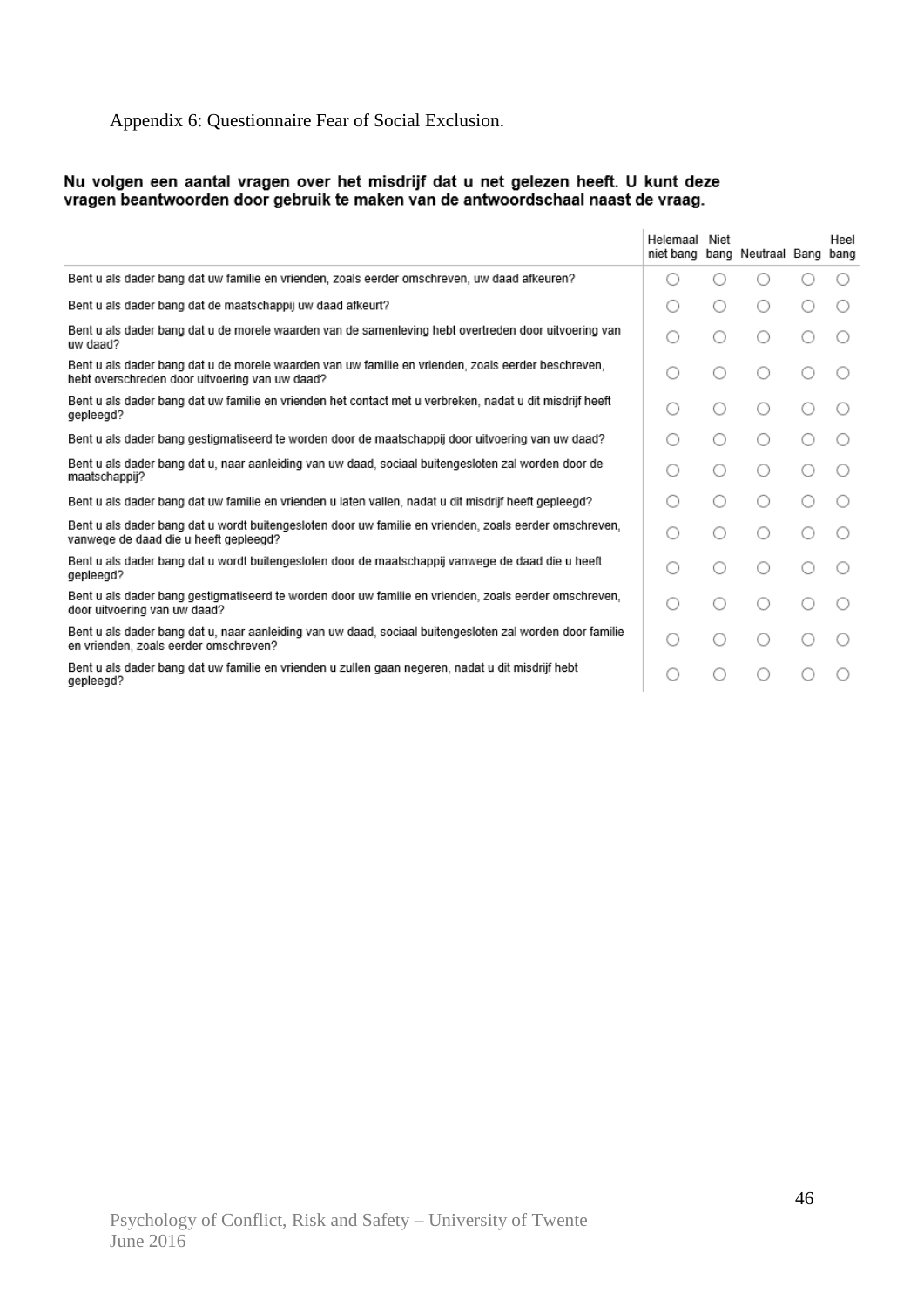### **Appendix 7: Explanation about mediated contact.**

In dit onderzoek staat slachtoffer-dader bemiddeling centraal. Slachtoffer-dader bemiddeling valt onder 'restorative justice', een verzamelnaam voor verschillende methoden die zowel het slachtoffer als de dader kunnen helpen in het verwerken van het misdrijf en het verwerken van de gevolgen van het misdrijf. Dit kan beide partijen helpen het misdrijf los te laten. Slachtofferdader bemiddeling is een bemiddeld contact tussen slachtoffers en daders van misdrijven.

Slachtoffer-dader bemiddeling heeft verschillende kenmerken. Zo vindt slachtoffer-dader bemiddeling altijd plaats onder begeleiding van een professioneel getrainde mediator. Deelname aan slachtoffer-dader bemiddeling is te allen tijde vrijwillig voor zowel het slachtoffer als de dader: wanneer één van de partijen aangeeft niet open te staan voor bemiddeling, gaat de bemiddeling dan ook niet door. Het initiatief voor slachtoffer-dader bemiddeling kan van zowel het slachtoffer als de dader komen. De gesprekken die gevoerd worden tussen het slachtoffer en de dader gedurende het bemiddeld contact zijn vertrouwelijk.

De nu volgende vragen en stellingen zullen te maken hebben met bemiddeld contact. Ik vraag u hierbij wederom de vragen te beantwoorden met in uw achterhoofd de gedachte dat u de dader van het door u gelezen misdrijf bent.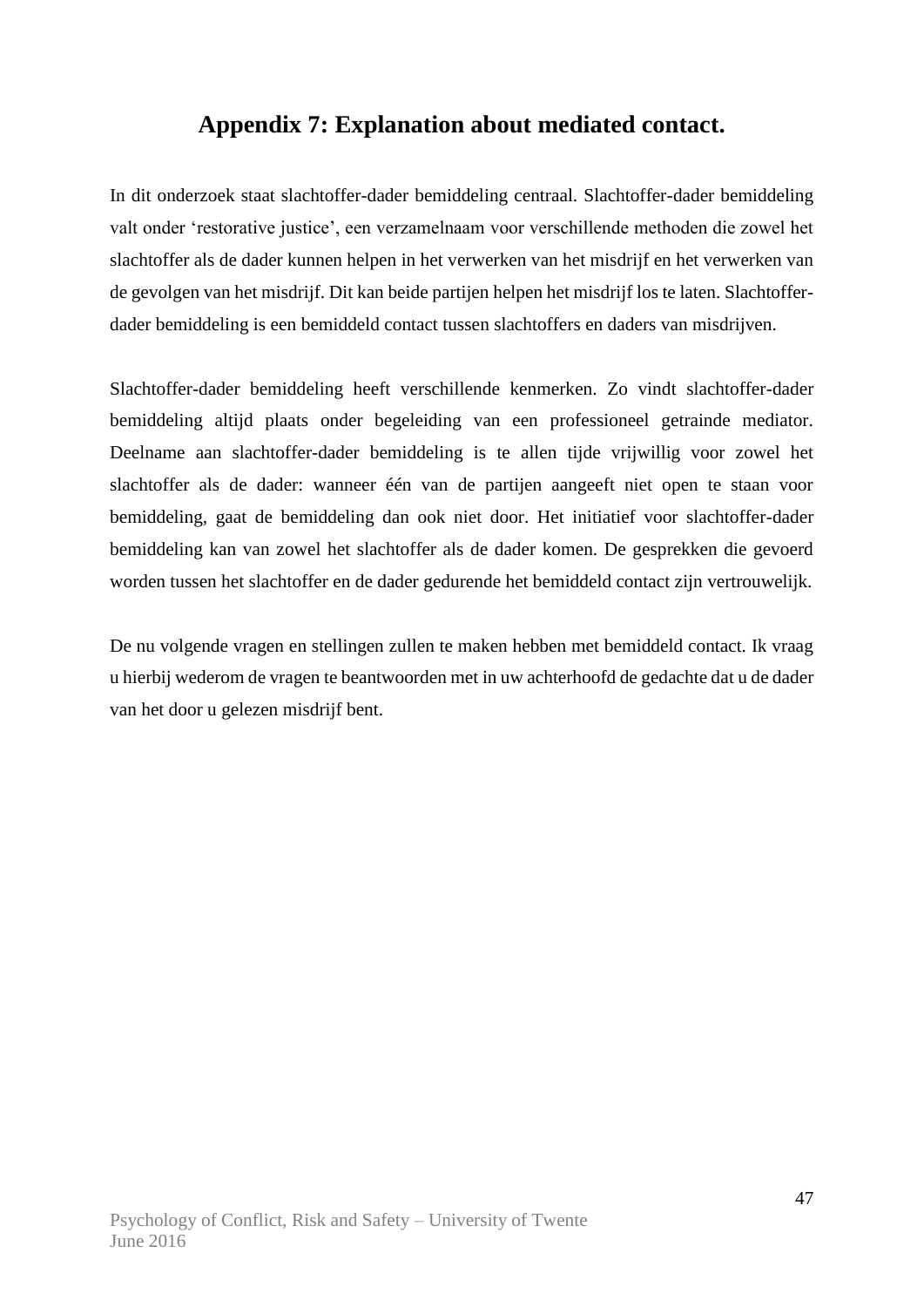### **Appendix 8: Questionnaire intention to mediated contact**

Als dader van dit misdrijf denk ik dat bemiddeld contact met de winkelier en de bewaker voor mij ...

÷.

|               | Helemaal<br>oneens | Oneens | Neutraal | Eens | Helemaal eens |
|---------------|--------------------|--------|----------|------|---------------|
| nuttig is     |                    |        |          |      |               |
| waardevol is  |                    |        |          |      |               |
| zinvol is     |                    |        |          |      |               |
| schadelijk is |                    | ( )    |          |      |               |
| belangrijk is |                    |        |          | c    |               |
| nadelig is    |                    |        |          |      |               |

Als dader van dit misdrijf denk ik dat mijn vrienden en familie bemiddeld contact voor mij ...

|                   | Helemaal<br>oneens | Oneens | Neutraal | Eens | Helemaal eens |
|-------------------|--------------------|--------|----------|------|---------------|
| nuttig vinden     |                    |        |          |      |               |
| waardevol vinden  |                    |        |          |      |               |
| zinvol vinden     |                    |        |          |      |               |
| schadelijk vinden |                    |        |          |      |               |
| belangrijk vinden |                    |        |          |      |               |
| nadelig vinden    |                    |        |          |      |               |

Als dader van dit misdrijf verwacht ik dat bemiddeld contact met de winkelier en de bewaker ...

|                                                                                                                              | Helemaal<br>oneens | Oneens Neutraal Eens | Helemaal<br>eens |
|------------------------------------------------------------------------------------------------------------------------------|--------------------|----------------------|------------------|
| mij rust biedt                                                                                                               |                    |                      |                  |
| mij een mogelijkheid beidt om sociale buitensluiting te voorkomen of verhelpen                                               |                    |                      |                  |
| een mogelijkheid biedt tot het tonen van berouw                                                                              |                    | $O$ $O$ $O$ $O$ $O$  |                  |
| een mogelijkheid biedt om mijn reputatie bij de maatschappij, omgeving van het<br>slachtoffer en eigen omgeving te repareren |                    |                      |                  |

Als dader van dit misdrijf ...

|                                                                                                                                                          | Helemaal<br>oneens | Oneens Neutraal Eens                                                                                 | Helemaal<br>eens |  |
|----------------------------------------------------------------------------------------------------------------------------------------------------------|--------------------|------------------------------------------------------------------------------------------------------|------------------|--|
| voel ik mij ten opzichte van de slachtoffers (de winkelier en de bewaker) gemotiveerd om<br>bemiddeld contact met het slachtoffer aan te gaan.           |                    | $\begin{array}{ccccccccccccccccc} \circ & \circ & \circ & \circ & \circ & \circ & \circ \end{array}$ |                  |  |
| voel ik mij ten opzichte van mijn vrienden en familie gemotiveerd om bemiddeld contact $\qquad \qquad   \qquad \cap \qquad \cap \qquad \cap \qquad \cap$ |                    |                                                                                                      |                  |  |
|                                                                                                                                                          |                    |                                                                                                      |                  |  |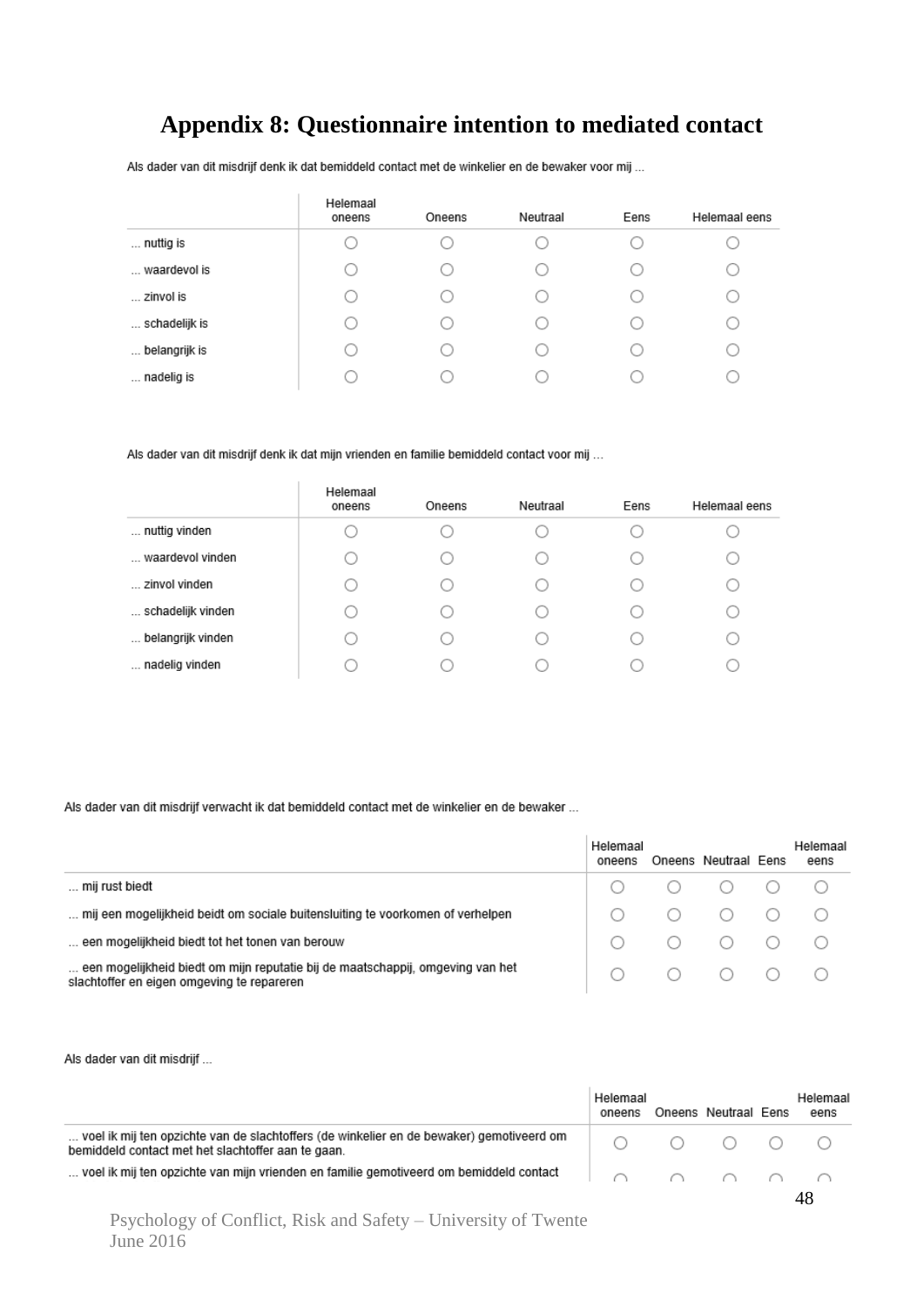Als dader van dit misdrijf ...

|                                                                                                    | Helemaal<br>oneens                                                                                   | Oneens Neutraal Eens                                                                                 | Helemaal<br>eens |
|----------------------------------------------------------------------------------------------------|------------------------------------------------------------------------------------------------------|------------------------------------------------------------------------------------------------------|------------------|
| zou ik initiatief nemen tot bemiddeld contact met het slachtoffers (de winkelier en de<br>bewaker) |                                                                                                      | $\begin{array}{ccccccccccccccccc} \circ & \circ & \circ & \circ & \circ & \circ & \circ \end{array}$ |                  |
| zou ik ingaan op het initiatief van de slachtoffers om bemiddeld contact aan te gaan               | $\begin{array}{ccccccccccccccccc} \circ & \circ & \circ & \circ & \circ & \circ & \circ \end{array}$ |                                                                                                      |                  |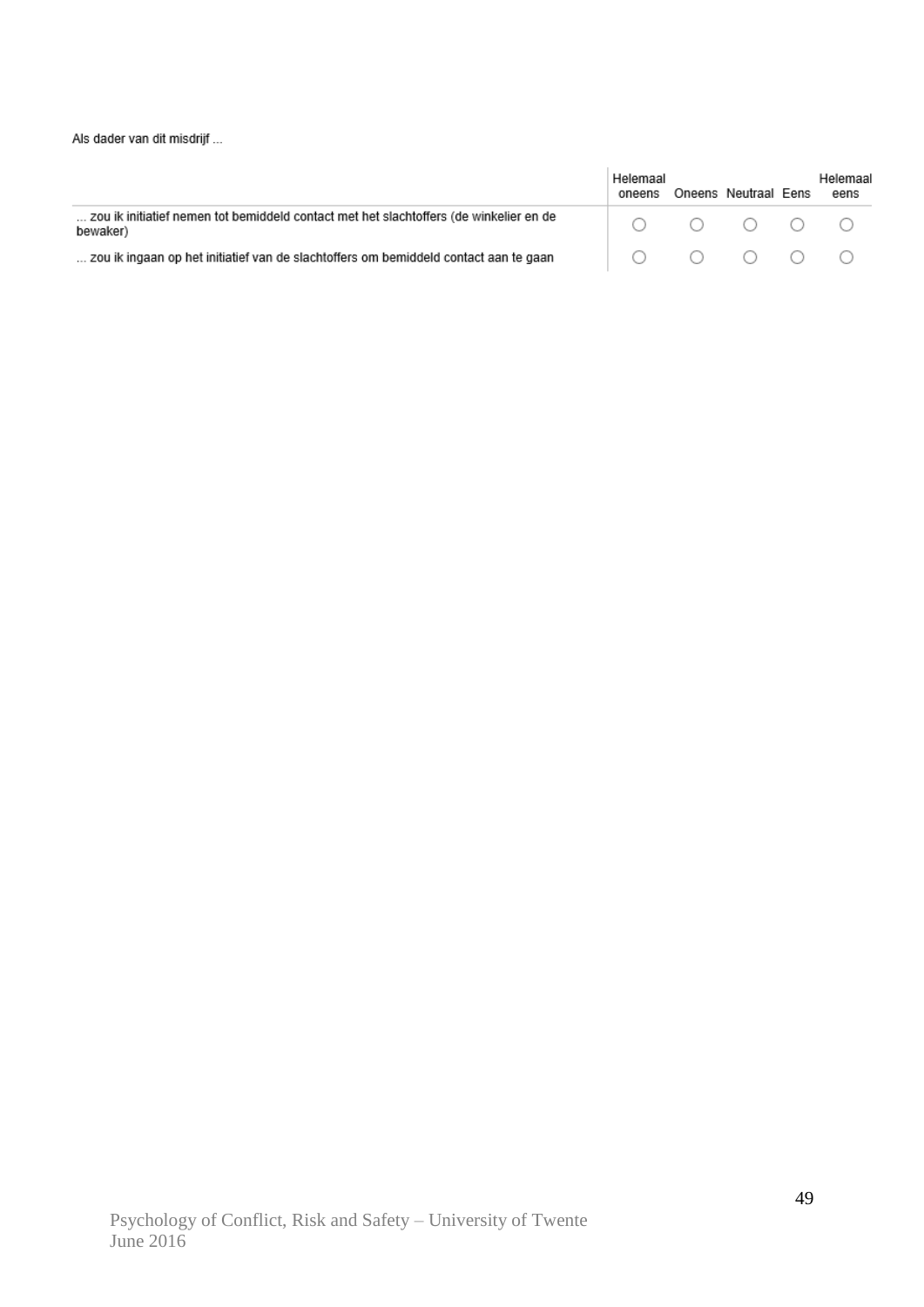### **Appendix 9: Explanation about the forms of mediated contact.**

Bemiddeld contact kan op meerdere manieren plaatsvinden: er kan sprake zijn van één-op-één contact tussen slachtoffer en dader, en er kan sprake zijn van conference-contact.

### **Eén-op-één bemiddeld contact**

Eén-op-één contact betreft direct contact tussen het slachtoffer en de dader met de aanwezigheid van een mediator. Dit betekend dat het slachtoffer en de dader in dezelfde ruimte met elkaar in contact komen. Zij zullen ieder plaatsnemen, waarbij een professioneel opgeleide mediator het gesprek begeleidt. De bemiddelaar is neutraal en stelt de wensen en behoefte van beide partijen centraal.

### **Conference contact**

Bemiddeld contact tussen het slachtoffer en de dader, waarbij de naaste omgeving van zoals slachtoffer als dader tevens aanwezig is. Bij deze vorm van bemiddeld contact zijn er meerdere mensen aanwezig: de familie en vrienden van het slachtoffer nemen plaats, en de familie en vrienden van de dader nemen plaats. Samen met een professioneel opgeleide mediator wordt het gesprek gevoerd, waarbij iedereen inspraak heeft. De bemiddelaar is neutraal en stelt de wensen en behoefte van beide partijen centraal.

De nu volgende vragen en stellingen zullen te maken hebben met bemiddeld contact. Ik vraag u hierbij wederom de vragen te beantwoorden met in uw achterhoofd de gedachte dat u de dader van het door u gelezen misdrijf bent.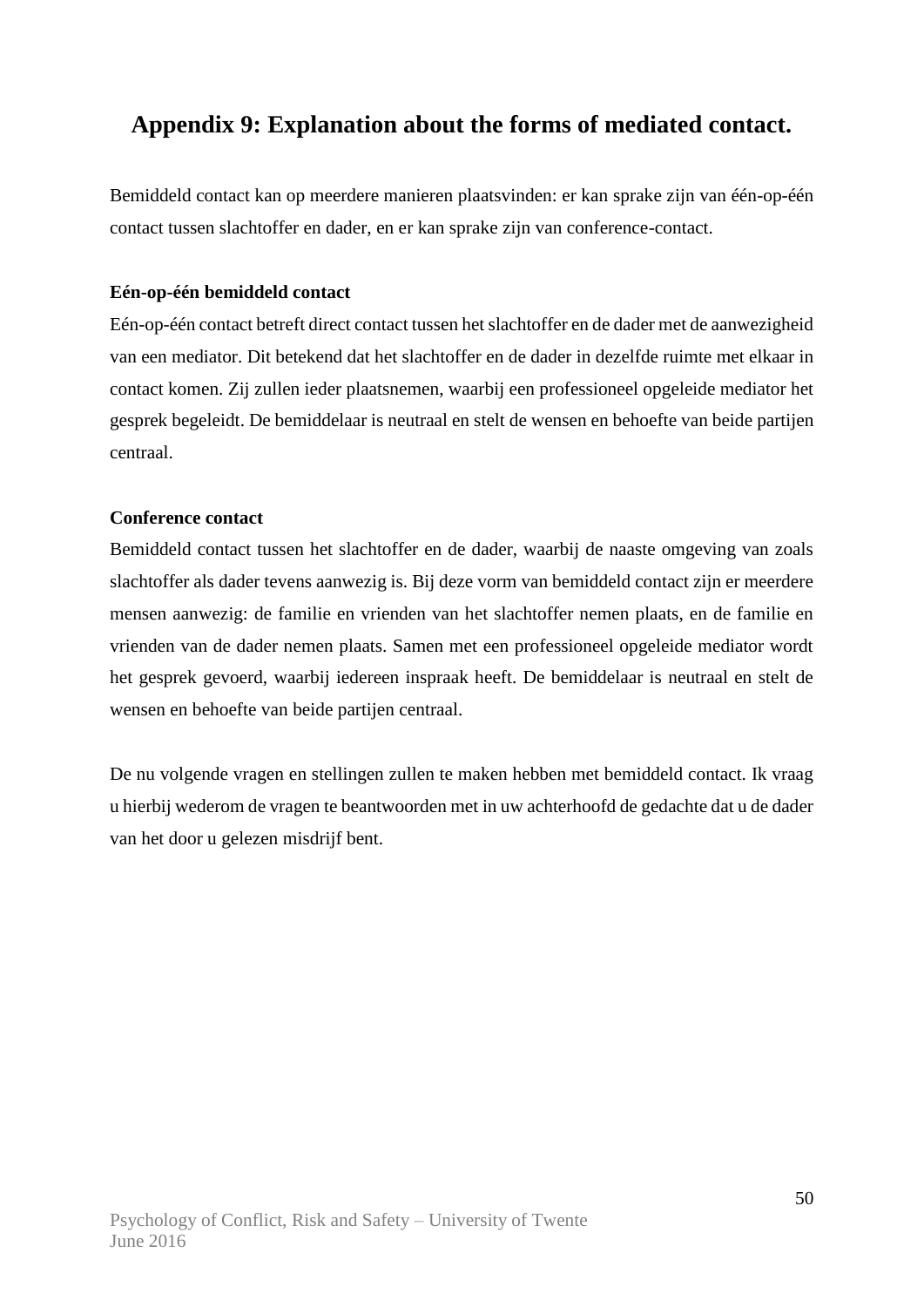# **Appendix 10: Questionnaire intention to both forms of mediated contact.**

Geef hieronder aan in hoeverre u als dader van het misdrijf deel zou willen nemen aan de volgende vormen van bemiddeld<br>contact met de winkelier en de bewaker

|                                                  | Helemaal<br>niet | Niet Neutraal Zeker zeker                                                                    | Zeer |
|--------------------------------------------------|------------------|----------------------------------------------------------------------------------------------|------|
| één-op-één bemiddeld contact met het slachtoffer |                  | $\begin{array}{ccccccccccccccccc} \circ & \circ & \circ & \circ & \circ & \circ \end{array}$ |      |
| conference bemiddeld contact met het slachtoffer |                  | $\begin{array}{ccccccccccccccccc} \circ & \circ & \circ & \circ & \circ & \circ \end{array}$ |      |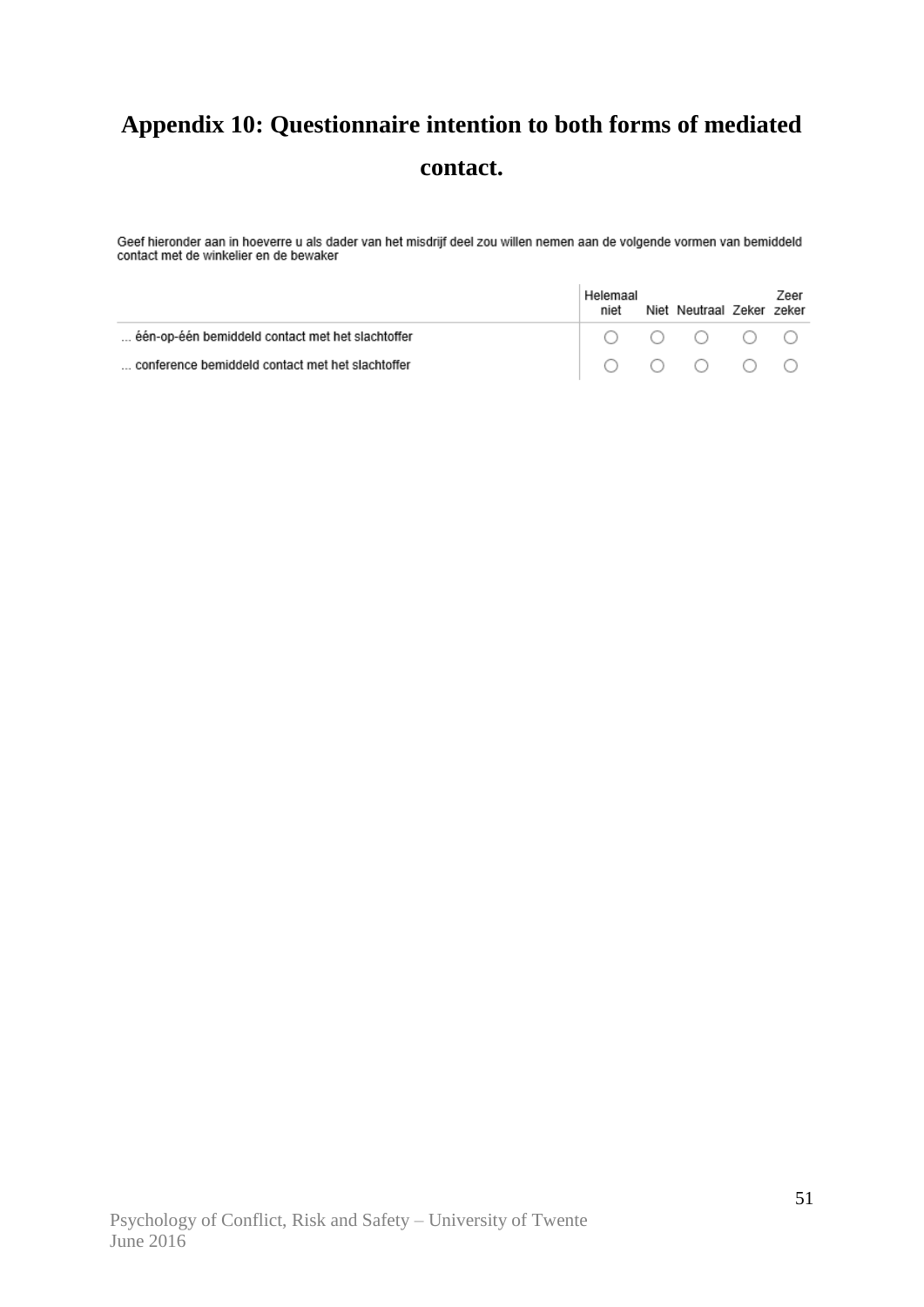# **Appendix 11: Questionnaire perspective taking.**

Nu zullen er een aantal stellingen volgen. U kunt aan de hand van de antwoordschaal<br>naast de stellingen aangeven in hoeverre u het eens bent met deze stellingen.

|                                                                                                                          | Helemaal<br>oneens | Oneens Neutraal Eens  | Helemaal<br>eens |
|--------------------------------------------------------------------------------------------------------------------------|--------------------|-----------------------|------------------|
| Ik vond het moeilijk om me in te leven in de jonge werknemer                                                             |                    |                       |                  |
| Ik vond het moeilijk om de menselijke kant van de jonge werknemer te zien                                                |                    |                       |                  |
| Ik was bang dat als ik me te veel in de jonge werknemer zou verplaatsen, ik te veel sympathie voor<br>hem op zou brengen |                    | $\circ$ $\circ$       |                  |
| Ik heb me niet kunnen inleven in de jonge werknemer, omdat ik op geen enkele manier sympathie<br>wilde voelen voor hem   |                    | $\bigcirc$ $\bigcirc$ |                  |
| Ik wilde mij niet inleven in de jonge werknemer, omdat ik bang was zijn daad daarmee goed te<br>praten                   |                    | ( )                   |                  |

÷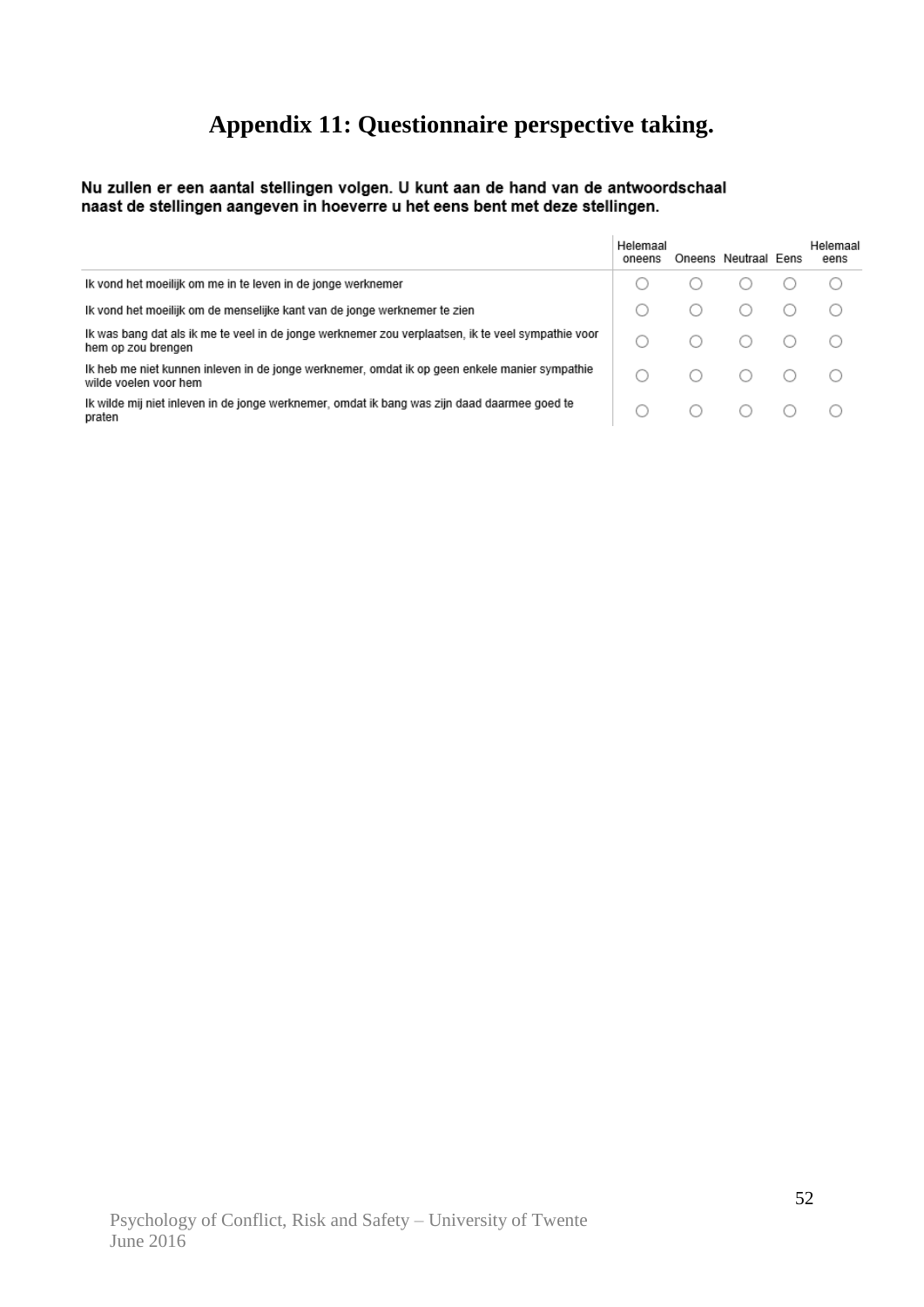### **Appendix 12: Questionnaire demographic questions.**

Tot slot zullen en aantal afsluitende vragen worden gesteld. U wordt verzocht deze vragen zo waarheidsgetrouw mogelijk in te vullen.

Wat is uw geslacht?

 $\bigcirc$  Man

 $\bigcirc$  Vrouw

Wat is uw leeftijd?

Wat is uw hoogst genoten opleiding?

- ◯ Basisonderwijs
- Lager onderwijs (lbo, mavo, vmbo, mbo)
- O Middelbaar onderwijs (havo/vwo)
- ◯ Hoger onderwijs (hbo)
- ◯ Wetenschappelijk onderwijs (wo)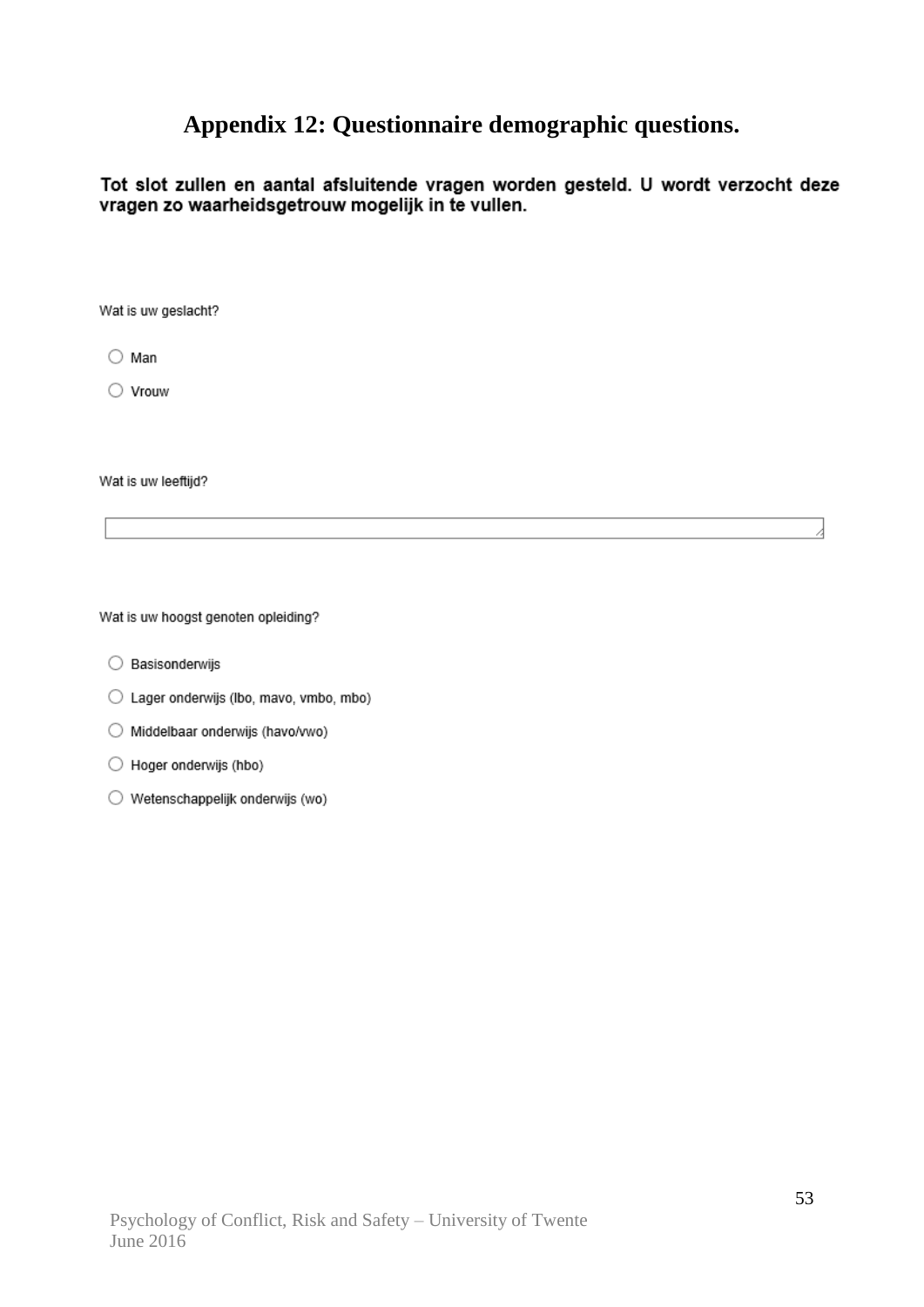| Had u voorafgaand aan dit experiment ooit gehoord van slachtoffer-dader bemiddeling? |              |          |         |              |
|--------------------------------------------------------------------------------------|--------------|----------|---------|--------------|
| ○ Ja                                                                                 |              |          |         |              |
| Nee                                                                                  |              |          |         |              |
|                                                                                      |              |          |         |              |
| Bent u ooit zelf het slachtoffer van een misdrijf geweest?                           |              |          |         |              |
| ○ Ja                                                                                 |              |          |         |              |
| Nee                                                                                  |              |          |         |              |
|                                                                                      |              |          |         |              |
| Is iemand in uw naaste omgeving ooit slachtoffer van een misdrijf geweest?           |              |          |         |              |
| ○ Ja                                                                                 |              |          |         |              |
| $\bigcirc$ Nee                                                                       |              |          |         |              |
|                                                                                      |              |          |         |              |
| Bent u ooit zelf dader van een misdrijf geweest?                                     |              |          |         |              |
| ○ Ja                                                                                 |              |          |         |              |
| Nee                                                                                  |              |          |         |              |
|                                                                                      |              |          |         |              |
| Is iemand in uw naaste omgeving ooit dader van een misdrijf geweest?                 |              |          |         |              |
| Ja                                                                                   |              |          |         |              |
| Nee                                                                                  |              |          |         |              |
|                                                                                      |              |          |         |              |
| In hoeverre heeft u alle vragen serieus gelezen en beantwoordt?                      |              |          |         |              |
| Helemaal niet serieus                                                                | Niet serieus | Neutraal | Serieus | Heel serieus |
|                                                                                      |              |          |         |              |
|                                                                                      |              |          |         |              |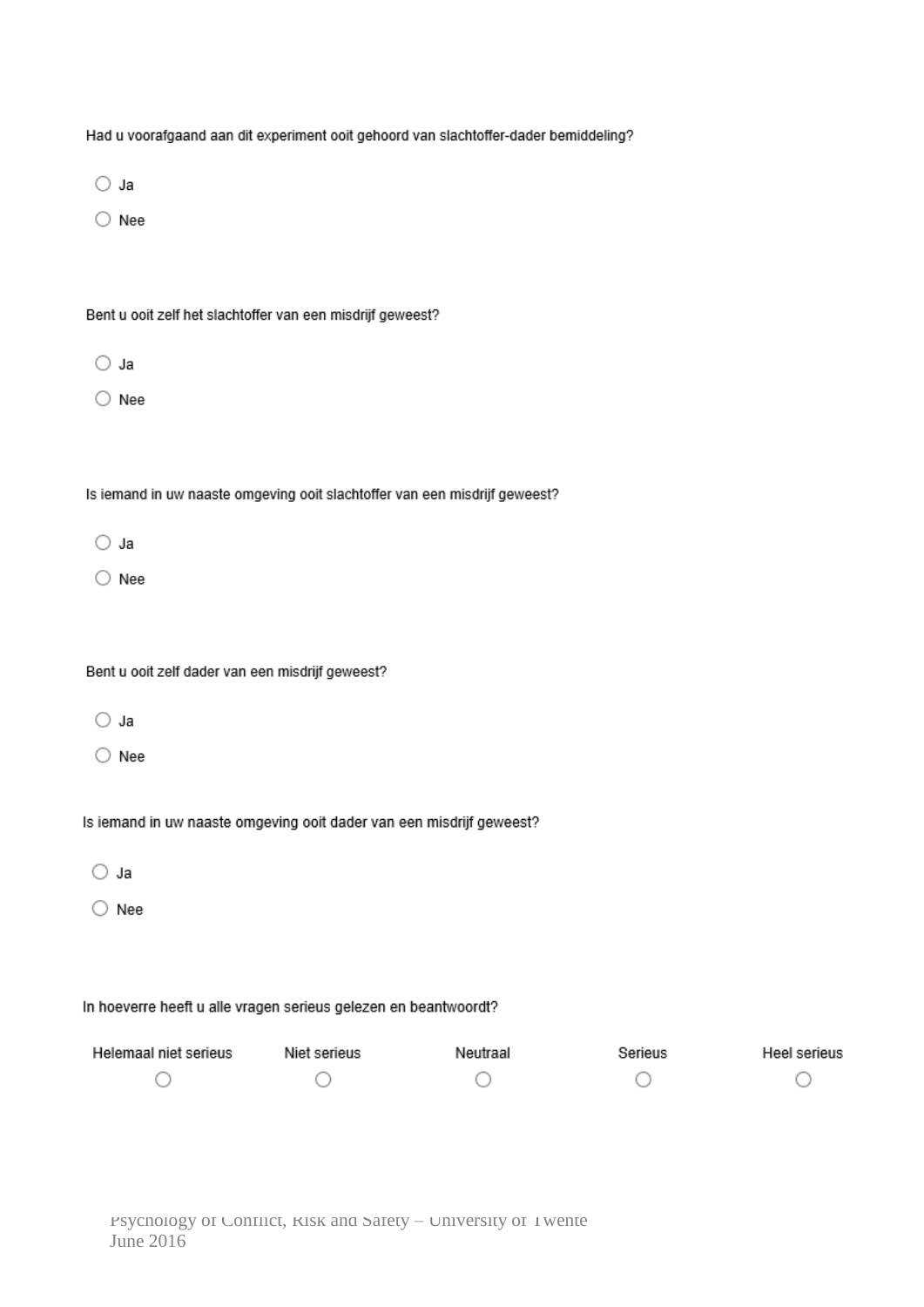## **Appendix 13: Debriefing.**

Dit is het einde van dit onderzoek waarbij gebruik werd gemaakt van een fictieve casus. Bij vragen, opmerkingen of andere noodzakelijkheden kunt u mailen naar maximevanvelzen@gmail.com. U wordt verzocht op de pijltjes te klikken, zodat uw gegevens op de correcte wijze worden verwerkt. Vriendelijk bedankt voor uw medewerking!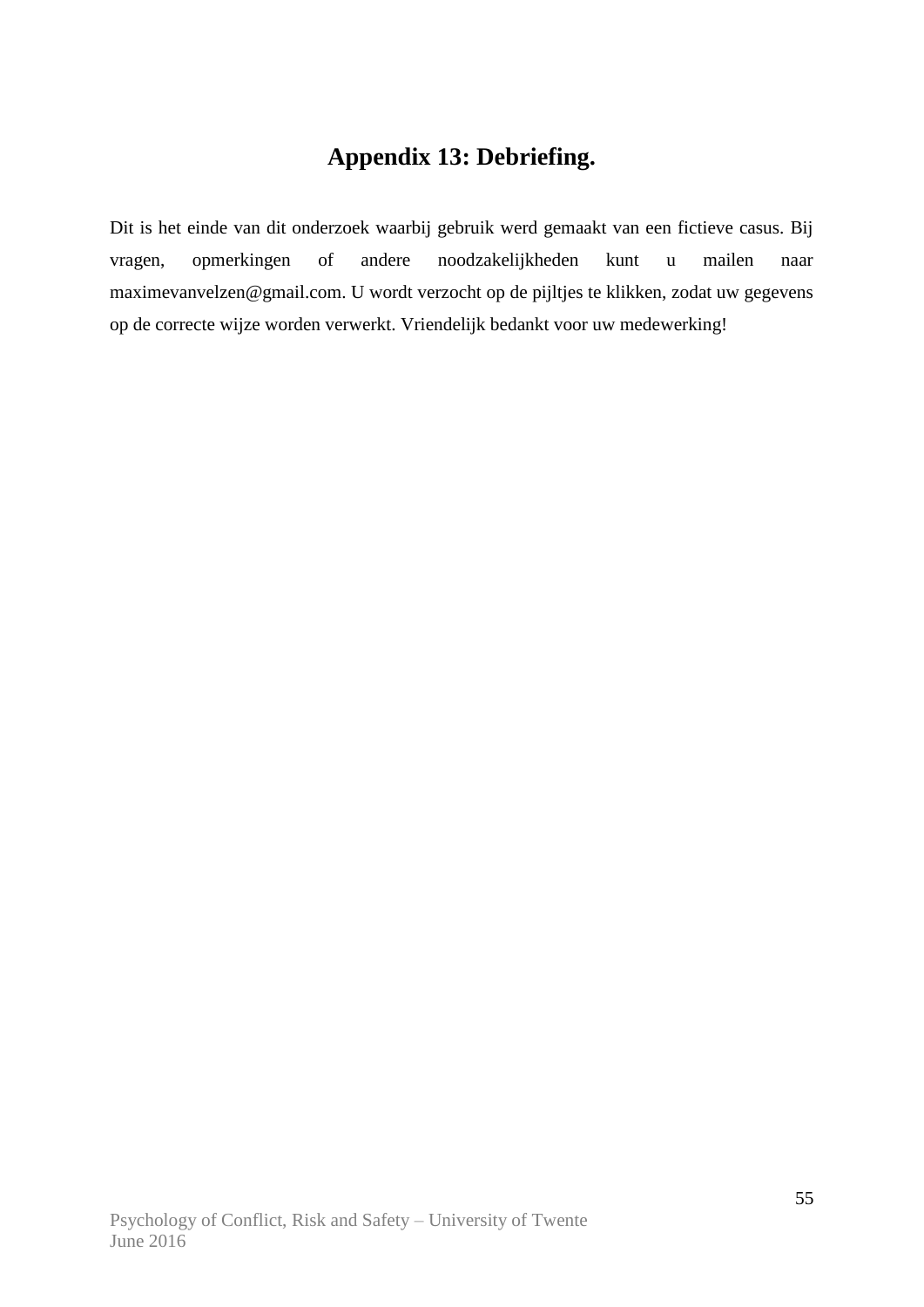### **Appendix 14: The pilot study.**

**Onderstaand verschijnen diverse stellingen die u kunt beantwoorden aan de hand van de bijgevoegde antwoordschaal, waarin 1 staat voor 'helemaal niet eens' en 4 staat voor 'helemaal eens'.**

| Soms denk ik dat ik me te druk maak over de mening van andere mensen.                      | $\mathbf{1}$            | 2                         | 3                         | $\overline{4}$            |
|--------------------------------------------------------------------------------------------|-------------------------|---------------------------|---------------------------|---------------------------|
| Ik maak me druk over de indruk die ik maak op mensen.                                      | $\circ$<br>$\mathbf{1}$ | $\frac{0}{2}$             | $\circ$<br>$\overline{3}$ | $\circ$<br>$\overline{4}$ |
| Ik ben bang dat mensen iets op mij aan te merken hebben.                                   | $\circ$<br>$\mathbf{1}$ | $\frac{0}{2}$             | $\circ$<br>3              | $\circ$<br>$\overline{4}$ |
| Ik ben bang voor de meningen die anderen over mij hebben                                   | $\circ$<br>$\mathbf{1}$ | $\frac{0}{2}$             | $\circ$<br>3              | $\circ$<br>$\overline{4}$ |
| Wanneer ik met iemand praat, maak ik mij druk over wat zij van mij vinden.                 | $\circ$<br>$\mathbf{1}$ | $\circ$<br>$\overline{c}$ | $\circ$<br>3              | $\circ$<br>$\overline{4}$ |
| Ik ben bang dat andere mensen mij niet goedkeuren.                                         | $\circ$<br>$\mathbf{1}$ | O<br>$\overline{a}$       | $\circ$<br>3              | $\circ$<br>$\overline{4}$ |
| Ik maak me vaak druk over de indruk die ik maak.                                           | $\circ$<br>$\mathbf{1}$ | $\overline{a}$            | $\circ$<br>$\overline{3}$ | $\circ$<br>$\overline{4}$ |
| Ik maak me vaak zorgen of mensen mijn tekortkomingen zien.                                 | $\mathbf{1}$            | $\frac{0}{2}$             | $\frac{0}{3}$             | $\circ$<br>$\overline{4}$ |
| Ik maak me druk over wat mensen van me vinden, ook al weet ik dat het geen verschil maakt. | $\circ$                 | $^{\circ}_{2}$            | $\frac{0}{3}$             | $\circ$<br>$\overline{4}$ |
| Ik vind het vervelend als mensen een slechte mening over mij hebben.                       | $\circ$<br>$\mathbf{1}$ | $\circ$<br>$\overline{2}$ | $\circ$<br>3              | $\circ$<br>$\overline{4}$ |
| Ik maak me vaak druk over het feit dat ik iets verkeerd doe of zeg.                        | $\circ$                 | $\circ$<br>$\overline{2}$ | $\circ$<br>3              | $\circ$<br>$\overline{4}$ |
| Wanneer ik weet dat iemand mij beoordeeld, vind ik dat vervelend.                          |                         | $\circ$<br>2              | $\circ$<br>3              | $\circ$<br>$\overline{4}$ |

Op de nu volgende pagina zal een casus getoond worden. In deze casus wordt gesproken over een jonge werknemer van een juwelier. Deze jonge werknemer van 24 jaar oud studeert en heeft een bijbaan bij de juwelier. Met zijn familie en vrienden heeft hij een sterke band. Zijn vrienden zijn, net als de jonge werknemer, gedreven wanneer het studie en toekomst betreft: zij werken allen hard om hun doelen te bereiken. Binnen de familie is altijd hard gestudeerd, wordt er geleefd naar normen en waarden en leeft iedereen harmonieus samen.

Probeert u zich nu tijdens het lezen van de casus voor te stellen dat u zelf de jonge werknemer bent, en deze informatie hierin mee te nemen. Neem rustig uw tijd om de casus door te nemen en het perspectief van de jonge werknemer in u op te nemen. Na het lezen van de casus zullen een aantal vragen over de casus worden gesteld.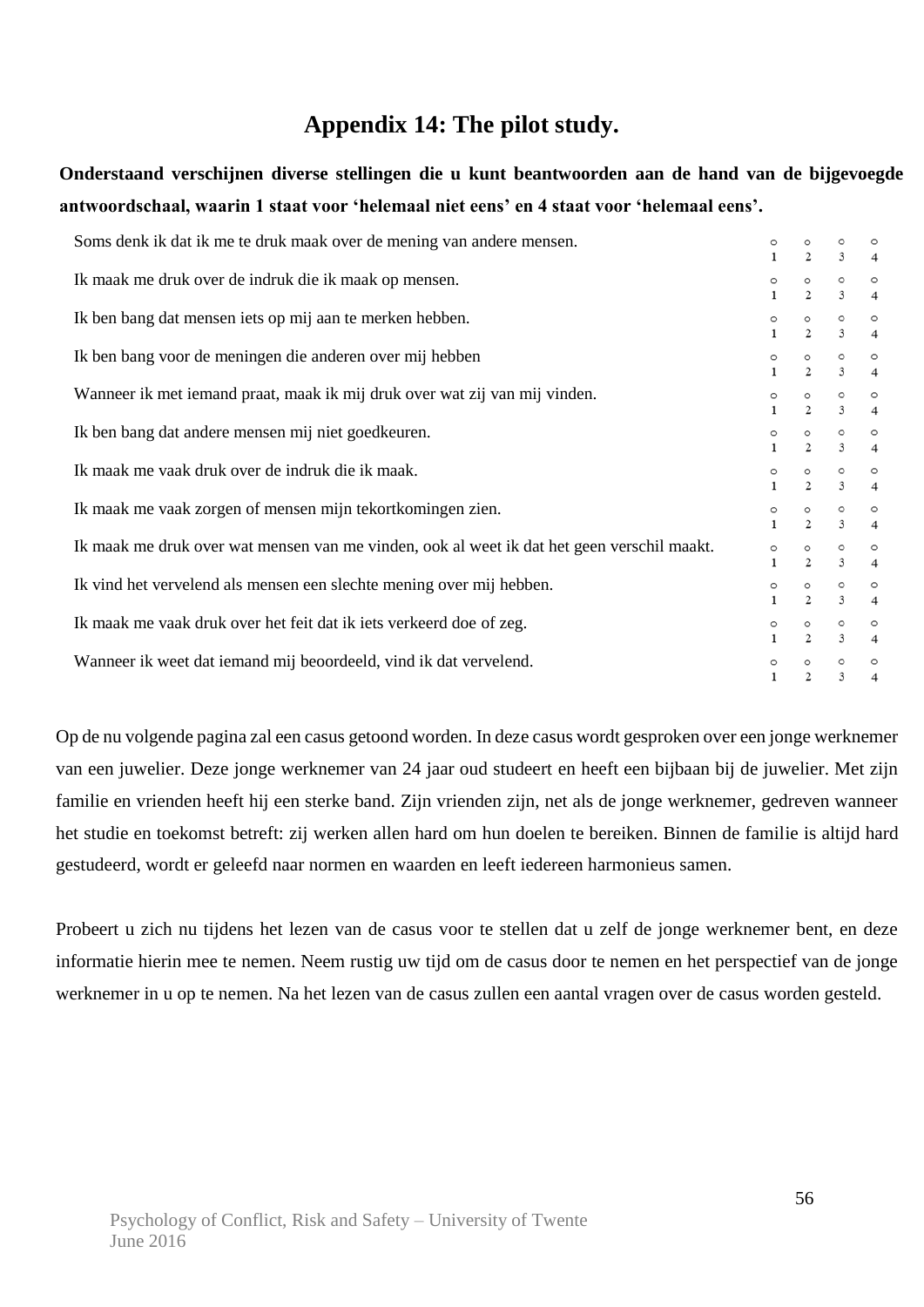#### **Used in the low wrongfulness condition:**

Gisteren ontving de juwelier waar jij werkt een nieuwe levering producten ter waarde van ongeveer 100.000 euro. Jij als jonge medewerker zag dit gebeuren. Jouw moeder lijdt aan een ernstige ziekte en moet geopereerd worden. De operatie is erg duur en je familie kan dit geld niet uit eigen zak opbrengen. Met een oproep op sociale media heb je tevergeefs een poging gedaan geld in te zamelen voor de operatie van je moeder: helaas was de opbrengst te laag. Je zag geen andere mogelijkheid meer: afgelopen nacht heb je bij de juwelier ingebroken. Je wilde iets van het nieuwe waar stelen om hiermee de operatie die van levensbelang is voor je moeder te financieren. De bewaker betrapte je, maar je hebt deze neergeslagen en je ontsnapte. Je baas heeft je aangegeven bij de politie, en op dit moment ben je in afwachting van je straf. Je familie en vrienden hebben via de politie te horen gekregen waarom je bent opgepakt en zij zijn hier erg van geschrokken. Tot dusverre weet je nog niet hoe je familie en vrienden erop gaan reageren.

#### **Used in the high wrongfulness condition:**

Gisteren ontving de juwelier waar jij werkt een nieuwe levering producten ter waarde van ongeveer 100.000 euro. Jij als jonge medewerker zag dit gebeuren. Sinds een korte tijd heb je een vriendin, waarop je graag een goede indruk maakt. Je weet dat je vriendin gek is op mooie kleding, exclusieve merken en dure sieraden: iets wat jij je eigenlijk niet kan veroorloven. Om toch indruk te maken op je vriendin nam je het besluit in te breken bij de juwelier. Je wilde iets van het nieuwe waar stelen om hiermee toch dure cadeaus voor je vriendin te kunnen kopen. De bewaker betrapte je, maar je hebt deze neergeslagen en je ontsnapte. Je baas heeft je aangegeven bij de politie, en op dit moment ben je in afwachting van je straf. Je familie en vrienden hebben via de politie te horen gekregen waarom je bent opgepakt en zij zijn hier erg van geschrokken. Tot dusverre weet je nog niet hoe je familie en vrienden erop gaan reageren.

### **Nu volgen een aantal vragen over de case die u net gelezen heeft. U kunt deze vragen beantwoorden door gebruik te maken van de antwoordschaal onder de vraag.**

- 1. **"Hoe erg vond u het delict?"**  $(0 = \text{niet erg}, 4 = \text{heel erg})$ 
	- $\circ$  $\circ$ O  $\Omega$  $\Omega$  $1 \quad 2 \quad 3$  $\Omega$  $\overline{4}$
- **2. "Hoe moreel verwerpelijk\* vond u het delict?" (0 = niet moreel verwerpelijk, 4 = heel moreel verwerpelijk)**
	- $\Omega$  $\circ$  $\circ$  $\circ$  $\circ$  $2^{\circ}$  $\Omega$  $\mathbf{1}$  $\overline{3}$  $\overline{A}$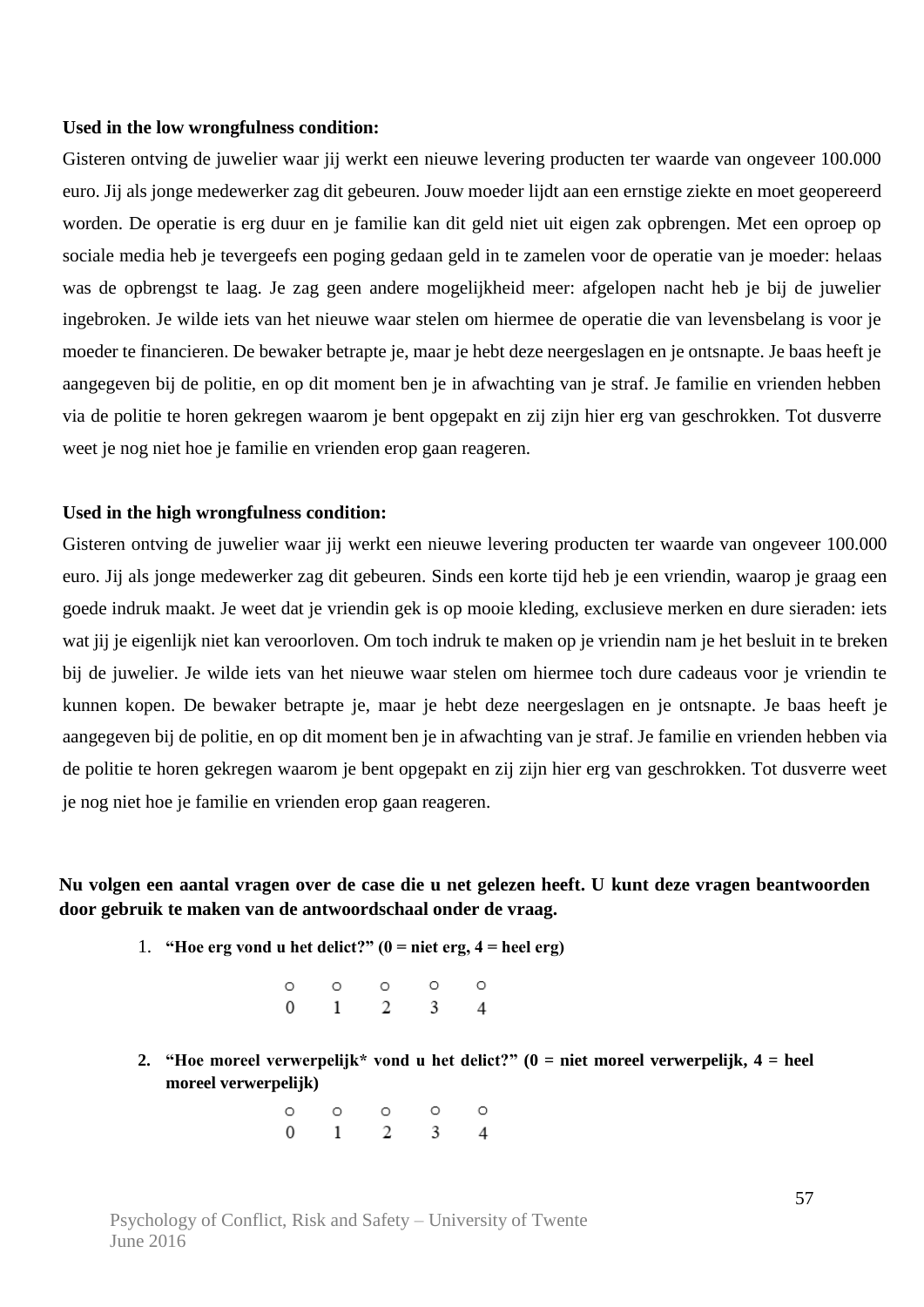**3. "Hoe moreel verwerpelijk verwacht u dat de maatschappij dit delict vindt?" (0 = niet moreel verwerpelijk, 4 = heel moreel verwerpelijk)**

> $\circ$  $\circ$  $\circ$ Ō  $\circ$  $\Omega$  $\mathbf{1}$  $\mathfrak{D}$ 3  $\overline{4}$

**4. "Hoe moreel verwerpelijk verwacht u dat de familie en vrienden van de dader dit delict vinden?" (0 = niet moreel verwerpelijk, 4 = heel moreel verwerpelijk)**

|  | $\circ\hspace{0.1in}\circ\hspace{0.1in}\circ\hspace{0.1in}\circ\hspace{0.1in}\circ$ |  |
|--|-------------------------------------------------------------------------------------|--|
|  | $0 \qquad 1 \qquad 2 \qquad 3 \qquad 4$                                             |  |

**5. "Begrijpt u de intentie van de dader?"**

|                |                          | $0$ 0 0 0           | $\circ$ |
|----------------|--------------------------|---------------------|---------|
| $\overline{0}$ | $\overline{\phantom{a}}$ | $2 \quad 3 \quad 4$ |         |

\* Noot: bij het beantwoorden van deze vraag kunt u nagaan in hoeverre het delict beschreven in de case ingaat tegen uw eigen morele waarden. Is dit hoog, dan is de morele verwerpelijkheid van dit delict tevens hoog.

### **Nu volgen enkele vragen en stellingen over de case die u net gelezen heeft. U kunt deze vragen beantwoorden door gebruik te maken van de antwoordschaal onder de vraag.**

- 1. "Als dader denk ik dat de maatschappij deze daad afkeurt."
- 2. "Als dader denk ik dat mijn familie en vrienden, zoals eerder omschreven, deze daad afkeuren."
- 3. "Bent u als dader bang dat de maatschappij uw daad afkeurt?"
- 4. "Bent u als dader bang dat uw familie en vrienden, zoals eerder omschreven, uw daad afkeuren?"
- 5. "Als dader denk ik dat ik de morele waarden van mijn familie en vrienden, zoals eerder omschreven, heb overschreden door uitvoering van mijn daad."
- 6. "Bent u als dader bang dat u de morele waarden van uw familie en vrienden, zoals eerder beschreven, hebt overschreden door uitvoering van uw daad?"
- 7. "Als dader denk ik dat mijn familie en vrienden, zoals eerder omschreven, zich afsluiten voor daders van daden zoals de mijne."
- 8. "Bent u als dader bang dat u wordt buitengesloten door de maatschappij vanwege de daad die u heeft gepleegd?"
- 9. "Bent u als dader bang dat u wordt buitengesloten door uw familie en vrienden, zoals eerder omschreven, vanwege de daad die u heeft gepleegd?"